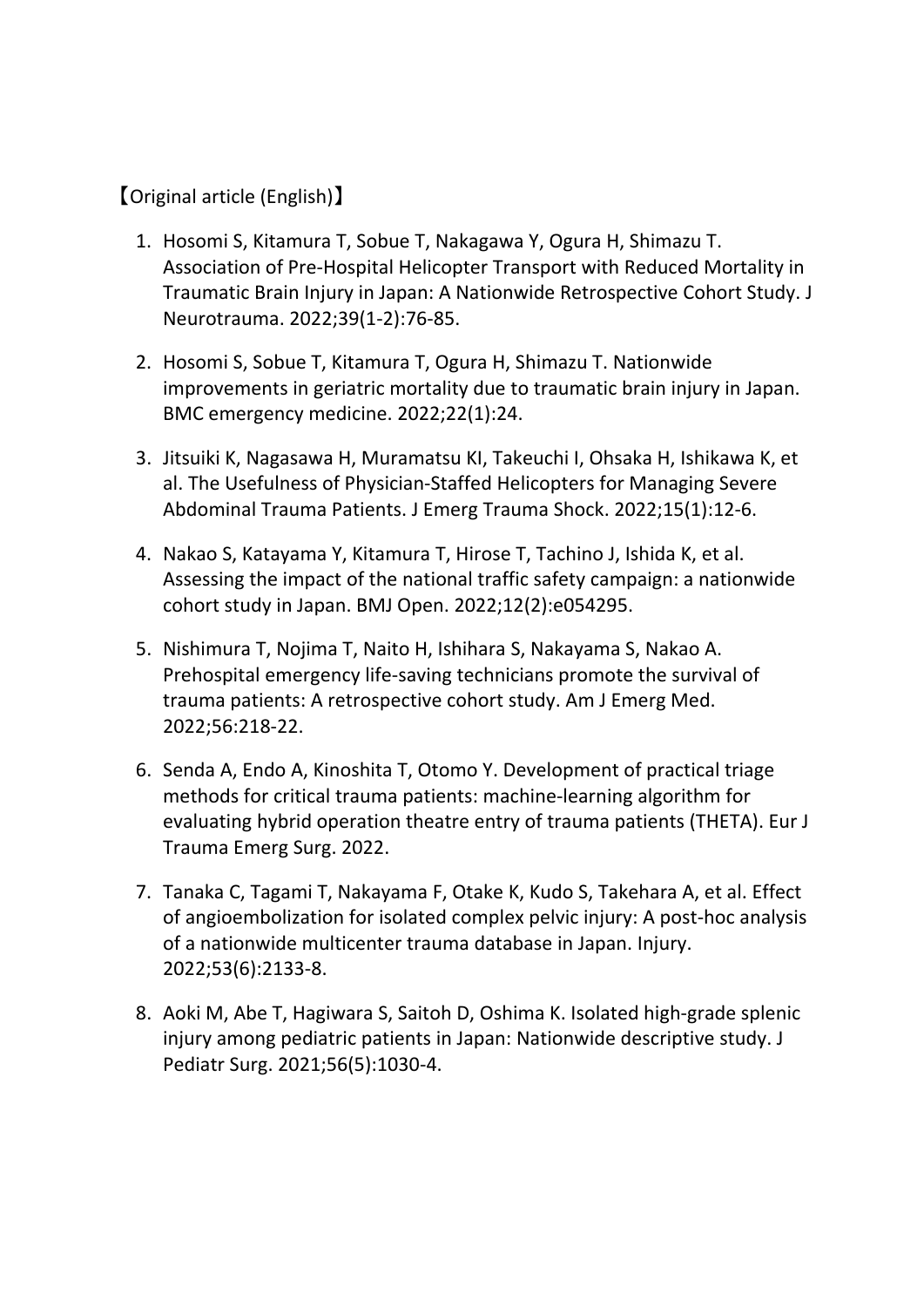- 9. Aoki M, Abe T, Hagiwara S, Saitoh D, Oshima K. Severe liver trauma among pediatric patients in the Japan Trauma Registry. World Journal of Pediatric Surgery. 2021;4(2):e000270.
- 10.Aoki M, Abe T, Matsumoto S, Hagiwara S, Saitoh D, Oshima K. Delayed embolization associated with increased mortality in pelvic fracture with hemodynamic stability at hospital arrival. World J Emerg Surg. 2021;16(1):21.
- 11.Endo A, Kojima M, Uchiyama S, Shiraishi A, Otomo Y. Physician‐led prehospital management is associated with reduced mortality in severe blunt trauma patients: a retrospective analysis of the Japanese nationwide trauma registry. Scand J Trauma Resusc Emerg Med. 2021;29(1).
- 12.Fujiwara G, Okada Y, Ishii W, Iizuka R, Murakami M, Sakakibara T, et al. Association of skull fracture with in‐hospital mortality in severe traumatic brain injury patients. Am J Emerg Med. 2021;46:78‐83.
- 13.Hosomi S, Kitamura T, Sobue T, Ogura H, Shimazu T. Survival outcomes after traumatic brain injury during national academic meeting days in Japan. Scientific reports. 2021;11(1):15206.
- 14.Iriyama H, Komori A, Kainoh T, Kondo Y, Naito T, Abe T. A nested case‐ control study of risk for pulmonary embolism in the general trauma population using nationwide trauma registry data in Japan. Scientific reports. 2021;11(1):19192‐.
- 15.Ishida T, Kuwahara Y, Shibahashi K, Okura Y, Sugiyama K, Yoshimura K, et al. Pre‐existing psychiatric disorder is related to lower mortality from road traffic accident: A Japanese nationwide retrospective cohort study. Injury. 2021.
- 16.Ishii W, Hitosugi M, Baba M, Kandori K, Arai Y. Factors Affecting Death and Severe Injury in Child Motor Vehicle Passengers. Healthcare (Basel). 2021;9(11).
- 17.Kainoh T, Iriyama H, Komori A, Saitoh D, Naito T, Abe T. Risk Factors of Fat Embolism Syndrome After Trauma: A Nested Case‐Control Study With the Use of a Nationwide Trauma Registry in Japan. Chest. 2021;159(3):1064‐71.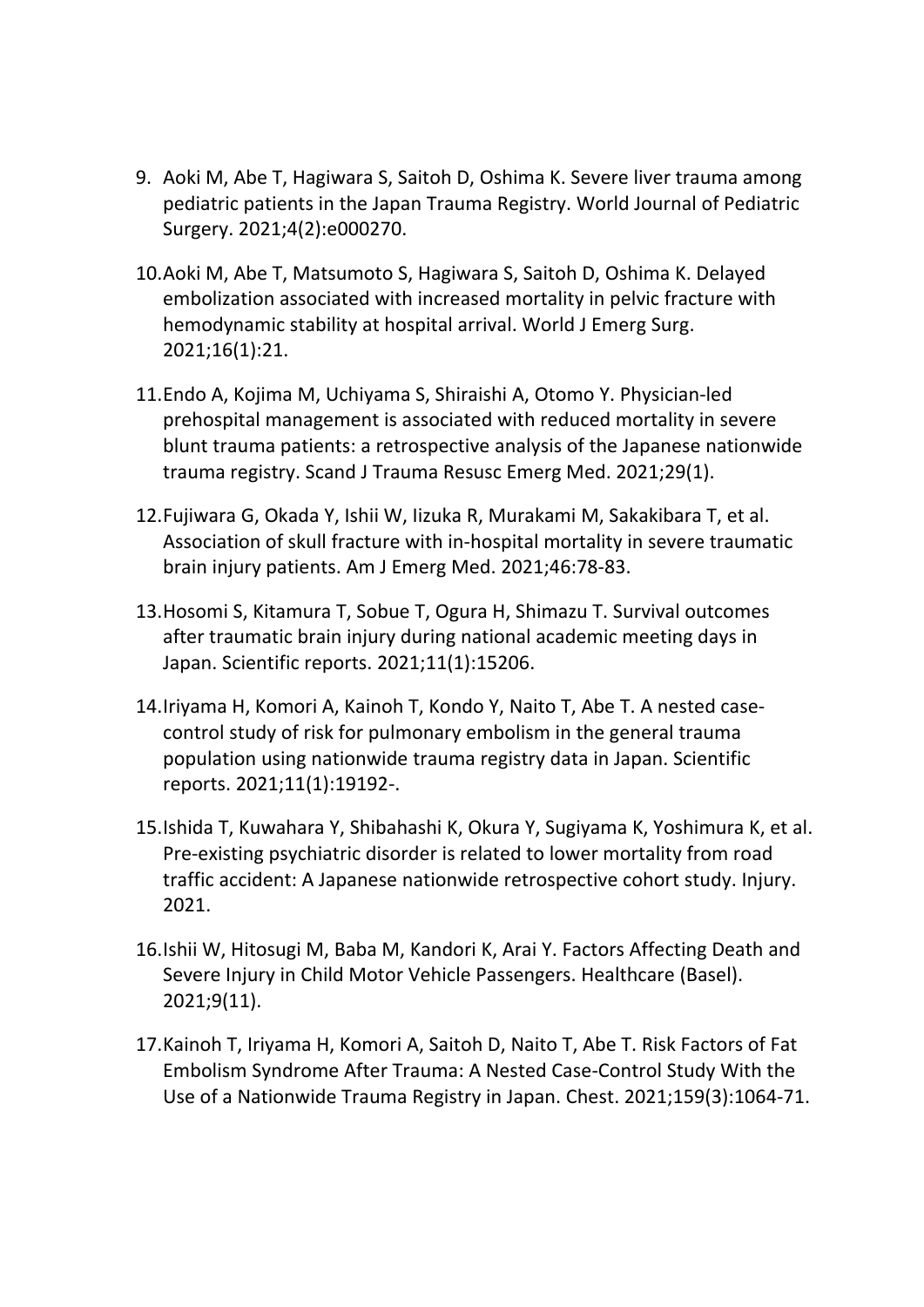- 18.Katayama Y, Kitamura T, Kiyohara K, Ishida K, Hirose T, Nakao S, et al. Effect of fluid administration on scene to traffic accident patients by EMS personnel: a propensity score‐matched study using population‐based ambulance records and nationwide trauma registry in Japan. European Journal of Trauma and Emergency Surgery. 2021.
- 19.Komori A, Iriyama H, Aoki M, Deshpande GA, Saitoh D, Naito T, et al. Assessment of blood consumption score for pediatrics predicts transfusion requirements for children with trauma. Medicine (Baltimore). 2021;100(9):e25014.
- 20.Kondo Y, Miyazato A, Okamoto K, Tanaka H. Impact of Sex Differences on Mortality in Patients With Sepsis After Trauma: A Nationwide Cohort Study. Front Immunol. 2021;12:678156.
- 21.Kushida Y, Jitsuiki K, Muramatsu K‐i, Ikegami S, Nagasawa H, Takeuchi I, et al. A comparison of physician‐staffed helicopters and ground ambulances transport for the outcome of severe thoracic trauma patients. The American Journal of Emergency Medicine. 2021.
- 22.Nagasawa H, Shibahashi K, Omori K, Yanagawa Y. The effect of prehospital intravenous access in traumatic shock: a Japanese nationwide cohort study. Acute Med Surg. 2021;8(1):e681.
- 23.Naito H, Yumoto T, Yorifuji T, Nojima T, Yamamoto H, Yamada T, et al. Association between emergency medical service transport time and survival in patients with traumatic cardiac arrest: a Nationwide retrospective observational study. BMC emergency medicine. 2021;21(1):104.
- 24.Nakao S, Katayama Y, Hirayama A, Hirose T, Ishida K, Umemura Y, et al. Characteristics and outcomes of pediatric blunt renal trauma: a nationwide cohort study in Japan. Eur J Trauma Emerg Surg. 2021.
- 25.Ota S, Jitsuiki K, Muramatsu KI, Kushida Y, Nagasawa H, Ohsaka H, et al. The utility of physician‐staffed helicopters for managing individuals who experience severe isolated head trauma. J Rural Med. 2021;16(4):245‐9.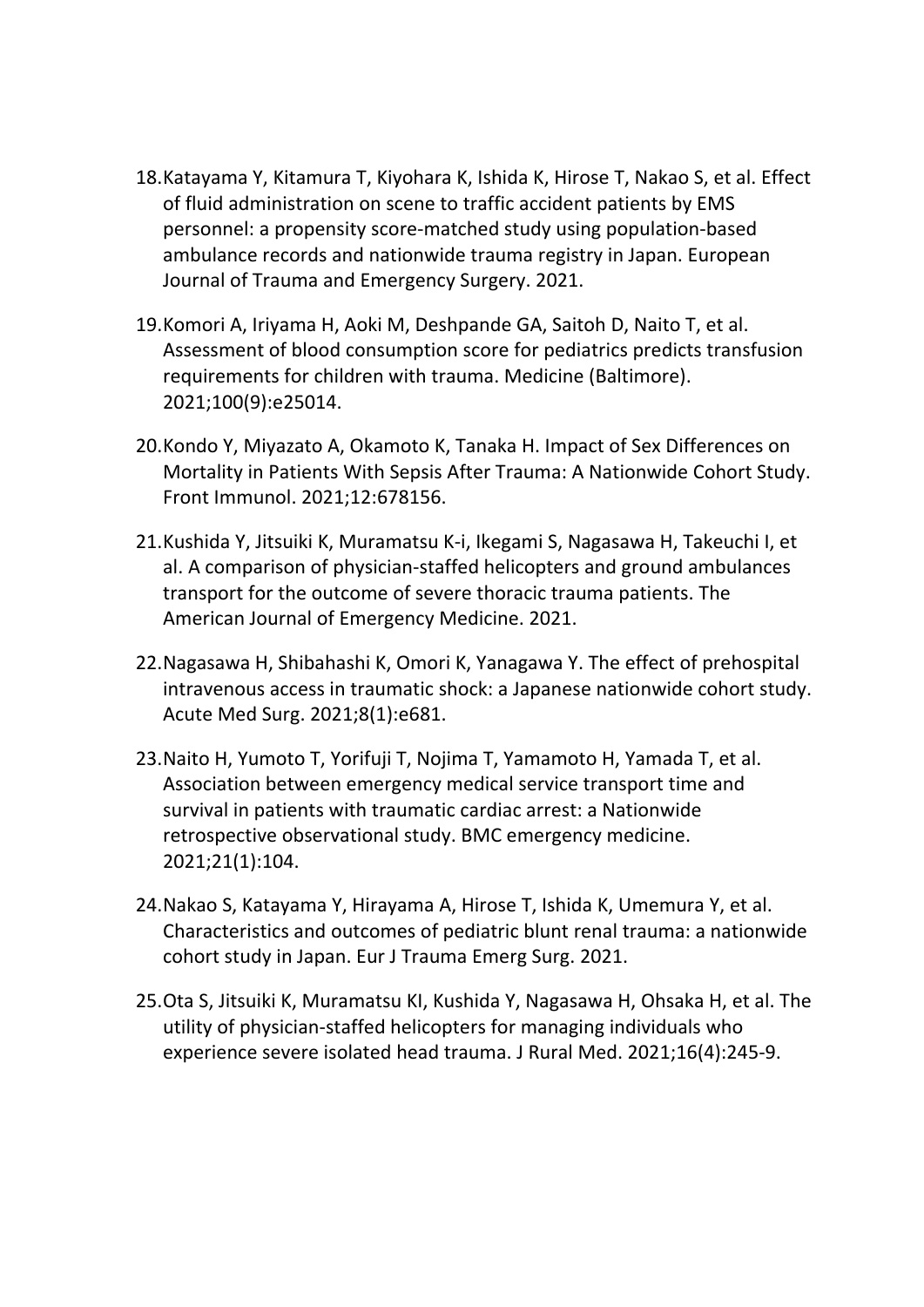- 26.Otake K, Tagami T, Tanaka C, Maejima R, Kanaya T, Kido N, et al. Trends in isolated pelvic fracture and 30‐day survival over 15 years in Japan: a nationwide observational study from the Japan Trauma Data Bank. J Nippon Med Sch. 2021.
- 27.Sasaki K, Obinata H, Yokobori S, Sakamoto T. Alcohol does not increase in‐ hospital mortality due to severe blunt trauma: an analysis of propensity score matching using the Japan Trauma Data Bank. Acute Med Surg. 2021;8(1):e671.
- 28.Shibahashi K, Hoda H, Ishida T, Sugiyama K, Okura Y, Hamabe Y. Older Adults with Traumatic Brain Injury in the Most Aged and Most Rapidly Aging Country: An Analysis of the Nationwide Trauma Registry of Japan. World Neurosurgery. 2021.
- 29.Shibahashi K, Hoda H, Okura Y, Hamabe Y. Acceptable Blood Pressure Levels in the Prehospital Setting for Patients with Traumatic Brain Injury: A Multicenter Observational Study. World Neurosurg. 2021;149:e504‐e11.
- 30.Tachino J, Katayama Y, Kitamura T, Kiyohara K, Nakao S, Umemura Y, et al. Assessment of the interaction effect between injury regions in multiple trauma: A nationwide cohort study in Japan. Journal of Trauma and Acute Care Surgery. 2021;90(1):185‐90.
- 31.Toida C, Muguruma T, Gakumazawa M, Shinohara M, Abe T, Takeuchi I, et al. Age‐ and Severity‐Related In‐Hospital Mortality Trends and Risks of Severe Traumatic Brain Injury in Japan: A Nationwide 10‐Year Retrospective Study. J Clin Med. 2021;10(5).
- 32.Toida C, Muguruma T, Gakumazawa M, Shinohara M, Abe T, Takeuchi I, et al. Correlation between Hospital Volume of Severely Injured Patients and In‐Hospital Mortality of Severely Injured Pediatric Patients in Japan: A Nationwide 5‐Year Retrospective Study. J Clin Med. 2021;10(7).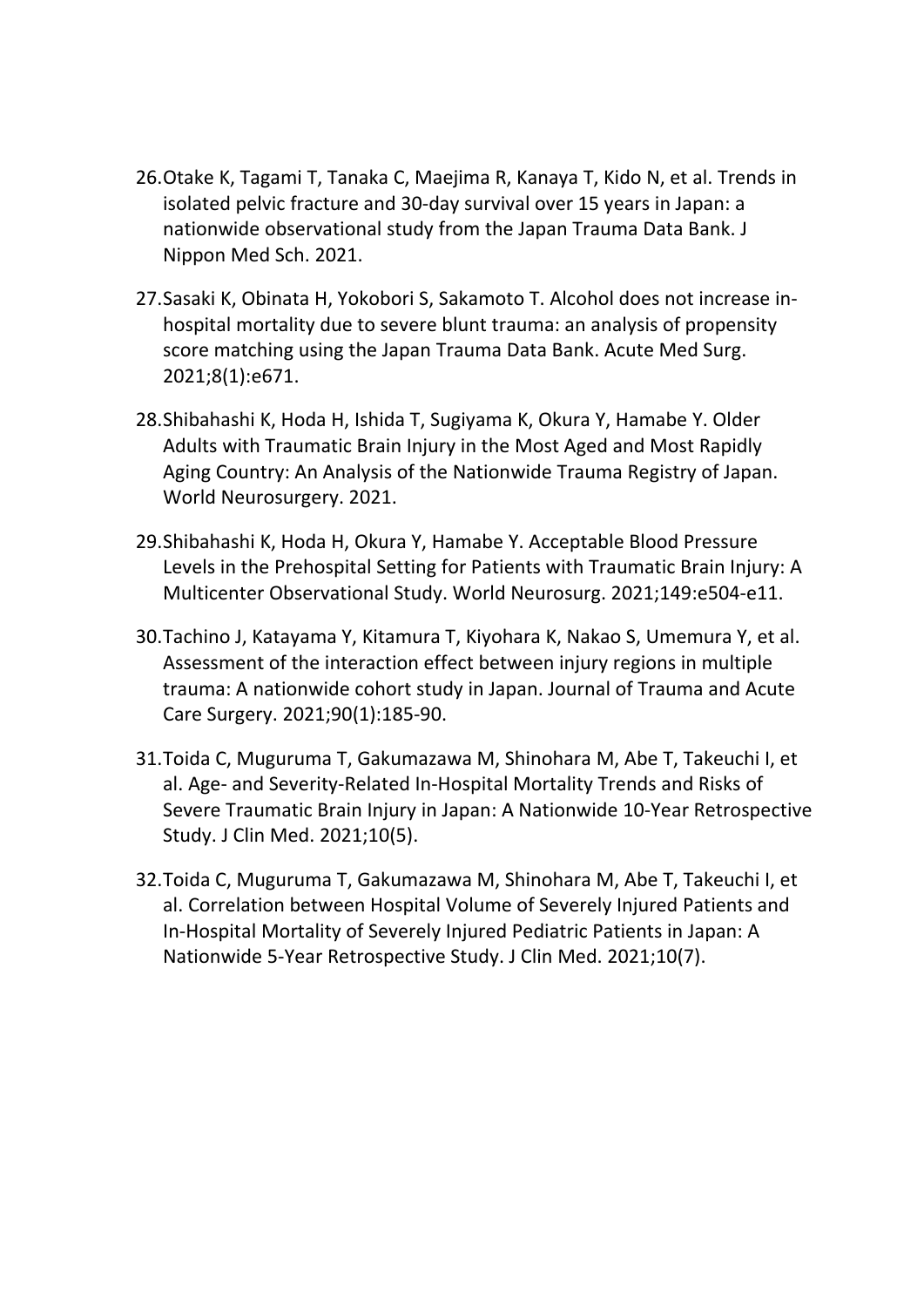- 33.Yamamoto R, Suzuki M, Yoshizawa J, Nishida Y, Junichi S. Physician‐staffed ambulance and increased in‐hospital mortality of hypotensive trauma patients following prolonged prehospital stay: A nationwide study. J Trauma Acute Care Surg. 2021;91(2):336‐43.Abe T, Komori A, Shiraishi A, Sugiyama T, Iriyama H, Kainoh T, et al. Trauma complications and in‐ hospital mortality: failure‐to‐rescue. Critical Care (London, England). 2020;24(1):223.
- 34.Aoki M, Abe T, Hagiwara S, Saitoh D, Oshima K. Resuscitative endovascular balloon occlusion of the aorta may contribute to improved survival. Scand J Trauma Resusc Emerg Med. 2020;28(1):62.
- 35.Aoki M, Abe T, Matsumura Y, Hagiwara S, Saitoh D, Oshima K. The off‐hour effect among severe trauma patients: a nationwide cohort study in Japan. Surg Today. 2020;50(11):1480‐5.
- 36.Aoki M, Abe T, Saitoh D, Hagiwara S, Oshima K. Severe trauma patient volume was associated with decreased mortality. European Journal of Trauma & Emergency Surgery. 2020;28:28.
- 37.Enomoto Y, Tsuchiya A, Tsutsumi Y, Ishigami K, Osone J, Togo M, et al. Association between physician‐staffed helicopter versus ground emergency medical services and mortality for pediatric trauma patients: A retrospective nationwide cohort study. PLoS ONE [Electronic Resource]. 2020;15(8):e0237192.
- 38.Hirose T, Kitamura T, Katayama Y, Sado J, Kiguchi T, Matsuyama T, et al. Impact of nighttime and weekends on outcomes of emergency trauma patients: A nationwide observational study in Japan. Medicine (Baltimore). 2020;99(1):e18687.
- 39.Ishida K, Katayama Y, Kitamura T, Hirose T, Nakao S, Tachino J, et al. Abdominal angiography is associated with reduced in‐hospital mortality among pediatric patients with blunt splenic and hepatic injury: A propensity‐score‐matching study from the national trauma registry in Japan. J Pediatr Surg. 2020.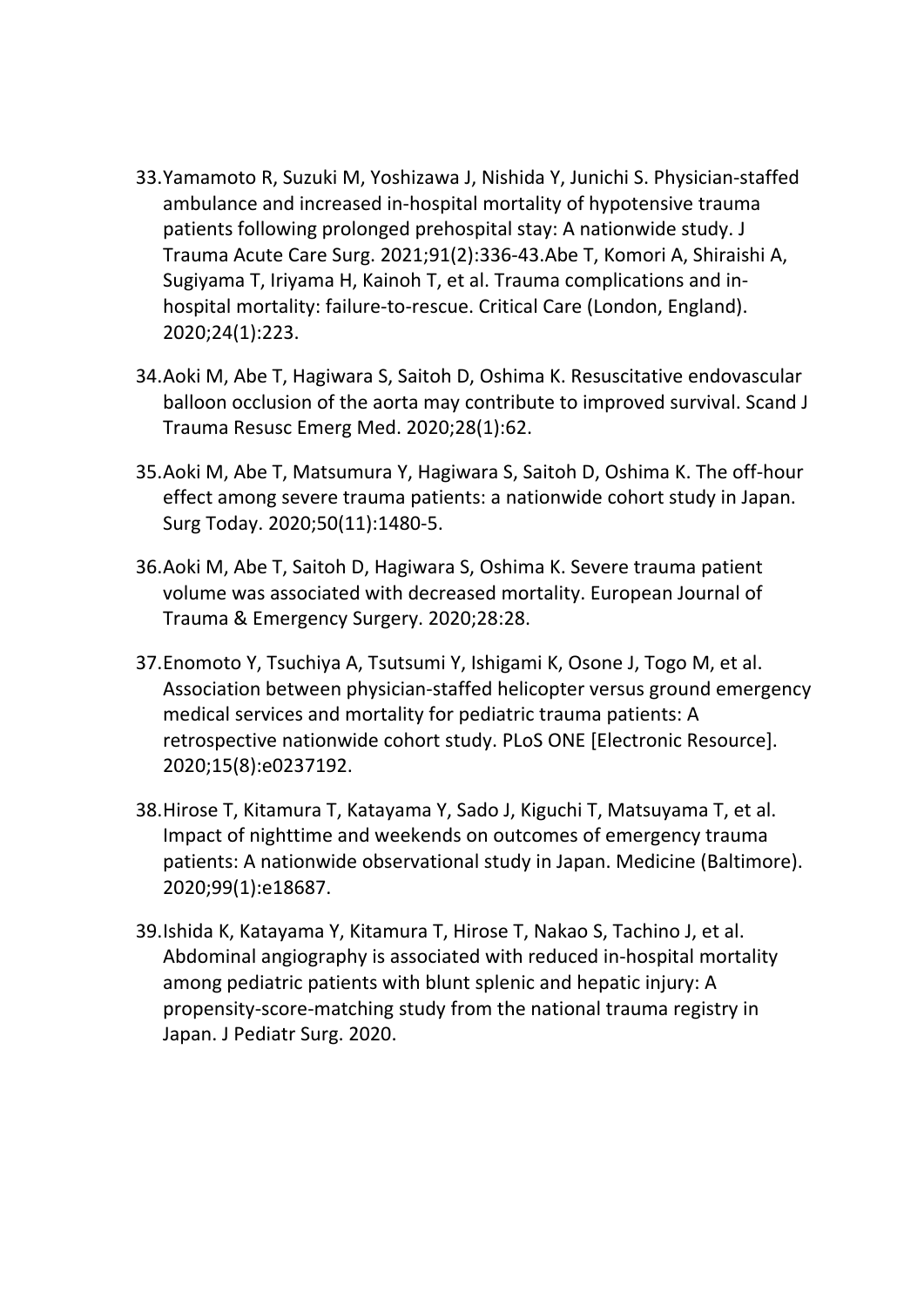- 40.Ishida T, Kuwahara Y, Shibahashi K, Okura Y, Sugiyama K, Hamabe Y, et al. Lower mortality from suicidal trauma among patients with a psychiatric diagnosis upon admission: Nationwide japanese retrospective cohort study. Psychiatry Res. 2020;293:113456.
- 41.Ishihara T, Kondo Y, Tanaka H. Efficacy of venous access placement at a pre‐ hospital scene in severe paediatric trauma patients: a retrospective cohort study. Scientific reports. 2020;10(1):6433.
- 42.Ishii W, Hitosugi M, Takeda A, Baba M, Iizuka R. Factors influencing vehicle passenger fatality have changed over 10 years: a nationwide hospital‐based study. Scientific reports. 2020;10(1):3316.
- 43.Kainoh T, Iriyama H, Komori A, Saitoh D, Naito T, Abe T. Risk factors of fat embolism syndrome after trauma: a nested case‐control study using a nationwide trauma registry in Japan. Chest. 2020;159(3):1064‐71.
- 44.Kondo Y, Ohbe H, Yasunaga H, Tanaka H. Initial focused assessment with sonography in trauma versus initial CT for patients with haemodynamically stable torso trauma. Emerg Med J. 2020;37(1):19‐24.
- 45.Matsumoto S, Funabiki T, Hayashida K, Yamazaki M, Ebihara T, Moriya T. Effectiveness and Usage Trends of Hemorrhage Control Interventions in Patients with Pelvic Fracture in Shock. World J Surg. 2020;44(7):2229‐36.
- 46.Miyamoto K, Shibata N, Ogawa A, Nakashima T, Kato S. Prehospital and in‐ hospital quick Sequential Organ Failure Assessment (qSOFA) scores to predict in‐hospital mortality among trauma patients: an analysis of nationwide registry data. Acute Medicine & Surgery. 2020;7(1):e532.
- 47.Nakao S, Katayama Y, Hirayama A, Hirose T, Ishida K, Umemura Y, et al. Trends and outcomes of blunt renal trauma management: a nationwide cohort study in Japan. World J Emerg Surg. 2020;15(1):50.
- 48.Okada A, Okada Y, Narumiya H, Ishii W, Kitamura T, Iiduka R. Body temperature and in‐hospital mortality in trauma patients: analysis of a nationwide trauma database in Japan. European Journal of Trauma and Emergency Surgery. 2020.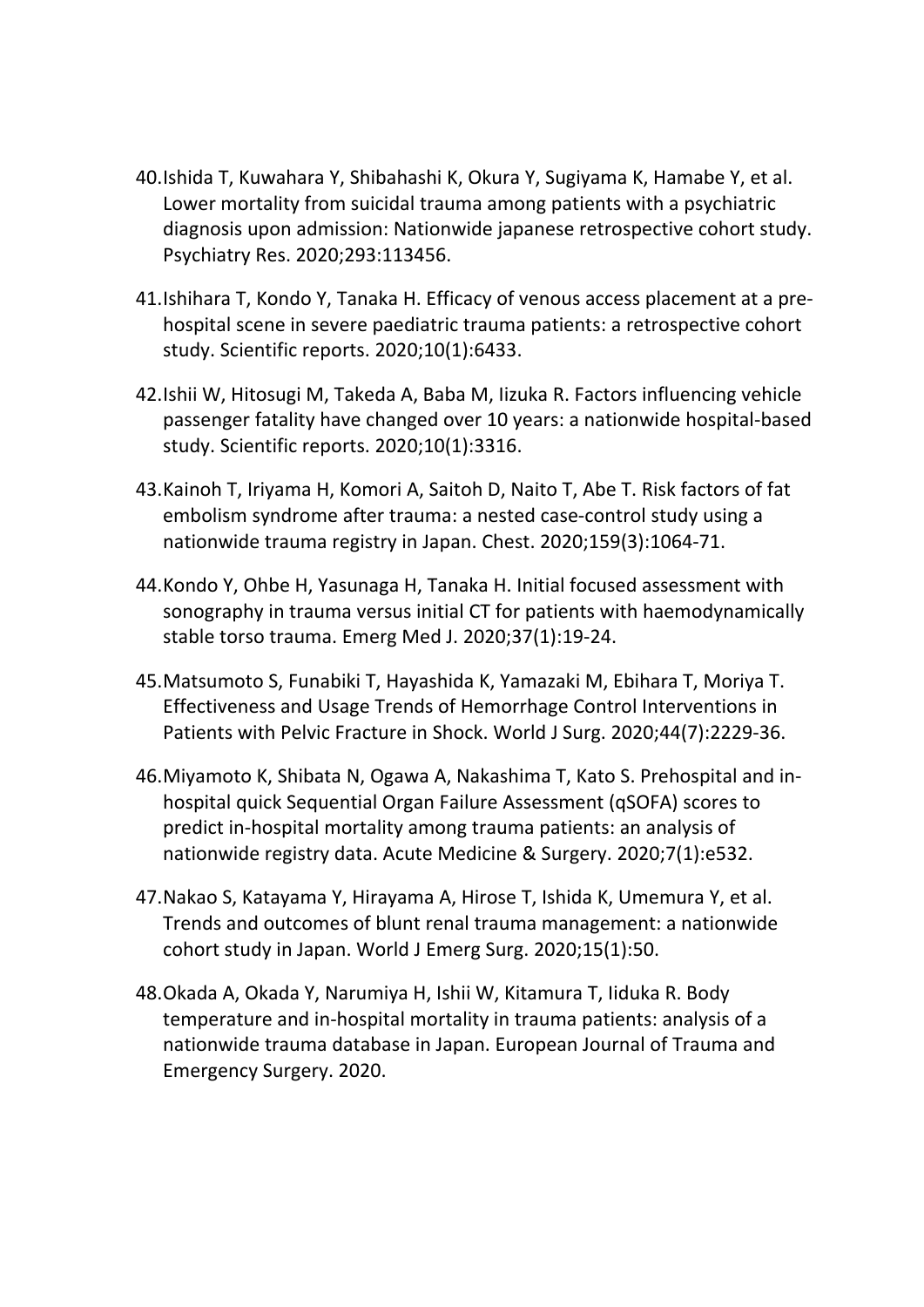- 49.Okada A, Okada Y, Narumiya H, Ishii W, Kitamura T, Osamura T, et al. Association of body temperature with in‐hospital mortality among paediatric trauma patients: an analysis of a nationwide observational trauma database in Japan. BMJ open. 2020;10(11):e033822‐e.
- 50.Okada K, Matsumoto H, Saito N, Yagi T, Lee M. Revision of 'golden hour' for hemodynamically unstable trauma patients: an analysis of nationwide hospital‐based registry in Japan. Trauma Surg Acute Care Open. 2020;5(1):e000405.
- 51.Okada N, Matsuyama T, Takebe K, Kitamura T, Sado J, Ohta B. Rear seating position is associated with a higher risk of mortality in motor vehicle crashes: analysis of Japanese Trauma Data Bank. Acute Medicine & Surgery. 2020;7(1):e444.
- 52.Okada Y, Hashimoto K, Ishii W, Iiduka R, Koike K. Development and validation of a model to predict the need for emergency front‐of‐neck airway procedures in trauma patients. Anaesthesia. 2020;75(5):591‐8.
- 53.Saito T, Nezu S, Matsuhashi M, Nakahara R, Shimamura Y, Noda T, et al. The trend of treatment and conveyance system for upper extremity replantation in Japan: A nationwide population‐based study from the Japan trauma data bank. J Orthop Sci. 2020;26(2):271‐5.
- 54.Shibahashi K, Ishida T, Sugiyama K, Kuwahara Y, Okura Y, Hamabe Y. Prehospital times and outcomes of patients who had hypotension at the scene after trauma: A nationwide multicentre retrospective study. Injury. 2020;51(5):1224‐30.
- 55.Shibahashi K, Sugiyama K, Kuwahara Y, Ishida T, Okura Y, Hamabe Y. Epidemiological state, predictive model for mortality, and optimal management strategy for pancreatic injury: A multicentre nationwide cohort study. Injury. 2020;51(1):59‐65.
- 56.Toida C, Muguruma T, Gakumazawa M, Shinohara M, Abe T, Takeuchi I, et al. Validation of age‐specific survival prediction in pediatric patients with blunt trauma using trauma and injury severity score methodology: a ten‐ year Nationwide observational study. BMC emergency medicine. 2020;20(1):91.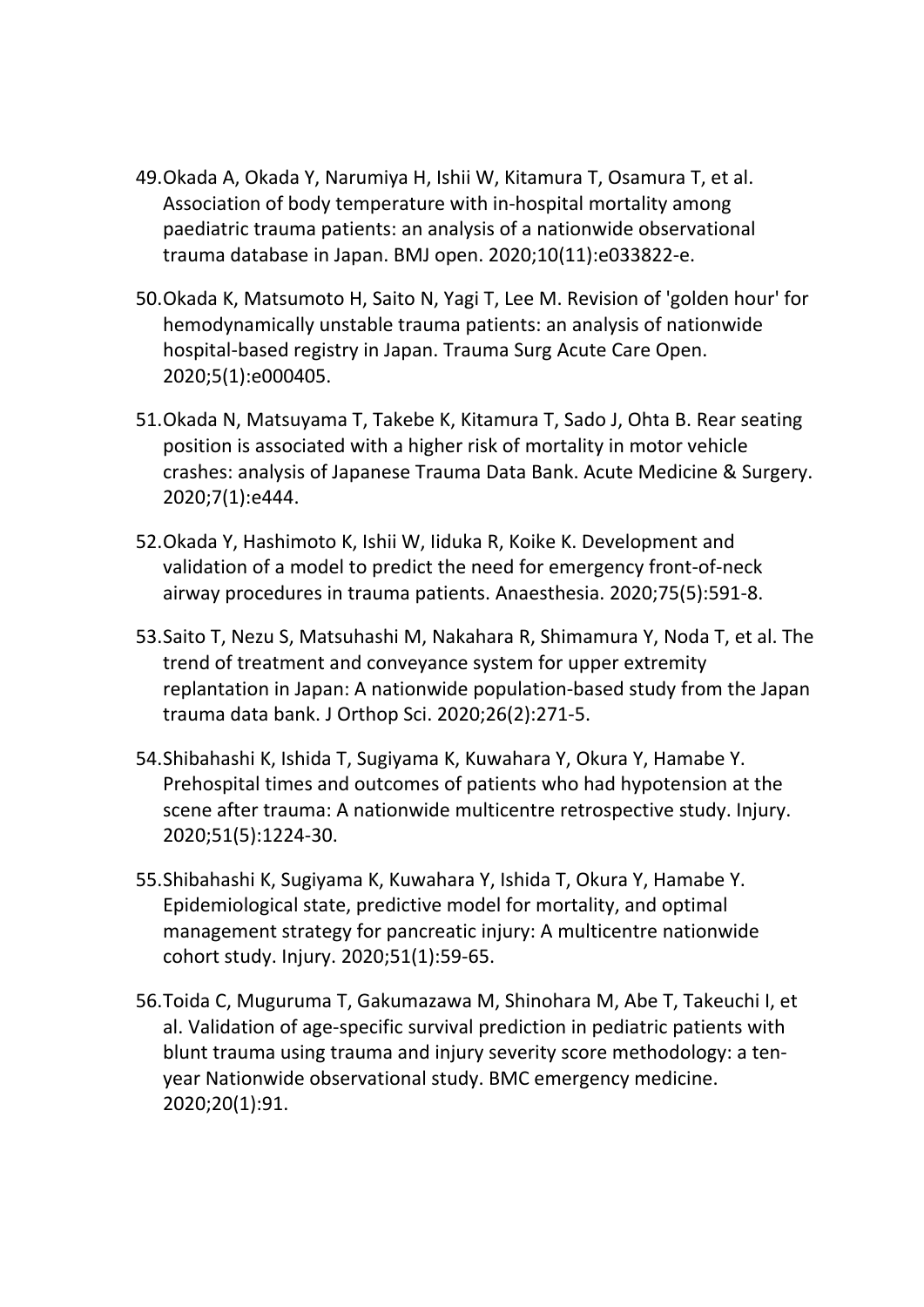- 57.Yamamoto R, Suzuki M, Funabiki T, Nishida Y, Maeshima K, Sasaki J. Resuscitative endovascular balloon occlusion of the aorta and traumatic out‐of‐hospital cardiac arrest: A nationwide study. J Am Coll Emerg Physicians Open. 2020;1(4):624‐32.
- 58.Yanagawa Y, Jitsuiki K, Muramatsu KI, Ikegami S, Kushida Y, Nagasawa H, et al. Survey of trauma patients injured by falling or flying objects in Japan based on the Japan Trauma Data Bank. Eur J Trauma Emerg Surg. 2020.
- 59.Yanagawa Y, Jitsuiki K, Muramatsu KI, Kushida Y, Ikegami S, Nagasawa H, et al. Clinical Investigation of Burn Patients Transported by Helicopter Based on the Japan Trauma Data Bank. Air Med J. 2020;39(6):464‐7.
- 60.Yanagawa Y, Omori K, Muramatsu KI, Kushida Y, Ikegami S, Nagasawa H, et al. Prognostic Factors in Trauma Patients Transported by Physician‐Staffed Helicopter in Japan: An Investigation Based on the Japan Trauma Data Bank. Air Med J. 2020;39(6):494‐7.
- 61.Yokota M, Fujita T, Nakahara S, Sakamoto T. Clarifying differences in injury patterns between ground‐level falls and falls from heights among the elderly in Japan. Public Health. 2020;181:114‐8.Abe T, Aoki M, Deshpande G, Sugiyama T, Iwagami M, Uchida M, et al. Is Whole‐Body CT Associated With Reduced In‐Hospital Mortality in Children With Trauma? A Nationwide Study. Pediatr Crit Care Med. 2019;20(6):e245‐e50 doi: 10.1097/pcc.0000000000001898..
- 62.Aoki M, Abe T, Saitoh D, Oshima K. Epidemiology, Patterns of treatment, and Mortality of Pediatric Trauma Patients in Japan. Scientific reports. 2019;9(1):917.
- 63.Hirano Y, Abe T, Tanaka H. Efficacy of the presence of an emergency physician in prehospital major trauma care: A nationwide cohort study in Japan. Am J Emerg Med. 2019;37(9):1605‐10.
- 64.Katayama Y, Kitamura T, Kiyohara K, et al. Prehospital factors associated with death on hospital arrival after traffic crash in Japan: a national observational study. BMJ open 2019;9(1):e025350‐e50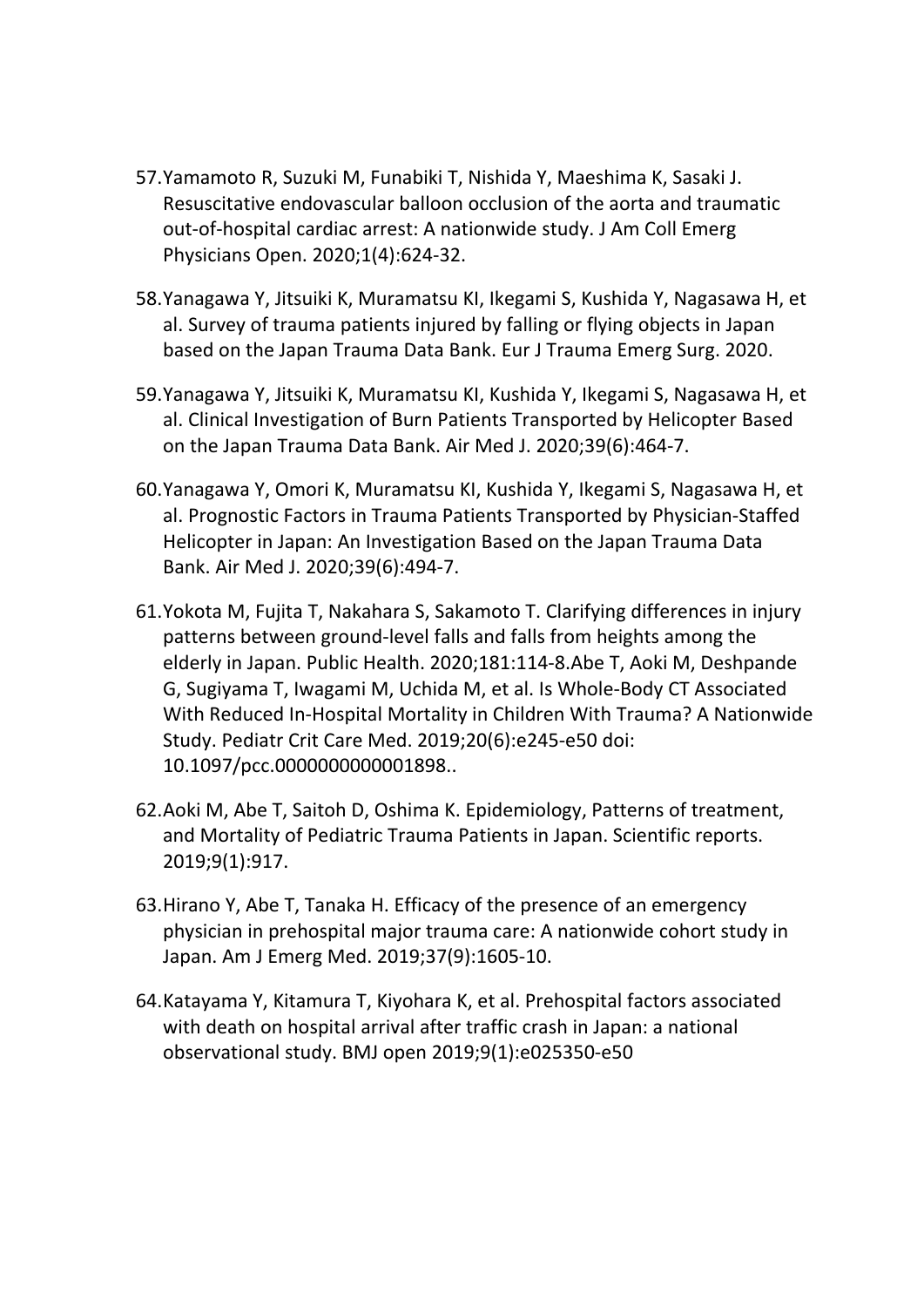- 65.Katayama Y, Kitamura T, Kiyohara K, et al. Factors associated with posttraumatic meningitis among traumatic head injury patients: a nationwide study in Japan. European Journal of Trauma and Emergency Surgery 2019 doi: 10.1007/s00068‐019‐01224‐z.
- 66.Kojima M, Endo A, Shiraishi A, Otomo Y. Age‐Related Characteristics and Outcomes for Patients With Severe Trauma: Analysis of Japan's Nationwide Trauma Registry. Ann Emerg Med. 2019;73(3):281‐90.
- 67.Matsumoto S, Hayashida K, Akashi T, Jung K, Sekine K, Funabiki T, et al. Resuscitative Endovascular Balloon Occlusion of the Aorta (REBOA) for Severe Torso Trauma in Japan: A Descriptive Study. World J Surg. 2019;43(7):1700‐7.
- 68.Muguruma T, Toida C, Furugori S, Abe T, Takeuchi I. Validation of the Pediatric Physiological and Anatomical Triage Score in Injured Pediatric Patients. Prehospital Disaster Med. 2019;34(4):363‐9.
- 69.Okada Y, Kiguchi T, Iiduka R, Ishii W, Iwami T, Koike K. Association between the Japan Coma Scale scores at the scene of injury and in‐hospital outcomes in trauma patients: an analysis from the nationwide trauma database in Japan. BMJ Open. 2019;9(7):e029706.
- 70.Shibahashi K, Nishida M, Okura Y, Hamabe Y. Epidemiological State, Predictors of Early Mortality, and Predictive Models for Traumatic Spinal Cord Injury: A Multicenter Nationwide Cohort Study. Spine. 2019;44(7):479‐ 87.
- 71.Shibahashi K, Sugiyama K, Kuwahara Y, Ishida T, Okura Y, Hamabe Y. Epidemiological state, predictive model for mortality, and optimal management strategy for pancreatic injury: A multicentre nationwide cohort study. Injury. 2019;12:12.
- 72.Shibahashi K, Sugiyama K, Okura Y, Hamabe Y. Effect of surgical rib fixation for rib fracture on mortality: A multicenter, propensity score matching analysis. J Trauma Acute Care Surg. 2019;87(3):599‐605.
- 73.Shibahashi K, Sugiyama K, Okura Y, Hoda H, Hamabe Y. Can the shock index be a reliable predictor of early mortality after trauma in older patients? A retrospective cohort study. Acute Medicine & Surgery. 2019;6(4):385‐91.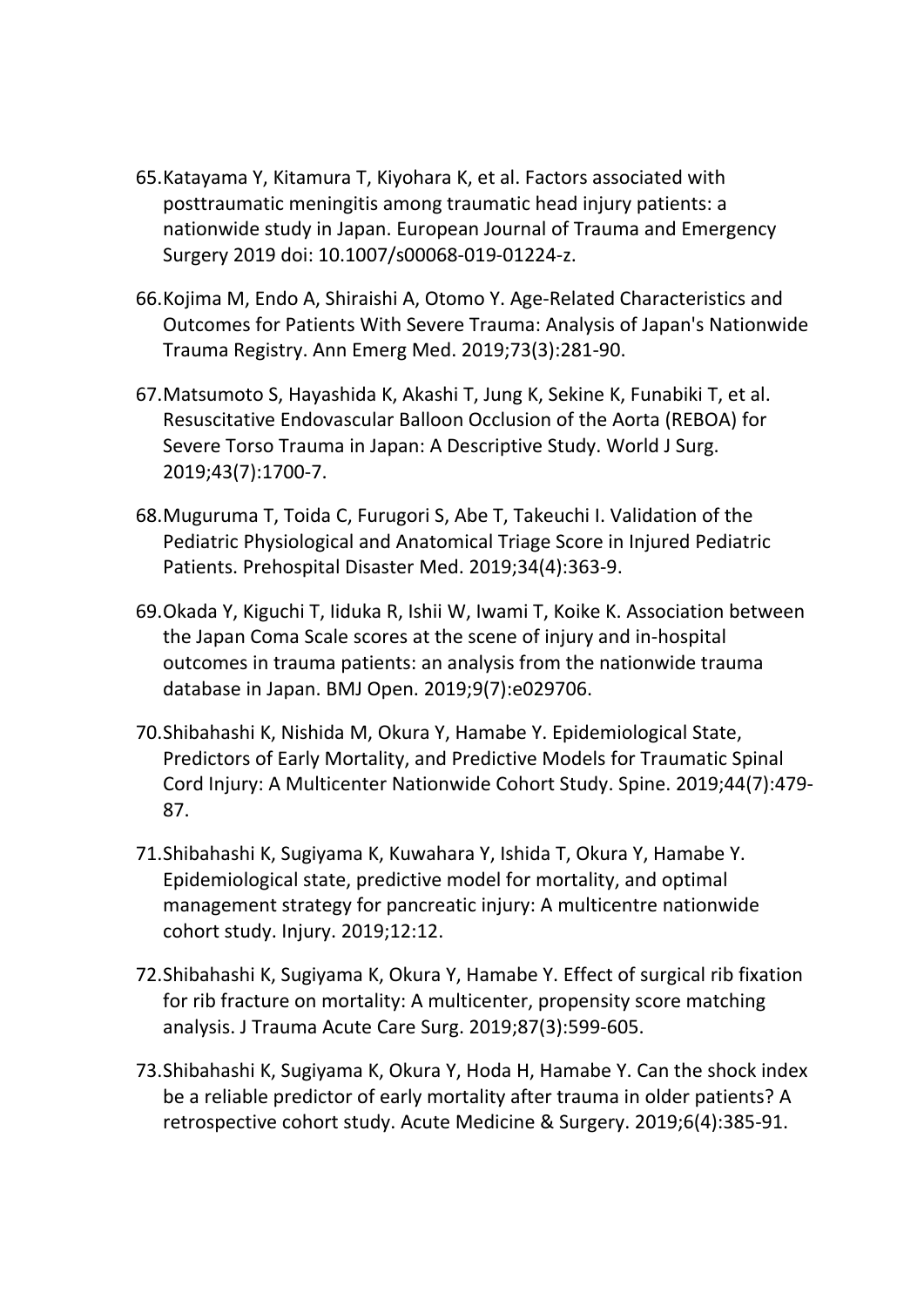- 74.Shibahashi K, Sugiyama K, Tomio J, Hoda H, Morita A. In‐hospital mortality and length of hospital stay with craniotomy versus craniectomy for acute subdural hemorrhage: a multicenter, propensity score‐matched analysis. J Neurosurg. 2019:1‐10.
- 75.Shiraishi A, Otomo Y, Yoshikawa S, Morishita K, Roberts I, Matsui H. Derivation and validation of an easy-to-compute trauma score that improves prognostication of mortality or the Trauma Rating Index in Age, Glasgow Coma Scale, Respiratory rate and Systolic blood pressure (TRIAGES) score. Crit Care. 2019;23(1):365.
- 76.Tanaka C, Tagami T, Kaneko J, Fukuda R, Nakayama F, Sato S, et al. Early versus late surgery after cervical spinal cord injury: a Japanese nationwide trauma database study. J Orthop Surg. 2019;14(1):302‐.
- 77.Urushibata N, Murata K, Otomo Y. Decision‐making criteria for damage control surgery in Japan. Scientific reports. 2019;9(1):14895.
- 78.Yamamoto R, Shibusawa T, Kurihara T, Sasaki J. Self‐inflicted Burn Injury Is Independently Associated With Increased Mortality in a More Economically Developed Country: A Propensity Score Matching Analysis. J Burn Care Res. 2019;40(2):228‐34.
- 79.Yamamoto R, Udagawa K, Nishida Y, Ono S, Sasaki J. Damage control orthopedics and decreased in‐hospital mortality: A nationwide study. Injury. 2019;50(12):2240‐6.
- 80.Yumoto T, Naito H, Yorifuji T, Aokage T, Fujisaki N, Nakao A. Association of Japan Coma Scale score on hospital arrival with in‐hospital mortality among trauma patients. BMC emergency medicine. 2019;19(1):65.
- 81.Yumoto T, Naito H, Ihoriya H, Yorifuji T, Nakao A. Mortality in trauma patients admitted during, before, and after national academic emergency medicine and trauma surgery meeting dates in Japan. PLoS ONE. 2019;14(1):e0207049.
- 82.Aoki M, Abe T, Saitoh D, Hagiwara S, Oshima K. Use of Vasopressor Increases the Risk of Mortality in Traumatic Hemorrhagic Shock: A Nationwide Cohort Study in Japan. Crit Care Med. 2018;46(12):e1145‐e51.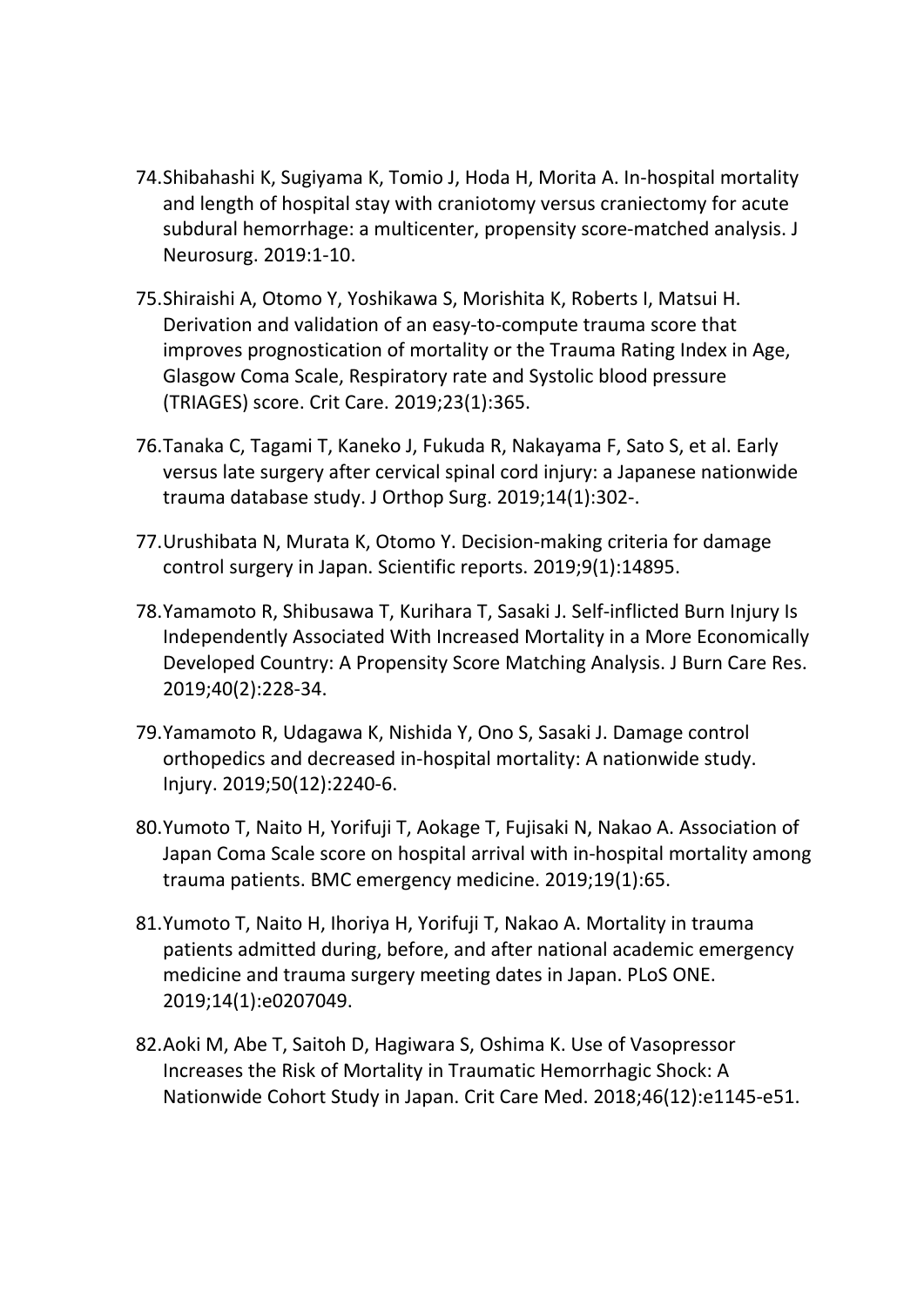- 83.Hayashida K, Matsumoto S, Kitano M, Sasaki J. Predictive value of quick surgical airway assessment for trauma (qSAT) score for identifying trauma patients requiring surgical airway in emergency room. BMC emergency medicine. 2018;18(1):48.
- 84.Katayama Y, Kitamura T, Hirose T, Kiguchi T, Matsuyama T, Sado J, et al. Delay of computed tomography is associated with poor outcome in patients with blunt traumatic aortic injury: A nationwide observational study in Japan. Medicine (Baltimore). 2018;97(35):e12112.
- 85.Kimura A, Tanaka N. Reverse shock index multiplied by Glasgow Coma Scale score (rSIG) is a simple measure with high discriminant ability for mortality risk in trauma patients: an analysis of the Japan Trauma Data Bank. Crit Care. 2018;22(1):87.
- 86.Matsumoto S, Akashi T, Hayashida K, Sekine K, Orita T, Funabiki T, et al. Transcatheter Arterial Embolization in the Treatment of Maxillofacial Fractures With Life‐Threatening Hemorrhage. Ann Plast Surg. 2018;80(6):664‐8.
- 87.Matsumoto S, Hayashida K, Furugori S, Shimizu M, Sekine K, Kitano M. Impact of self‐inflicted injury on nontherapeutic laparotomy in patients with abdominal stab wounds. Injury. 2018;49(9):1706‐11.
- 88.Matsumoto S, Jung K, Smith A, Yamazaki M, Kitano M, Coimbra R. Comparison of trauma outcomes between Japan and the USA using national trauma registries. Trauma surg. 2018;3(1):e000247.
- 89.Matsuyama T, Kitamura T, Katayama Y, Hirose T, Kiguchi T, Sado J, et al. Motor vehicle accident mortality by elderly drivers in the super-aging era: A nationwide hospital‐based registry in Japan. Medicine (Baltimore). 2018;97(38):e12350‐e.
- 90.Nagata I, Abe T, Uchida M, Saitoh D, Tamiya N. Ten‐year inhospital mortality trends for patients with trauma in Japan: a multicentre observational study. BMJ Open. 2018;8(2):e018635.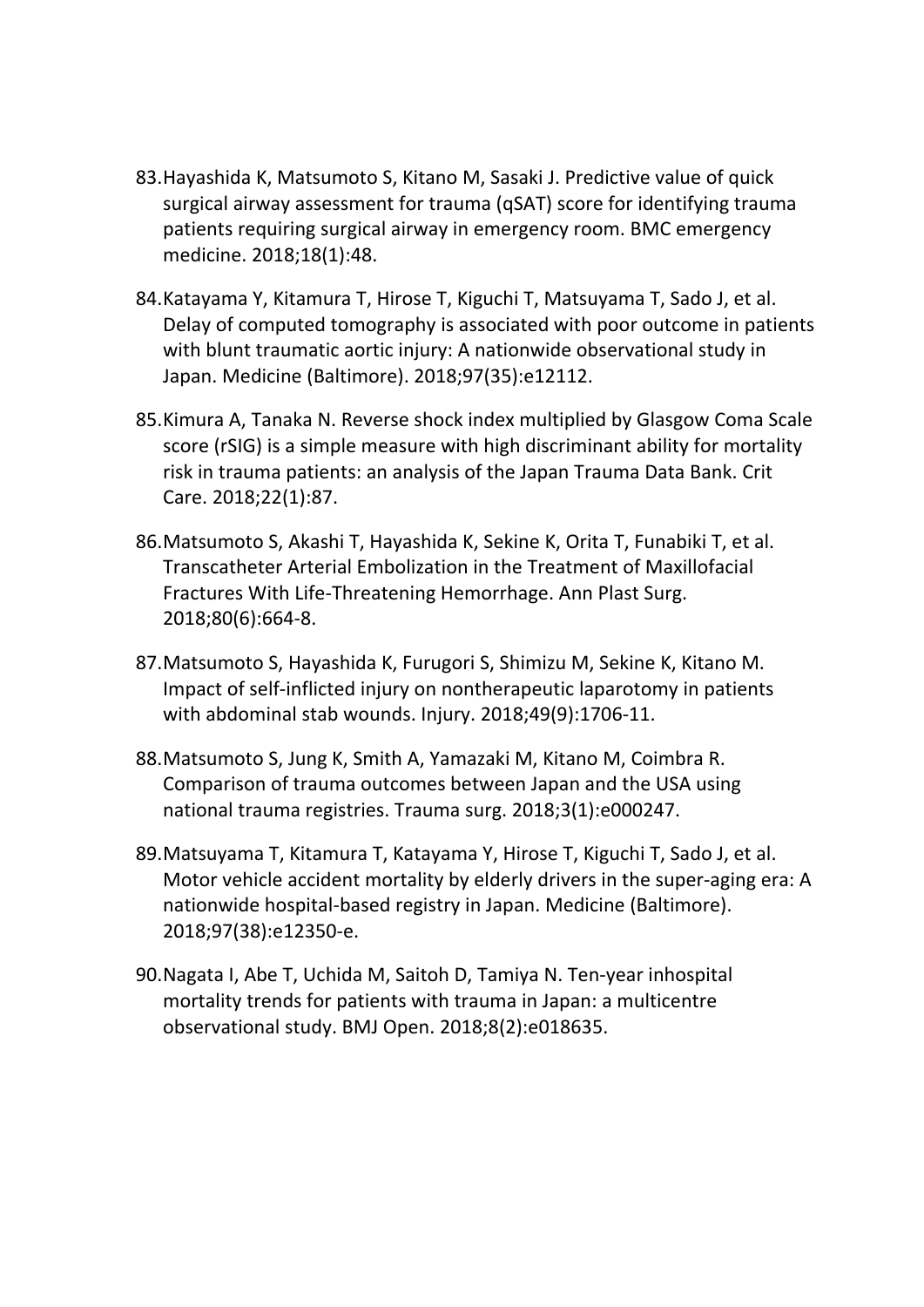- 91.Ohmori T, Kitamura T, Nishida T, Matsumoto T, Tokioka T. The impact of external fixation on mortality in patients with an unstable pelvic ring fracture: a propensity‐matched cohort study. The bone & joint journal. 2018;100‐b(2):233‐41.
- 92.Shibahashi K, Nishida M, Okura Y, Hamabe Y. Epidemiological State, Predictors of Early Mortality, and Predictive Models for Traumatic Spinal Cord Injury: A Multicenter Nationwide Cohort Study. Spine. 2018;In printing.
- 93.Shibahashi K, Sugiyama K, Okura Y, Hoda H, Hamabe Y. Serious Concomitant Injuries in Pediatric Patients with Severe Traumatic Brain Injury. World Neurosurg. 2018;110:e1078‐e84.
- 94.Shibahashi K, Sugiyama K, Okura Y, Hoda H, Hamabe Y. Intraventricular Hemorrhage After Head Injury: A Multicenter, Retrospective, Cohort Study. World Neurosurg. 2018;114:e350‐e5.
- 95.Shibahashi K, Sugiyama K, Okura Y, Hoda H, Hamabe Y. Traumatic Posterior Fossa Subdural Hemorrhage: A Multicenter, Retrospective Cohort Study. World Neurosurg. 2018;119:e513‐e7.
- 96.Shibahashi K, Sugiyama K, Okura Y, Tomio J, Hoda H, Hamabe Y. Defining Hypotension in Patients with Severe Traumatic Brain Injury. World Neurosurg. 2018;120:e667‐e74.
- 97.Tafida MA, Wagatsuma Y, Ma E, Mizutani T, Abe T. Descriptive epidemiology of traumatic spinal injury in Japan. J Orthop Sci. 2018;23(2):273‐6.
- 98.Tsutsumi Y, Fukuma S, Tsuchiya A, Ikenoue T, Yamamoto Y, Shimizu S, et al. Association between spinal immobilization and survival at discharge for on‐ scene blunt traumatic cardiac arrest: A nationwide retrospective cohort study. Injury. 2018;49(1):124‐9.
- 99.Tsutsumi Y, Fukuma S, Tsuchiya A, Yamamoto Y, Fukuhara S. Whole‐Body Computed Tomography During Initial Management and Mortality Among Adult Severe Blunt Trauma Patients: A Nationwide Cohort Study. World J Surg. 2018;42(12):3939‐46.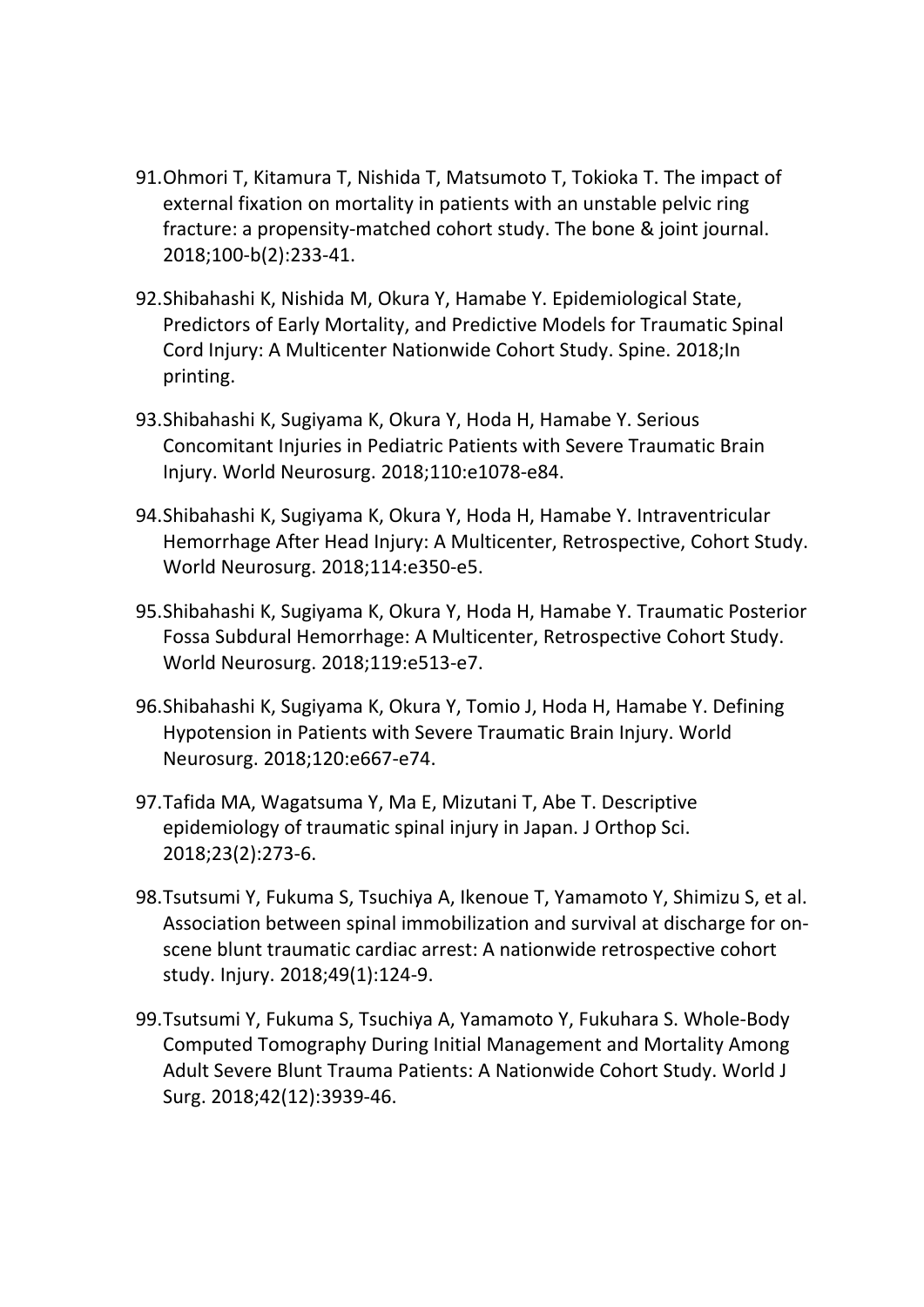- 100. Yumoto T, Naito H, Yorifuji T, Maeyama H, Kosaki Y, Yamamoto H, et al. Cushing's sign and severe traumatic brain injury in children after blunt trauma: a nationwide retrospective cohort study in Japan. BMJ Open. 2018;8(3):e020781.Endo A, Shiraishi A, Matsui H, Hondo K, Otomo Y. Assessment of Progress in Early Trauma Care in Japan over the Past Decade: Achievements and Areas for Future Improvement. J Am Coll Surg. 2017;224(2):191‐8.e5.
- 101. Endo A, Shiraishi A, Otomo Y, Tomita M, Matsui H, Murata K. Open‐ chest versus closed‐chest cardiopulmonary resuscitation in blunt trauma: analysis of a nationwide trauma registry. Crit Care. 2017;21(1):169.
- 102. Nakahara S, Sakamoto T, Fujita T, Koyama T, Katayama Y, Tanabe S, et al. Comparison of registry and government evaluation data to ascertain severe trauma cases in Japan. Acute Med Surg. 2017;4(4):432‐8.
- 103. Nakahara S, Sakamoto T, Fujita T, Uchida Y, Katayama Y, Tanabe S, et al. Evaluating quality indicators of tertiary care hospitals for trauma care in Japan. Int J Qual Health Care. 2017;29(8):1006‐13.
- 104. Norii T, Miyata S, Terasaka Y, Guliani S, Lu SW, Crandall C. Resuscitative endovascular balloon occlusion of the aorta in trauma patients in youth. J Trauma Acute Care Surg. 2017;82(5):915‐20.
- 105. Shibahashi K, Sugiyama K, Kashiura M, Okura Y, Hoda H, Hamabe Y. Emergency Trepanation as an Initial Treatment for Acute Subdural Hemorrhage: A Multicenter Retrospective Cohort Study. World Neurosurg. 2017;106:185‐92.
- 106. Shibahashi K, Sugiyama K, Okura Y, Hoda H, Hamabe Y. Multicenter Retrospective Cohort Study of "Talk and Die" After Traumatic Brain Injury. World Neurosurg. 2017;107:82‐6.
- 107. Suzuki T, Kimura A, Sasaki R, Uemura T. A survival prediction logistic regression models for blunt trauma victims in Japan. Acute Medicine & Surgery. 2017;4(1):52‐6.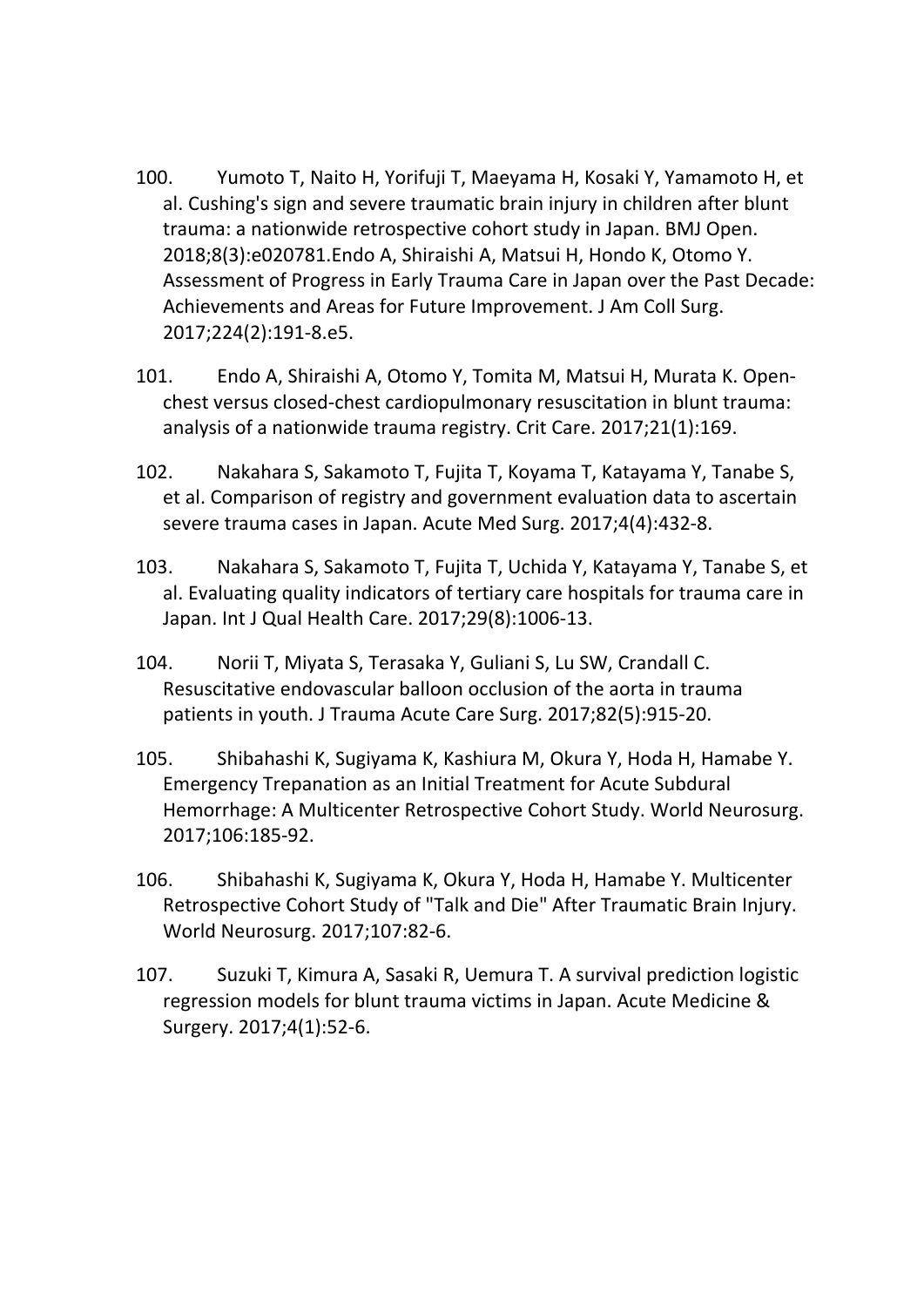- 108. Tanaka C, Tagami T, Matsumoto H, Matsuda K, Kim S, Moroe Y, et al. Recent trends in 30‐day mortality in patients with blunt splenic injury: A nationwide trauma database study in Japan. PLoS ONE. 2017;12(9):e0184690.
- 109. Tsutsumi Y, Fukuma S, Tsuchiya A, Ikenoue T, Yamamoto Y, Shimizu S, et al. Computed tomography during initial management and mortality among hemodynamically unstable blunt trauma patients: a nationwide retrospective cohort study. Scand J Trauma Resusc Emerg Med. 2017;25(1):74.
- 110. Abe T, Uchida M, Nagata I, Saitoh D, Tamiya N. Resuscitative endovascular balloon occlusion of the aorta versus aortic cross clamping among patients with critical trauma: a nationwide cohort study in Japan. Crit Care. 2016;20(1):400.
- 111. Inoue J, Shiraishi A, Yoshiyuki A, Haruta K, Matsui H, Otomo Y. Resuscitative endovascular balloon occlusion of the aorta might be dangerous in patients with severe torso trauma: A propensity score analysis. J Trauma Acute Care Surg. 2016;80(4):559‐66; discussion 66‐7.
- 112. Oda J. Analysis of consumption of medical resources in terms of intensive care unit/hospital stay and severity using Japan Trauma Data Bank. Acute Medicine & Surgery. 2016;3(4):298‐304.
- 113. Suzuki K, Inoue S, Morita S, Watanabe N, Shintani A, Inokuchi S, et al. Comparative Effectiveness of Emergency Resuscitative Thoracotomy versus Closed Chest Compressions among Patients with Critical Blunt Trauma: A Nationwide Cohort Study in Japan. PLoS ONE. 2016;11(1):e0145963.
- 114. Tsuchiya A, Tsutsumi Y, Yasunaga H. Outcomes after helicopter versus ground emergency medical services for major trauma‐‐propensity score and instrumental variable analyses: a retrospective nationwide cohort study. Scand J Trauma Resusc Emerg Med. 2016;24(1):140.
- 115. Yumoto T, Mitsuhashi T, Yamakawa Y, Iida A, Nosaka N, Tsukahara K, et al. Impact of Cushing's sign in the prehospital setting on predicting the need for immediate neurosurgical intervention in trauma patients: a nationwide retrospective observational study. Scand J Trauma Resusc Emerg Med. 2016;24(1):147.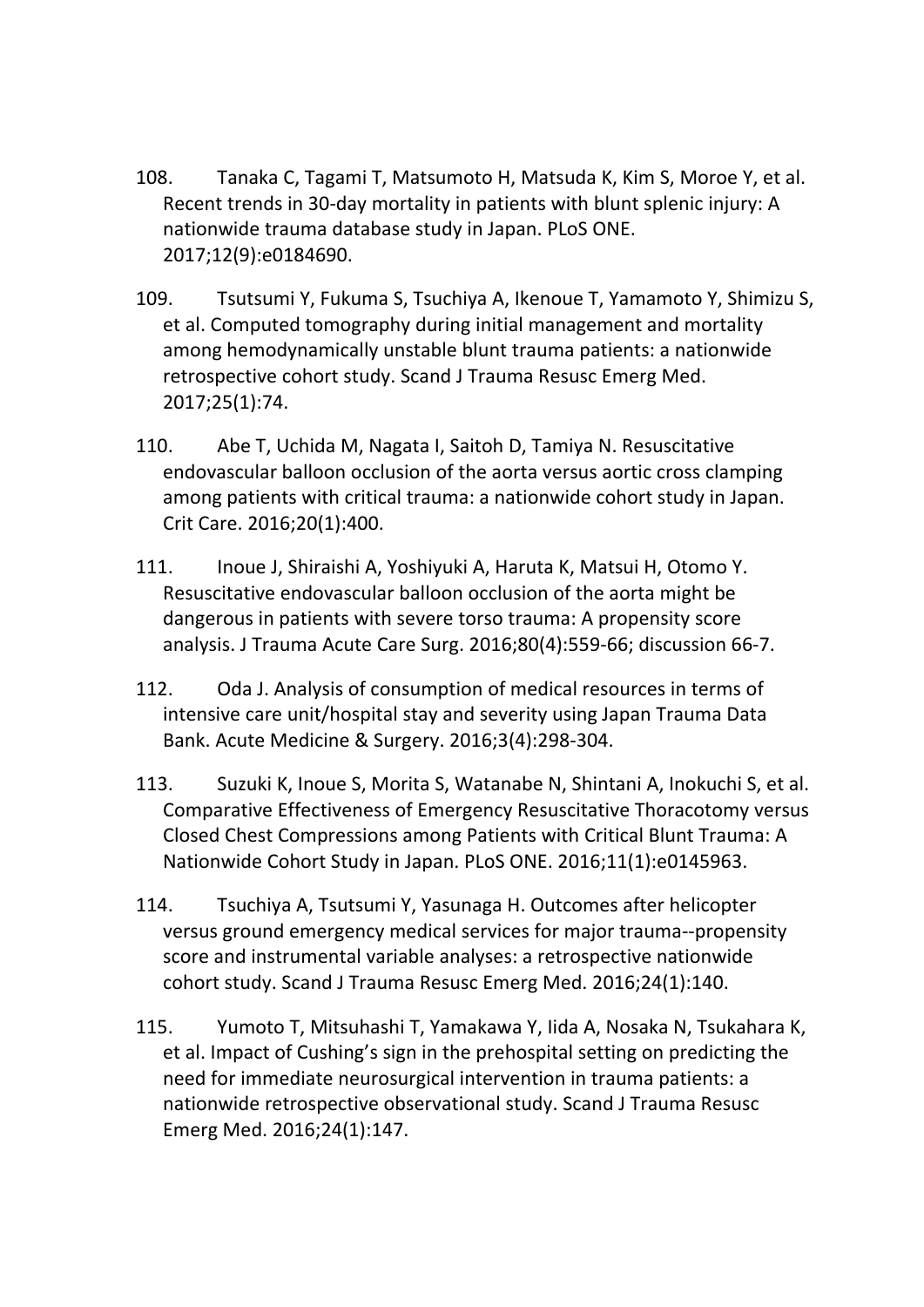- 116. Nakada T, Nakao S, Mizushima Y, Matsuoka T. Association Between Male Sex and Increased Mortality After Falls. Acad Emerg Med. 2015;22(6):708‐13.
- 117. Norii T, Crandall C, Terasaka Y. Survival of severe blunt trauma patients treated with resuscitative endovascular balloon occlusion of the aorta compared with propensity score‐adjusted untreated patients. Journal of Trauma and Acute Care Surgery. 2015;78(4):721‐8.
- 118. Ogura T, Lefor AT, Nakano M, Izawa Y, Morita H. Nonoperative management of hemodynamically unstable abdominal trauma patients with angioembolization and resuscitative endovascular balloon occlusion of the aorta. J Trauma Acute Care Surg. 2015;78(1):132‐5.
- 119. Taira T, Morita S, Umebachi R, Miura N, Icimura A, Inoue S, et al. Risk factors for ground-level falls differ by sex. Am J Emerg Med. 2015;33(5):640‐4.
- 120. Abe T, Takahashi O, Saitoh D, Tokuda Y. Association between helicopter with physician versus ground emergency medical services and survival of adults with major trauma in Japan. Critical Care (London, England). 2014;18(4):R146.
- 121. Hondo K, Shiraishi A, Fujie S, Saitoh D, Otomo Y. In‐Hospital Trauma Mortality Has Decreased in Japan Possibly Due to Trauma Education. J Am Coll Surg. 2013;215(5):850‐7.
- 122. Katsura M, Yamazaki S, Fukuma S, Matsushima K, Yamashiro T, Fukuhara S. Comparison between laparotomy first versus angiographic embolization first in patients with pelvic fracture and hemoperitoneum: a nationwide observational study from the Japan Trauma Data Bank. Scand J Trauma Resusc Emerg Med. 2013;21:82.
- 123. Kimura A, Tanaka N. Whole‐body computed tomography is associated with decreased mortality in blunt trauma patients with moderate‐to‐severe consciousness disturbance: a multicenter, retrospective study. J Trauma Acute Care Surg. 2013;75(2):202‐6.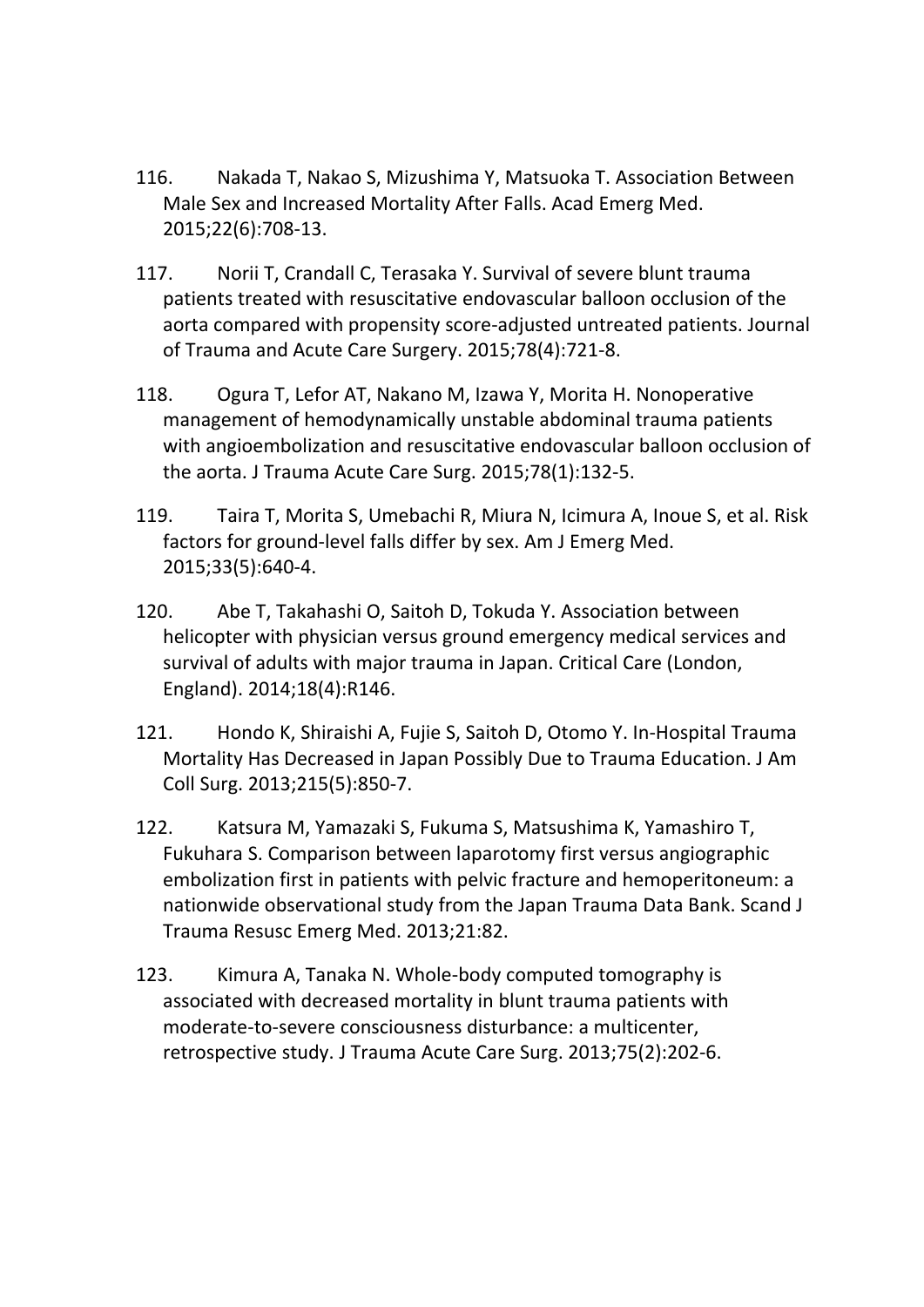- 124. Kimura A, Chadbunchachai W, Nakahara S. Modification of the Trauma and Injury Severity Score (TRISS) Method Provides Better Survival Prediction in Asian Blunt Trauma Victims. World J Surg. 2012;36(4):813‐8.
- 125. Kimura A, Nakahara S, Chadbunchachai W. The development of simple survival prediction models for blunt trauma victims treated at Asian emergency centers. Scand J Trauma Resusc Emerg Med. 2012;20:9.
- 126. Tohira H, Jacobs I, Mountain D, Gibson N, Yeo A. International comparison of regional trauma registries. Injury. 2012;43(11):1924‐30.
- 127. Kondo Y, Abe T, Kohshi K, Tokuda Y, Cook EF, Kukita I. Revised trauma scoring system to predict in-hospital mortality in the emergency department: Glasgow Coma Scale, Age, and Systolic Blood Pressure score. Crit Care. 2011;15(4):R191.
- 128. Nakahara S, Ichikawa M, Kimura A. Simplified alternative to the TRISS method for resource-constrained settings. World J Surg. 2011;35(3):512-9.
- 129. Ono K, Tateishi K, Iwata M, Watanabe H, Hirakawa K. In‐depth analysis by using the new Advanced and Integrated Traffic Accident Database linked to Permanent Disability and Trauma Registry Data in Japan. 2011 International IRCOBI Conference on the Biomechanics of Injury, Proceeding. 2011:100‐12.
- 130. Tohira H, Jacobs I, Matsuoka T, Ishikawa K. Impact of the version of the abbreviated injury scale on injury severity characterization and quality assessment of trauma care. Journal of Trauma ‐ Injury, Infection and Critical Care. 2011;71(1):56‐62.
- 131. Shoko T, Shiraishi A, Kaji M, Otomo Y. Effect of pre‐existing medical conditions on in‐hospital mortality: Analysis of 20,257 trauma patients in Japan. J Am Coll Surg. 2010;211(3):338‐46.
- 132. Nakahara S, Jayatilleke AU, Ichikawa M, Marasinghe A, Kimura A, Yoshida K. Feasibility of standardized injury surveillance and reporting: a comparison of data from four Asian nations. Inj Prev. 2008;14(2):106‐12.

## 【Proceeding】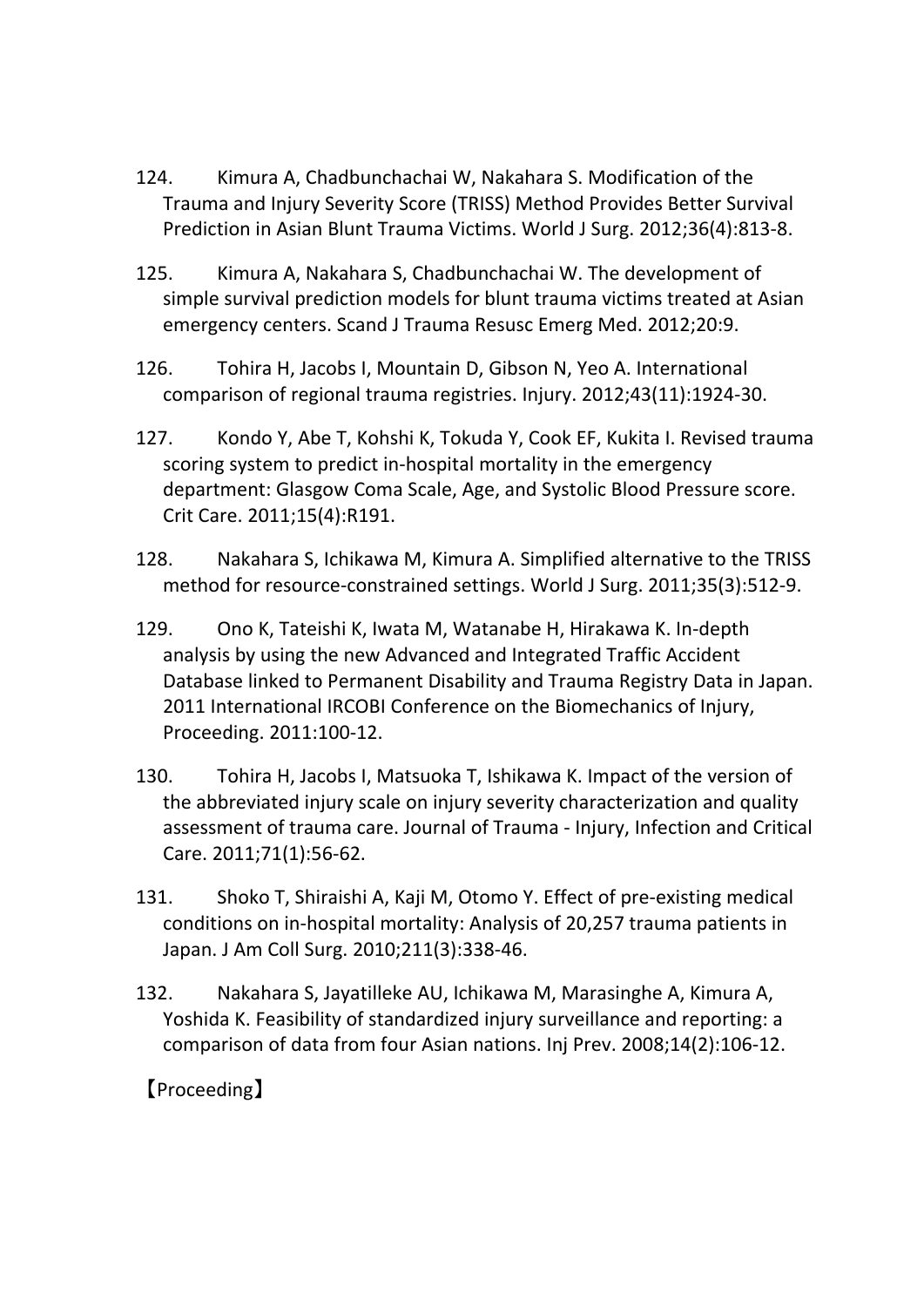- 1. Taichiro Tsunoyama, Shinji Nakahara, Tetsuya Sakamoto, editors. International external validation and nodification of the geriatric trauma outcome score by Japan Trauma Data Bank. 75th Annual Meeting of the American Association for the Surgery of Trauma & Clinical Congress of Acute Care Surgery; 2016; Waikoloa, HI.
- 2. Yagi M, Shiraishi A, Yoshiyuki A, Haruta K, Ichinose T, Otomo Y, editors. Resuscitative endovascular balloon occlusion of the aorta versus aortic cross cramp in trauma resuscitation. 16th European Congress of Trauma & Emergency Surgery; 2015 May 10–12, 2015; Amsterdam, The Netherlands.
- 3. Shiraishi A, Roberts I, Otomo Y, editors. Derivation and External Validation of a Novel Prediction Score for Early Trauma Care. 19th World Congress on Disaster and Emergency Medicine; 2015 Apr 21–24, 2015; Cape Town, South Africa.
- 4. Shiraishi A, Nakatsutsumi K, Otomo Y, editors. Undergoing truncal trauma surgery before CT scan may improve in‐hospital mortality in hypotensive or comatose trauma patients. 74th Annual Meeting of the American Association for the Surgery of Trauma & Clinical Congress of Acute Care Surgery; 2015 Sep 9–12, 2015; Las Vegas, NV, United States.
- 5. Ohnishi S, Saito N, Yagi T, Konda Y, Hara Y, Matsumoto H, editors. Association with amount of registration and outcome in pediatric severe trauma patients. 35th International Symposium on Intensive Care and Emergency Medicine; 2015 17‐20 March 2015; Brussels, Belgium.
- 6. Inoue J, Shiraishi A, Yoshiyuki A, Haruta K, Otomo Y, editors. Resuscitative endovascular balloon occlusion of the aorta (REBOA) might be dangerous in patients with severe torso trauma ‐ propensity score analysis says. 74th Annual Meeting of the American Association for the Surgery of Trauma & Clinical Congress of Acute Care Surgery; 2015 Sep 9–12, 2015; Las Vegas, NV, United States.
- 7. Shiraishi A, Nakatsutsumi K, Otomo Y, editors. Is CT scan the tunnel of death in most severely injured trauma victims? . 15th European Congress of Trauma & Emergency Surgery & 2nd World Trauma Congress; 2014 May 24–27, 2014; Frankfurt, Germany.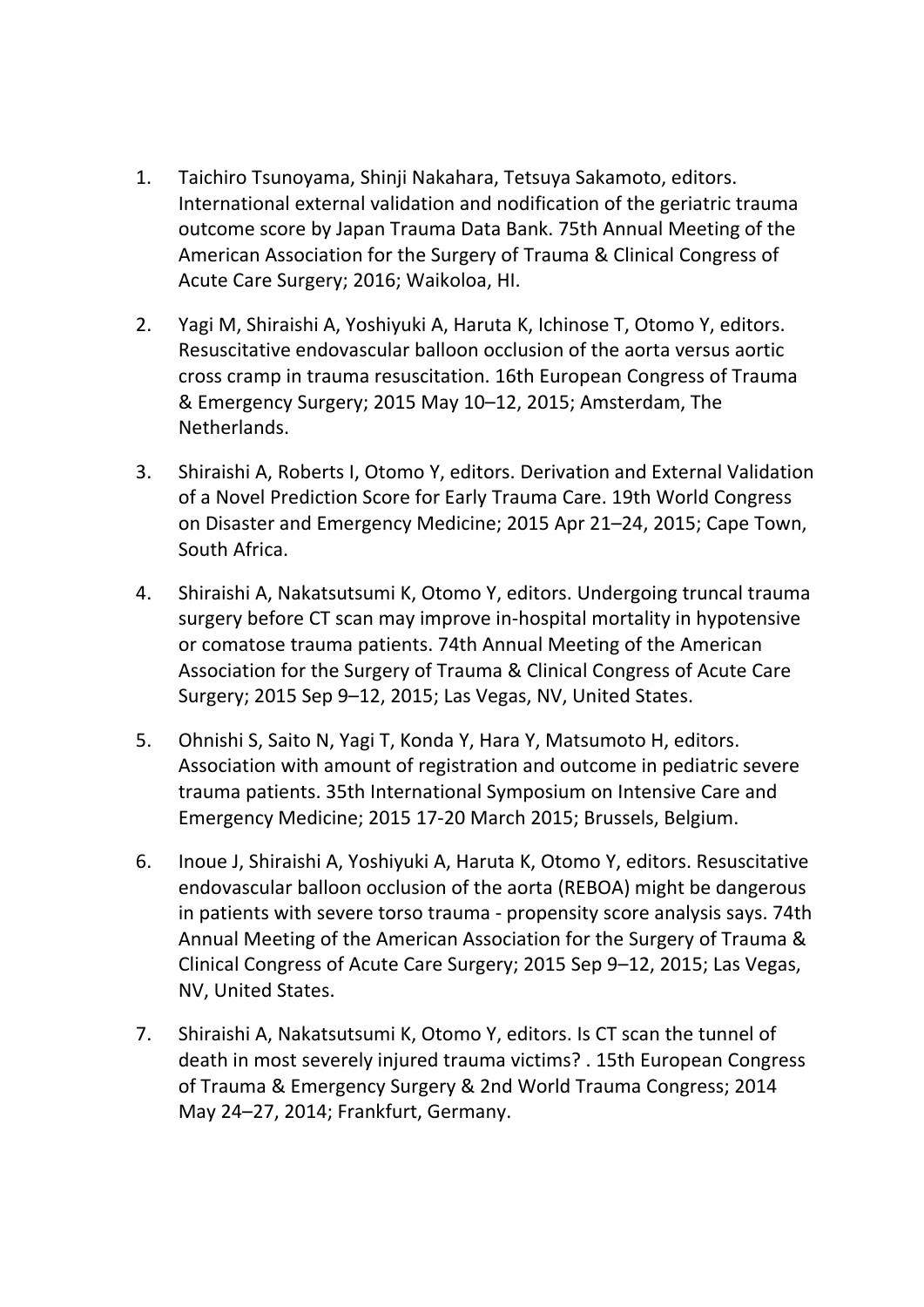- 8. Shiraishi A, Hondo K, Otomo Y, editors. Pre-hospital trauma care can improve or worse survival in trauma patients? 15th European Congress of Trauma & Emergency Surgery & 2nd World Trauma Congress; 2014 May 24–27, 2014; Frankfurt, Germany.
- 9. Kojima M, Shiraishi A, Otomo Y, editors. The use of laparoscopy in Japanese trauma patients with abdominal injury. 15th European Congress of Trauma & Emergency Surgery & 2nd World Trauma Congress; 2014 May 24–27, 2014; Frankfurt, Germany.
- 10. Ichinose T, Shiraishi A, Yoshiyuki A, Otomo Y, editors. Transarterial embolization may be an alternative to open surgery in low severerity abdominal trauma cases: A report from Japan Trauma Data Bank. 15th European Congress of Trauma & Emergency Surgery & 2nd World Trauma Congress; 2014 May 24–27, 2014; Frankfurt, Germany.
- 11. Hondo K, Shiraishi A, Saida F, Y O, editors. Mortality of the severely injured patient with DCS hasn't improved in Japan. 15th European Congress of Trauma & Emergency Surgery & 2nd World Trauma Congress; 2014 May 24–27, 2014; Frankfurt, Germany.
- 12. Haruta K, Shiraishi A, Yoshiyuki A, Otomo Y, editors. Laparotomy after Intra‐aorta balloon occlusion (IABO) is hazardaous in patients with severe abdominal trauma: A report from Japan Trauma Data Bank. 15th European Congress of Trauma & Emergency Surgery & 2nd World Trauma Congress; 2014 May 24–27, 2014; Frankfurt, Germany.
- 13. Abe T, Takahashi O, Saitoh D, Tokuda Y, editors. Association Between Survival and Helicopter Versus Ground Ems for Adults With Major Trauma in Japan. The 43rd Critical Care Congress; 2014 Jan 9‐13, 2014; San Francisco, California, US.
- 14. Yagi T, Saito N, Hara Y, Matumoto H, Mashiko K, editors. Japan Coma Scale used in the prehospital setting can predict clinical outcome in severe pediatric trauma. 33rd International Symposium on Intensive Care and Emergency Medicine; 2013 Mar 19‐22, 2013; Brussels, Belgium.
- 15. Shiraishi A, Roberts I, Enomoto M, Otomo Y, editors. External validation of a novel trauma score on CRASH‐2 cohort. The 14th European Congress of Trauma and Emergency Surgery; 2013 May 4‐7, 2013; Lyon, France.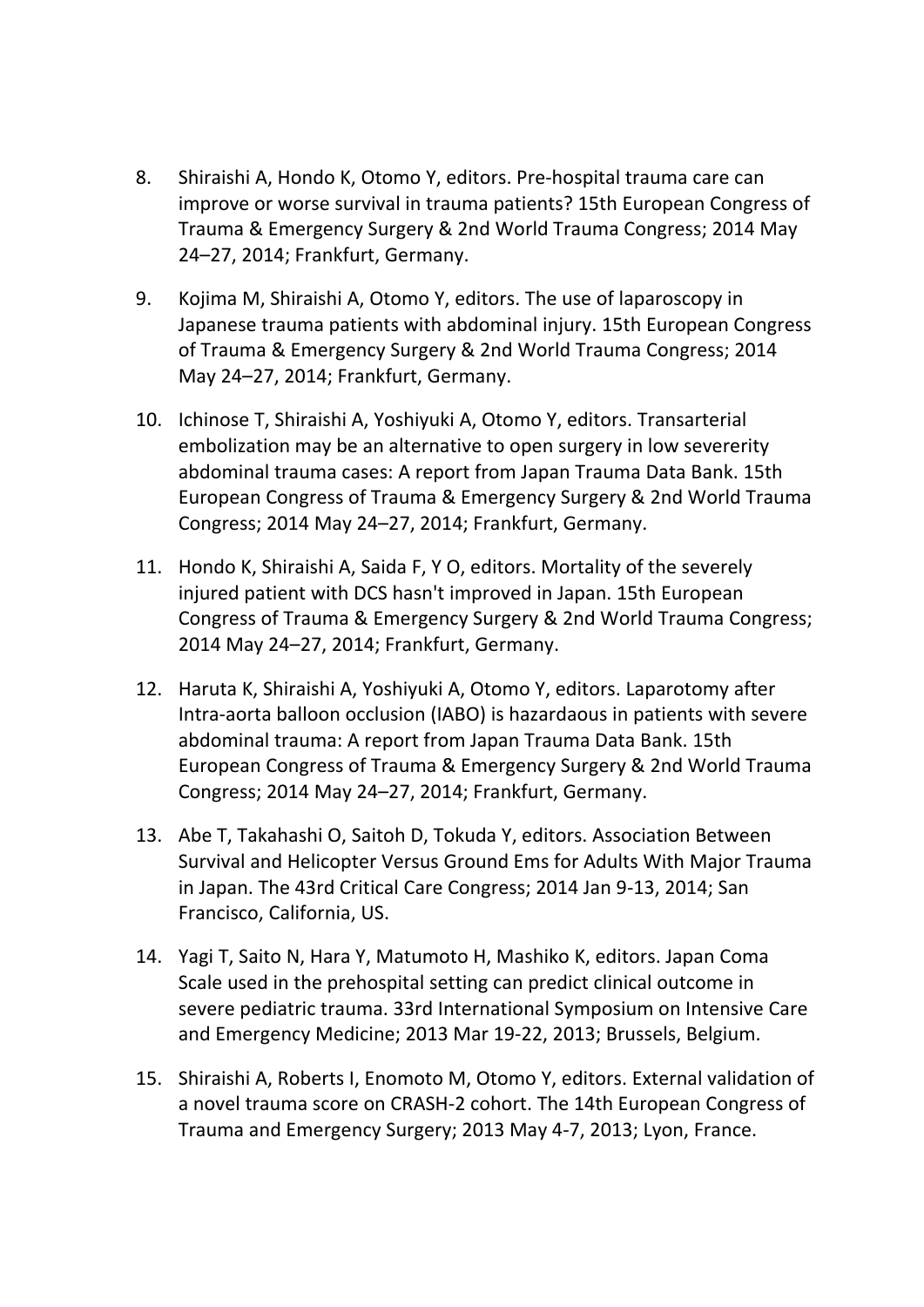- 16. Ohnuki T, editor Does the examining department have an impact on trauma patients's outcome ‐ study of the Japan Trauma Data Bank 2004‐ 2011. The 7th Asian Conference on Emergency Medicine; 2013 Oct 23‐25, 2013; Tokyo, Japan.
- 17. Haruta K, editor Intra‐aorta balloon occlusion (IABO): In patients with severe abdominal trauma: A report from Japan Trauma Data Bank 2012. The 7th Asian Conference on Emergency Medicine; 2013 Oct 23‐25, 2013; Tokyo, Japan.
- 18. Enomoto M, Shiraishi A, Otomo Y, editors. Open chest cardiopulmonary resuscitation (CPR) versus closed chest CPR in trauma patients. Data from Japan Trauma Data Bank. The 14th European Congress of Trauma and Emergency Medicine; 2013 May 4‐7, 2013; Lyon, France.
- 19. Kimura A, Inagaki T, Nakao S. Whole body CT is associated with increased survival in blunt trauma patients in Japan. Acad Emerg Med. 2012;19(6):734‐5.
- 20. Katsura M, Yamazaki S, Fukuma S, Matsushima K, Yamashiro T, Fukuhara S, editors. Comparison between laparotomy first versus angiographic embolization first in patients with pelvic fracture and hemoperitoneum. The 71st Annual Meeting of American Association for the Surgery of Trauma and Clinical Congress of Acute Care Surgery; 2012 Sep 12‐15, 2013; Kauai, Hawaii.
- 21. Fujita T, Uchida Y, Sakamoto T. The Association between Gender and Mortality for Trauma Care in Japan. The 13th European Congress of Trauma and Emergency Surgery; May 2012; Basel, Switzerland2012.
- 22. Fujita T, Uchida Y, Sakamoto T. Clinical prediction scores for taking a whole‐body computed tomography. Acad Emerg Med. 2012;19 (6):740.
- 23. Fujita T, Nakazawa K, Tsunoyama T. The Relationship between the Systolic Blood Pressure at the Scene and In-hospital Mortality in Geriatric Blunt Trauma Victims. The 6th Asian Regional Conference on Safe Communities in Toshima; Nov 30, 2012; Tokyo, Japan2012.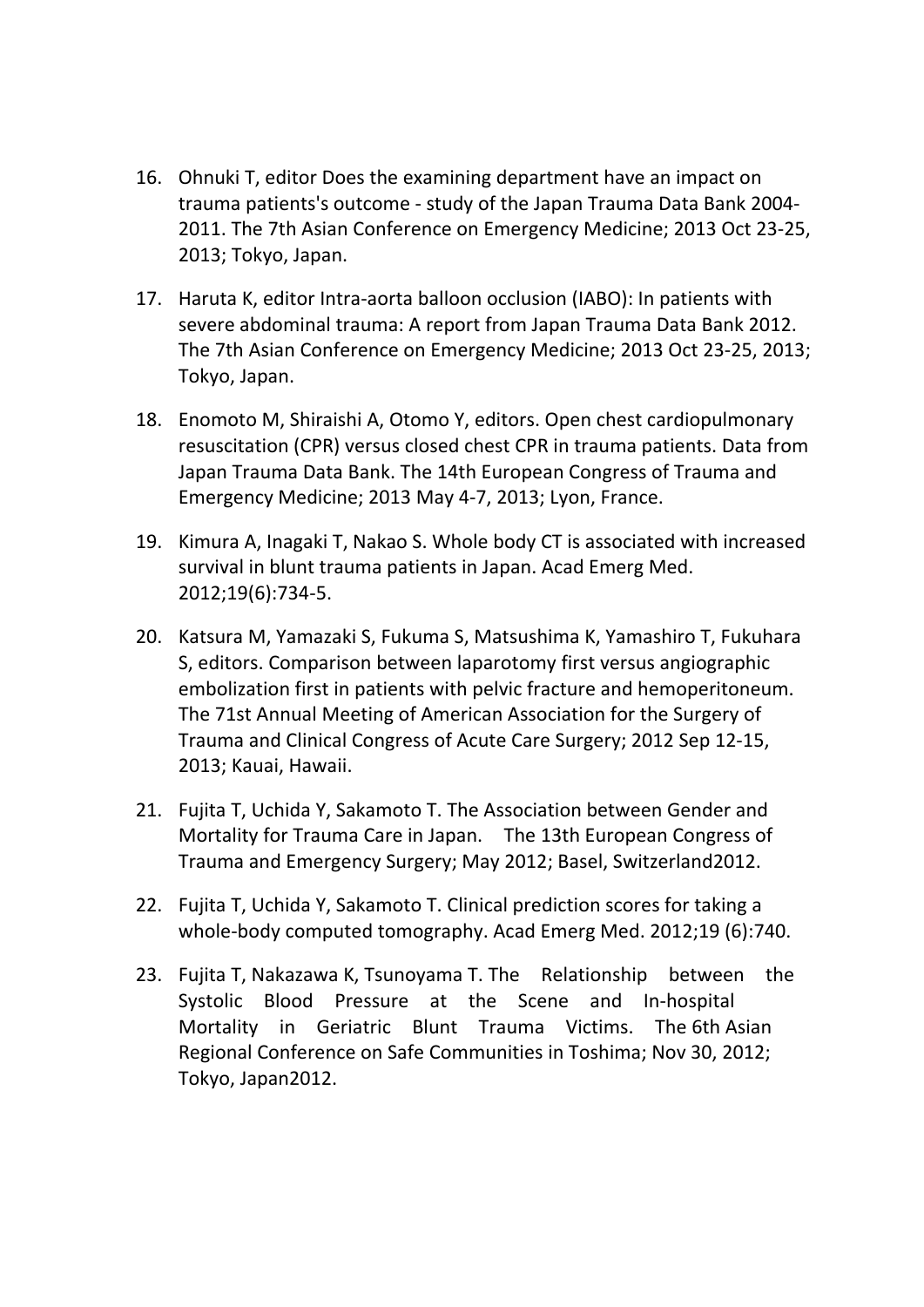- 24. Fujita T, Morimura N, Sakamoto T. A Geriatric Age‐adjusted Trauma and Injury Severity Score for the Peer‐review Process The 6th Asian Regional Conference on Safe Communities in Toshima; Nov 30, 2012; Tokyo, Japan2012.
- 25. Fujita T. Whole body CT for adult blunt trauma with a GCS of 8 or less in Japan. Trauma 2012; Oct 27, 2012; Perth, Australia2012.
- 26. Yamaguchi R, Fujita T, Sakamoto T. Prognosis of laparotomy for trauma in Japan. World J Surg. 2011;35:S368.
- 27. Oda J, Yukioka T, Ohta S. Characteristics of blunt trauma patients performed decompressive laparotomy in Japan from the Japan Trauma Data Bank. Am Surg. 2011;77(7):S106.
- 28. Nakazawa K, Fujita T, Uchida Y. Inter‐hospital Transfer for the Celiotomy of Blunt Trauma in Japan. The 6th Asian Conference for Emergency Medicine Jul, 2011; Bangkok, Thailand2011.
- 29. Kitamura M, Fujita T, Yamaguchi R. Inter-hospital transfer for penetrating injury in Japan. World J Surg. 2011;35:S372.
- 30. Kimura A, Nakahara S, Chadbunchachai W. Simple survival prediction of blunt trauma victims at Asian emergency centers. The 6th Asian Conference for Emergency Medicine; July 2011; Bangkok, Thailand2011.
- 31. Kimura A, Nakahara S, Chadbunchachai W. Are there better survival prediction models than the TRISS for Asian blunt trauma victims? . World J Surg. 2011;35:S370.
- 32. Fujita T, Uchida Y, Nakazawa K. The Volume‐Outcome Relationship for Trauma Care in Japan. The 96th clinical congress of the American College of Surgeons; Oct 25, 2011; San Francisco2011.
- 33. Fujita T, Uchida Y, Nakazawa K. The Value of Whole‐body Computed Tomography for Blunt Trauma in Japan. The 12th European Congress of Trauma and Emergency Surgery; April 2011; Milan, Italy2011.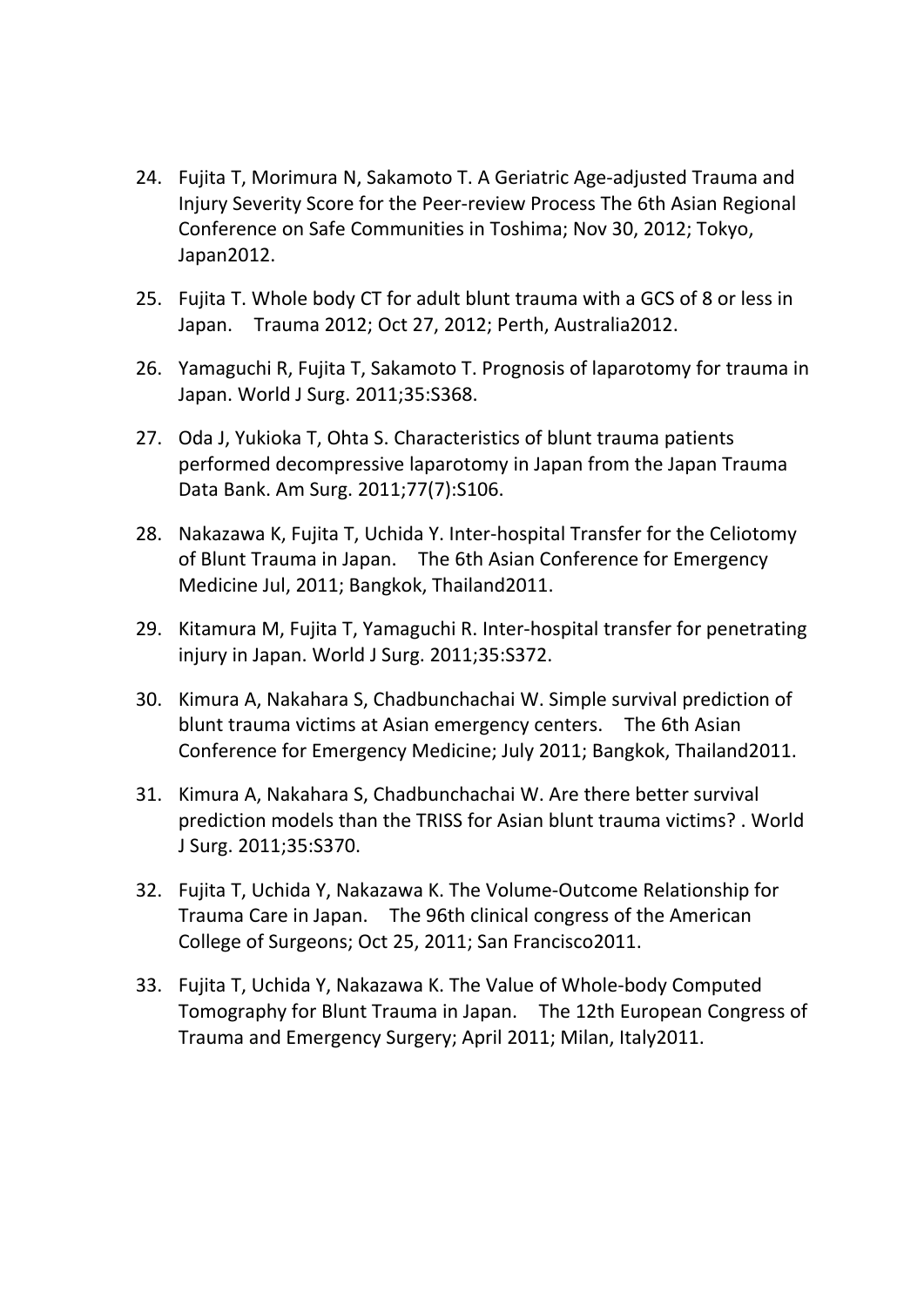- 34. Fujita T, Uchida Y, Kono M. Overuse of Whole‐body Computed Tomography Scanning for Blunt Trauma Patients in Japan The 6th Asian Conference for Emergency Medicine; Jul, 2011; Bangkok, Thailand2011.
- 35. Fujita T, Nakazawa K, Kono M. Whole‐body computed tomography for blunt trauma in Japan. World J Surg. 2011;35:S372.
- 36. Fujita T, Kitamura M, Yamazaki M, editors. Inter‐hospital Transfer in Japan. The 12th European Congress of Trauma and Emergency Surgery; 2011 April 2011; Milan, Italy.
- 37. Aoki N, editor Current and next challenges in JTDB toward quality improvement. International Trauma Databank Symposium; 2011 Aug 28, 2011; Tokyo, Japan.
- 38. Yamazaki M, Fujita T, Sakamoto T. Inter‐hospital Transfer Reduced the Unexpected Trauma Death Rate in Japan. The 4th Japan‐Korea joint session in the Annual congress of Japanese Association of Acute Medicine2010.
- 39. Tohira H, Jacobs I, Mountain D, Yeo A, Matsuoka T, Ueno M, et al. A modified mapping table for the Abbreviated Injury Scale 2005 Updated in 2008 (AIS 2008) made better use of the existing injury data than the original table. Emerg Med Australas. 2010;23(Supplement s1):36.
- 40. Tohira H, Jacobs I, Matsuoka T, Kazuhiko I. The Impact of the Version of the Abbreviated Injury Scale on injury severity characterization and quality assessment of trauma care. The 69th American Association for the Surgery of Trauma Annual Meeting; 21‐25 September; Marriott Copley Place, Boston, MA, USA2010.
- 41. Shiraishi A, Kaji M, Mizusawa H, Otomo Y. Characteristics of trauma in patients with prior stroke: An analysis of 20257 trauma patients in Japan. Stroke. 2010;41 (4):e389.
- 42. Nishino K, Fujita T, Morimura N. Visceral Vascular Injuries in Japan. The 4th Japan‐Korea joint session in the Annual congress of Japanese Association of Acute Medicine2010.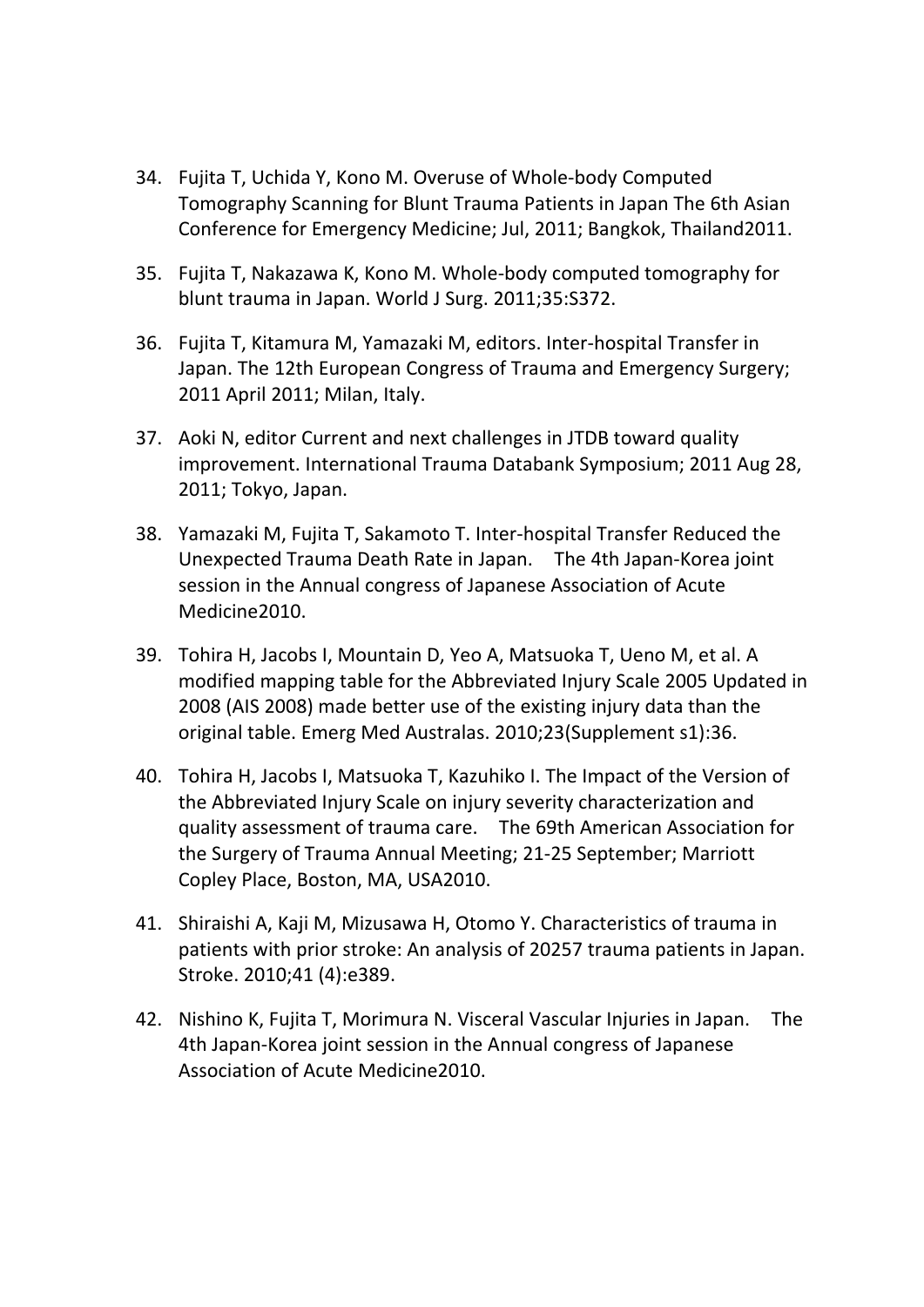- 43. Fujita T, Morimura N, Uchida Y. M‐Study from Japan. World J Surg. 2009;33:S30.
- 44. Aoki N, editor Five years of JTDB. Evaluation of the Interactive Web-Based Trauma registry in terms of Quality Indicators Feedback. American College of Surgeons National Trauma Data Bank and the RACS Trauma Registries sub‐committee; 2009 Sep 6, 2009; Adelaide, Australlia.
- 45. Saito D, Sakamoto T, Yokota J-i, Ariga T. Introduction of Japan Trauma Data Bank. Journal of Anesthesia. 2008;22(Supplement):Y04.
- 46. Aoki N, Ohta S, Tohira H, Morimura N, Saito D, Koseki K, et al., editors. Four years of the Japan Trauma Data Bank (JTDB): Evaluation of the interactive web‐based trauma registry in terms of quality indicators feedback. The 67th Meeting of the American Association for the Surgery of Trauma; 2008 September 24 ‐ 27, 2008; Maui, HI.
- 47. Jayatilleke AU, Marasinghe CA, Nakahara S, Lambacher S, Nandasara S, Jayatilleke A, editors. A Global Prototype for Traffic Injury Surveillance System. The 6th International Special Topic Conference on Information Technology Applications in Biomedicine; 2007 Nov 8‐11, 2007.

## 【Invited Speech】

- 1. Fujita T. How to develop the National Trauma Data Bank? Pan Pacific conference of Emergency Medicine; 2012 Oct 24, 2012; Seoul Korea.
- 2. Fujita T. Trauma Registry in Japan. The 2nd Yonsei Wonju College of Medicine Trauma Symposium; 2011 Dec 29 2011; Wonju, Korea.
- 3. Kimura A, Funabiki T. PAN Scan for blunt trauma associated with inceased survival on patients with moderate to major severity. The 6th Asian Conference for Emergency Medicine; 2011 July 2011; Bangkok, Thailand.
- 4. Aoki N. Performance indicator on Japan Trauma Data Bank. Japan Trauma Data Bank Trauma Symposium 2011 (Satellite symposium of ISW Yokohama 2011); 2011 Aug 28, 2011; Tokyo, Japan.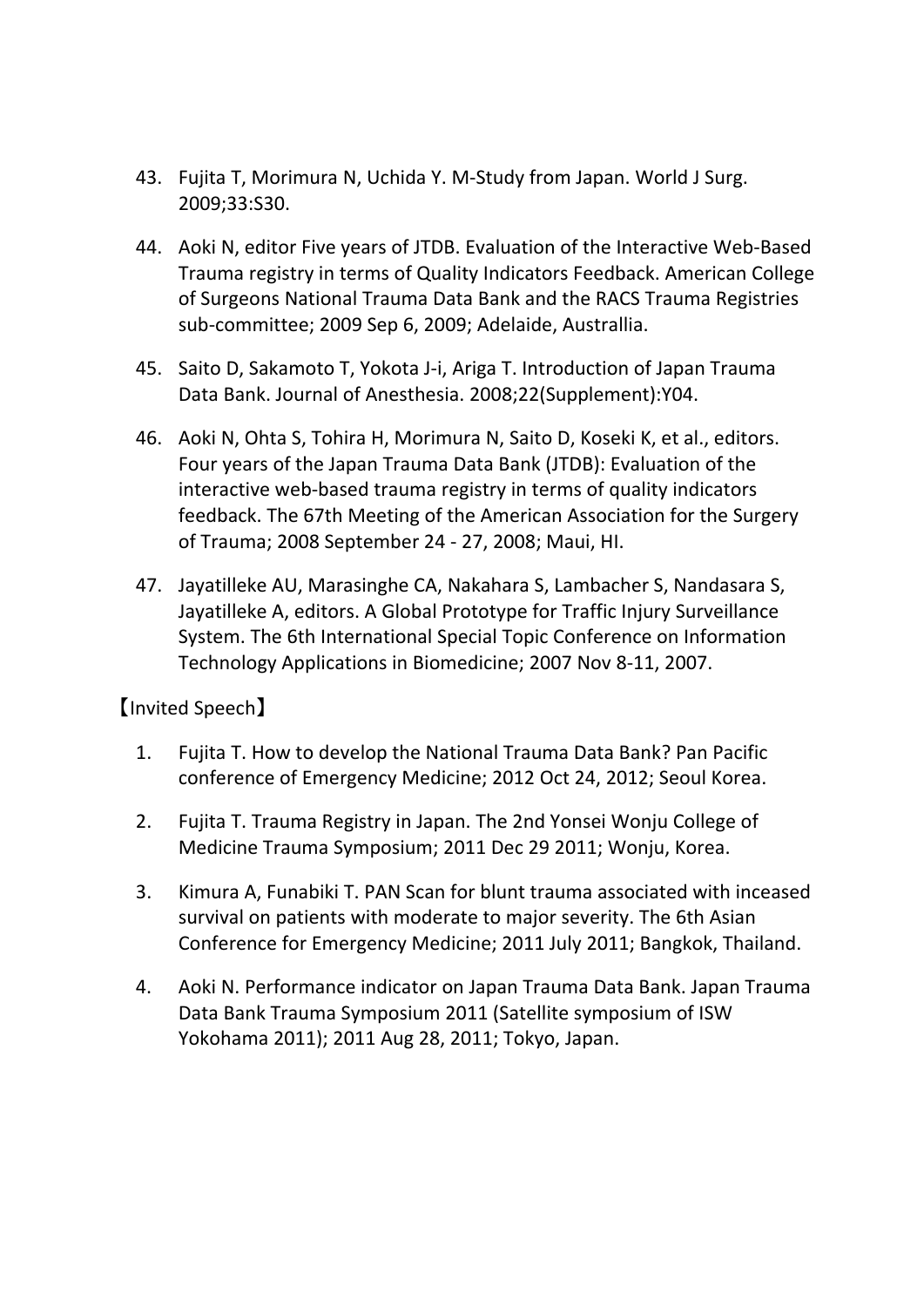- 5. Aoki N. Japan Trauma Data Bank as a tool for quality improvement in trauma Care. Korean Society for Surgical Trauma; 2006 June 2, 2006; Seoul, Korea.
- 6. Aoki N. Japan Trauma Data Bank. Korean Society for Surgical Trauma; 2005 June 11, 2005; Seoul, Korea.

## 【原著論文】

- 1. 村田 希, 関谷 宏, 大友 康, 齋藤 大. Damage Control Surgery の新し い適応基準. 日本腹部救急医学会雑誌. 2016;36(6):1023‐6.
- 2. 吉村有矢, 今明秀, 野田頭達也. 地方病院における防ぎ得た外傷死 (Preventable Trauma Death)の検討:一第三者を加えた peer review による外傷診療の質の評価と向上- 日本外傷学会雑誌. 2016;30(3):304‐11.
- 3. 鈴木 貴明, 木村 昭夫, 佐々木 亮, 植村 樹. 日本外傷データバンク の解析にて得られた生存予測ロジスティック回帰式の検証. 日本外 傷学会雑誌. 2015;29(4):380‐4.
- 4. 伊藤 大輔, 水野 幸治, 齋藤 大蔵. JTDB を用いた歩行者、自転車乗 員の傷害発生に関する分析. 日本交通科学学会誌. 2015;15(2):36‐49.
- 5. 木村 昭夫. 昏睡の鈍的外傷患者に対する全身 CT は死亡の減少と関 連する. 日本外傷学会雑誌. 2013;27(1):9‐13.
- 6. 木内 透, 日本自動車工業会安全環境技術委員会/安全部会医工連携 WG. 外傷データバンクが交通事故の被害軽減に果たす役割 JTDB を 活用した先進事故自動通報(AACN)の効果推定. 交通科学研究資料. 2013;54:46‐8.
- 7. 木内 透. JTDB を活用した先進事故自動通報の効果推定 (特集 自動 車安全に関する医工連携) ‐‐ (救命救急の医工連携). 自動車技術. 2013;67(12):48‐53.
- 8. 奥田 和功. 重症外傷初期診療における術前 CT の撮影は、どのよう な症例に有効か? 日本外傷データバンク登録症例の分析. 救急医 学. 2013;37(8):975‐80.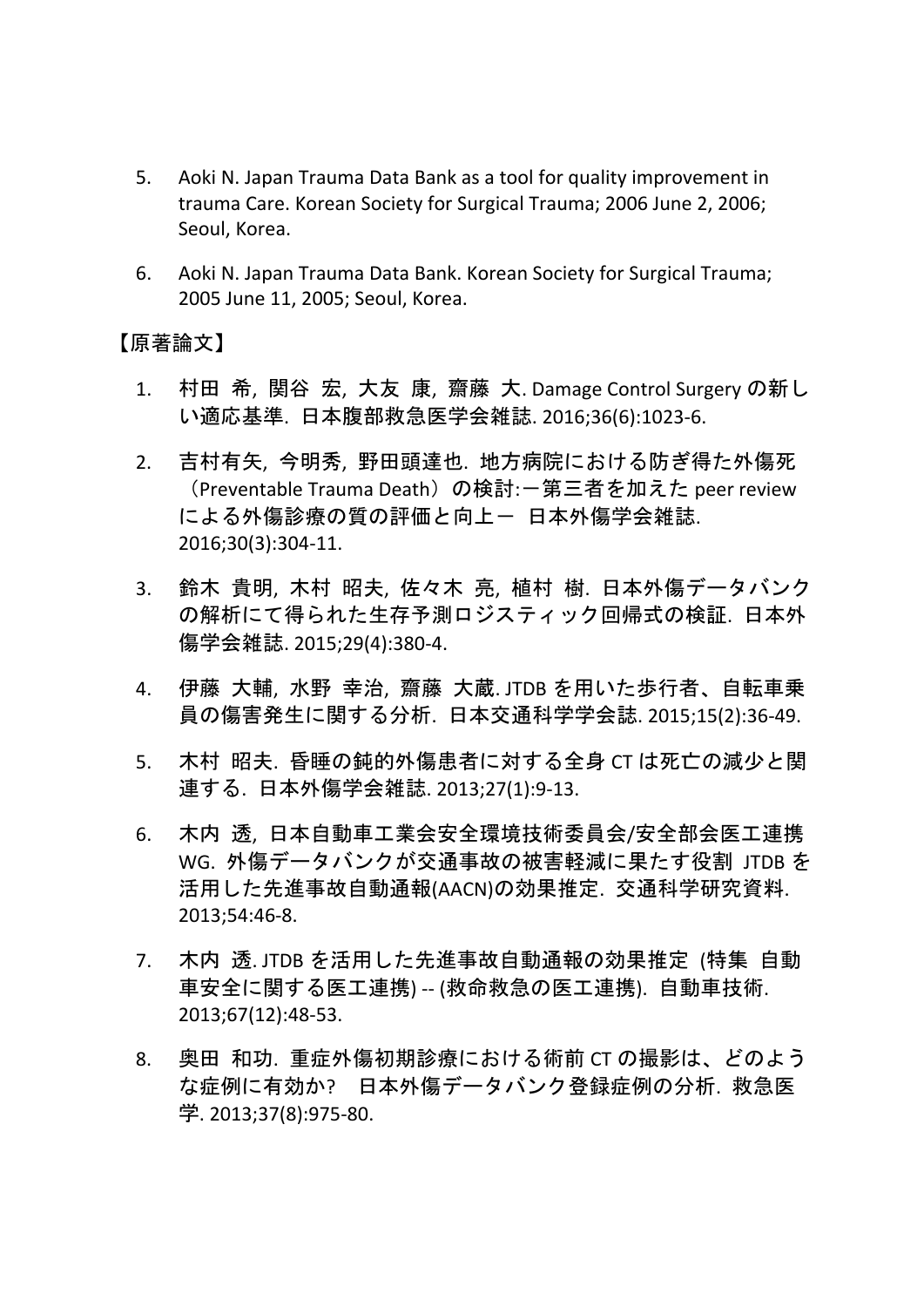- 9. 奥山 稔朗, 松本 松いく, 吉野 慎一郎, 平川 勝之, 岸川 政信, 吉 田 喜策, et al. High Energy Trauma Patients Treated in the Department of General Surgery in a Secondary Emergency Facility in Japan. 福岡医学 雑誌. 2013;104(8):249‐56.
- 10. 織田順, 日本外傷学会トラウマレジストリー検討委員会. 日本外傷 データバンクによる入院日数を軸とした医療リソース消費の解析. 日本外傷学会雑誌. 2012;26(4):403‐8.
- 11. 石垣司, 阪本雄一郎, 本村陽一, 山田クリス孝介. 鈍的外傷患者の転 帰予測式 (TRISS 法) における血圧値の影響: 日本と北米の傾向. 日本救急医学会雑誌. 2012;23(12):825‐33.
- 12. 田中啓司, 三宅康史, 奈良大, 大内正俊, 有賀徹. 交通事故類型別に みた損傷部位と重症度の特徴—日本外傷データバンク2004‐2 008による検討—. 日本外傷学会雑誌. 2012;26(1):9‐18.
- 13. 東平日出夫, 日本外傷学会トラウマレジストリー検討委員会. 各国 の外傷登録制度の比較. 日本外傷学会雑誌. 2012;26(1):28‐35.
- 14. 本村友一, 益子邦洋, 横田裕行, ディエトマー・オッテ. 自動四輪車 乗員の頭部外傷受傷率における乗車位置間比較検討. 日本外傷学会 雑誌. 2012;26(3):325‐9.
- 15. 岩田健司. 意識消失による自動車事故症例の検討. Progress in Medicine. 2012;32(10):2271‐4.
- 16. 富永茂, 西本哲也, 本村友一. 外傷データとミクロ事故調査による 重症胸腹部外傷の実態解析. 自動車技術会論文集. 2012;43(2):269‐74.
- 17. 阪本雄一郎, 石垣司, 本村陽一, 益子邦洋. 【肝損傷に対する Non‐ operative management】 肝損傷の治療戦略 施設間格差の問題点を ふまえて. 日本腹部救急医学会雑誌. 2011;31(4):643‐6.
- 18. 東平日出夫, 松岡哲也, 渡部広明, 上野正人. 日本外傷データバンク におけるデータ欠損の特徴. 日本救急医学会雑誌. 2011;22(4):147‐55.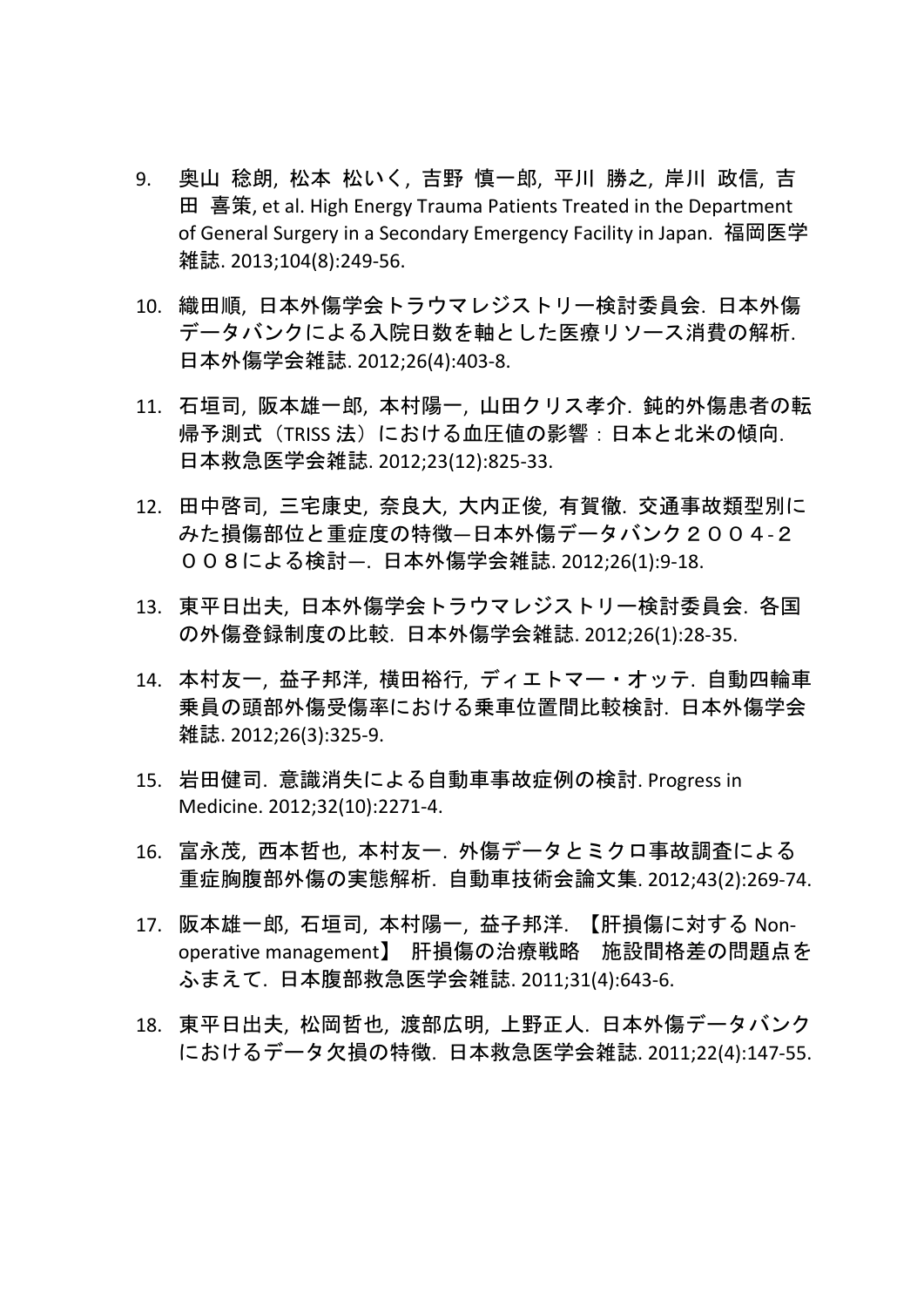- 19. 望月康廣, 西本哲也, 富永茂, 阪本雄一郎, 益子邦洋. 日本外傷デー タバンクを用いた交通傷害の詳細解析. 自動車技術会論文集. 2011;42(5):1211‐6.
- 20. 阪本雄一郎, 益子邦洋, 松本尚, 横田裕行. Japan Trauma Data Bank(JTDB)のデータからみた外傷症例におけるドクターヘリ搬送の 有用性についての検討. 日本臨床救急医学会雑誌. 2010;13(3):356‐60.
- 21. 木村昭夫. 我が国における鈍的外傷患者の生存予測ロジスティック 回帰式の検討 日本外傷データバンクの解析から. 日本外傷学会雑 誌. 2010;24(1):15‐20.
- 22. 木村昭夫. 我が国における鈍的外傷患者の生存予測ロジスティック 回帰式の検討(第二報). 日本外傷学会雑誌. 2010;24(3):321‐6.
- 23. 富永茂, 西本哲也, 阪本雄一郎, 益子邦洋. 日本外傷データバンク解 析による交通外傷における日本人版予測生存率モデル. 自動車技術 会学術講演会前刷集. 2010;10(78):1‐6.
- 24. 富永茂, 西本哲也, 阪本雄一郎, 益子邦洋. 交通外傷における日本人 版予測生存率モデルの算出とその特徴解析. 自動車技術会論文集. 2010;41(6):1237‐42.
- 25. 阪本雄一郎, 益子邦洋, 本村陽一, 西田佳史, 藤木直子. Japan Trauma Data Bank における新たな RTS・TRISS 係数および病院前の転 帰影響因子. 日本外傷学会雑誌. 2009;23(2):143.
- 26. 田中幸太郎, 三宅康史, 奈良大, 小野古志郎, 有賀徹. 現場での生理 学的評価に異常のなかった交通外傷患者の搬送先選定について Japan Trauma Data Bank(JTDB)を用いた検討. 日本外傷学会雑誌. 2009;23(3):263‐9.
- 27. 川妻由和, 粟国克己, 上原英且. 中頭病院における救急外傷診療の 質の検討. 沖縄医学会雑誌. 2009;47(4):14‐7.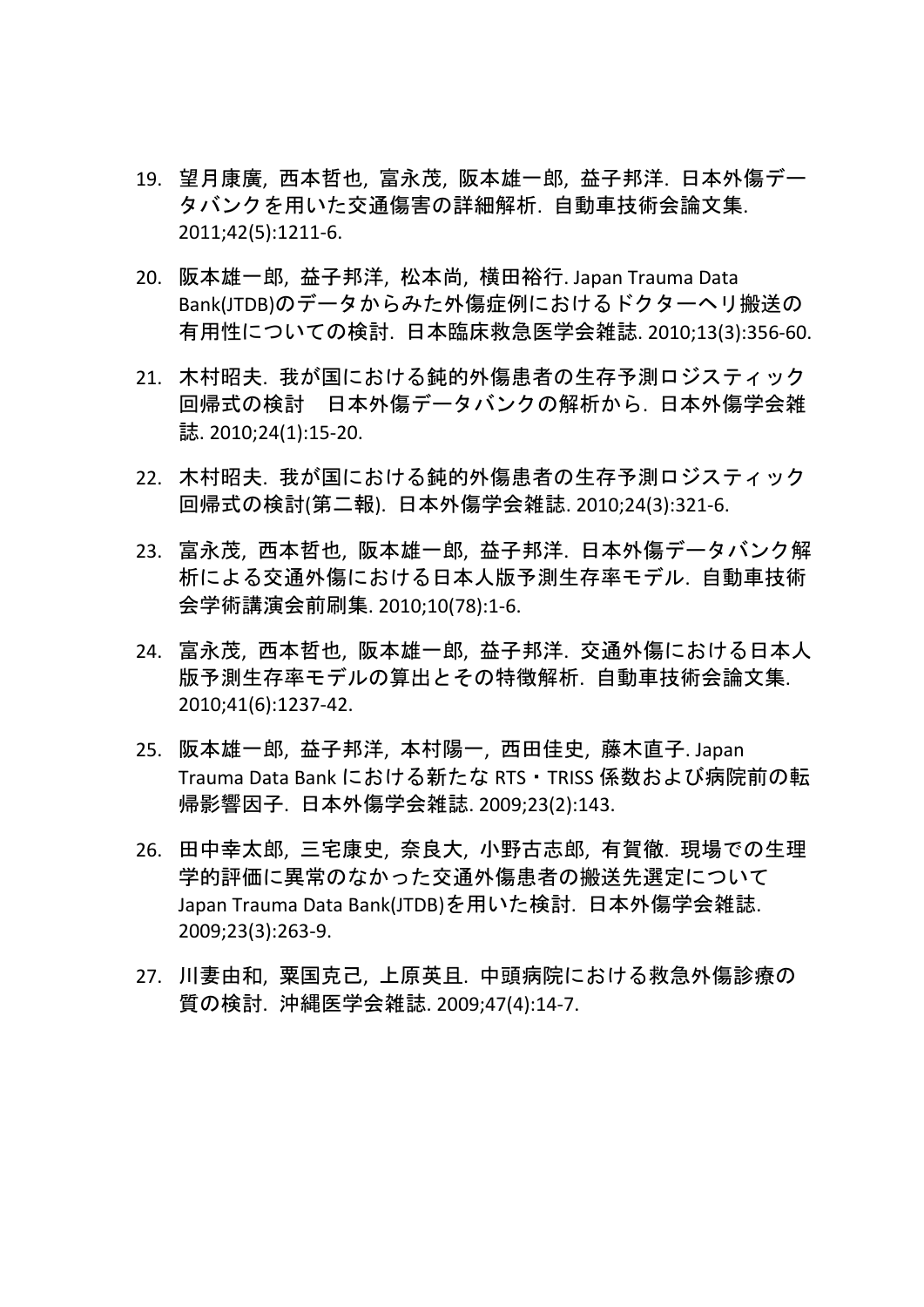- 28. 奈良大, 田中幸太郎, 大内正俊, 三宅康史, 小野古志郎, 有賀徹. 交 通事故における受傷機転の違いによる外傷形態の特徴とその重症度 日本外傷データバンク(JTDB)を用いた検討から. 交通科学研究資料. 2009;50:98‐101.
- 29. 上山裕二, 川下陽一郎, 吉岡伸治, 宮城亮. 山間部新型救命救急セン ターにおける外傷の特徴と問題点 外傷登録 JTDB 集積結果より. 日本外傷学会雑誌. 2008;22(3):307‐14.
- 30. 上山裕二, 宮城亮, 川下陽一郎, 吉岡伸治. 徳島県西部における外傷 の特徴と問題点 日本外傷登録データバンク(JTDB)集積結果より. へき地・離島救急医療研究会誌. 2008;9:70‐4.
- 31. 阪本雄一郎, 益子邦洋. 救急医療の現場からみた交通事故による傷 害実態の変化. 自動車技術. 2007;61(7):73‐7.
- 32. 林宗貴, 有賀徹, 明石勝也, 伊藤弘人, 井上徹英, 伊良部徳次, et al. 救急医療における診療の質の評価手法に関する研究. 病院管理. 2007;44(1):19‐30.
- 33. 内藤宏道, 長江正晴, 笠井慎也, 白石建輔, 森本直樹, 萩岡信吾, et al. 当院における外傷症例の分析 日本外傷データバンク事業への 参加. 津山中央病院医学雑誌. 2006;20(1):27‐31.
- 34. 市川政雄, 中原慎二, 若井晋. 日本外傷データバンク(JTDB)参加に関 連する要因の検討. 日本救急医学会雑誌. 2005;16(9):552‐6.
- 35. 市川政雄, 中原慎二, 若井晋. 救命救急センター・大学病院救急部 における外傷登録の現状. 日本救急医学会雑誌. 2005;16(4):149‐56.

【学会等発表抄録】

- 1. 遠藤彰, 白石淳, 大友康裕. 日本外傷データバンクを用いた外傷患者 における開胸心マッサージの有効性の検討. 日本集中治療医学会学 術集会. 2016;43:O51‐4.
- 2. 遠藤 彰, 白石 淳, 本藤 憲一, 大友 康裕. 我が国の 11 年 間の外傷診療成績の検討(JTDB における PTD 症例数の推移から). 日本外傷学会雑誌. 2016;30(2):127.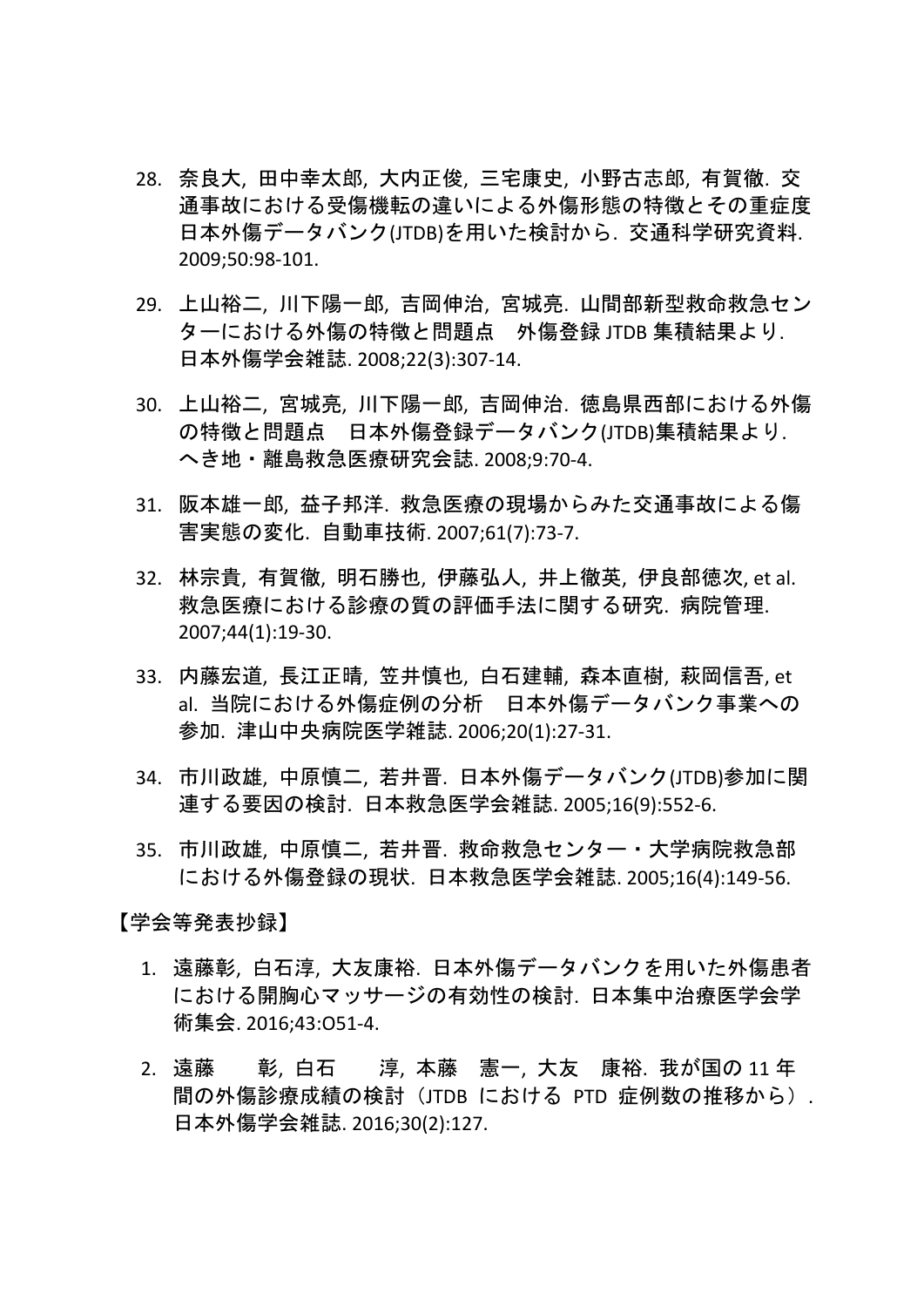- 3. 辻 友篤, 野田龍也, 中川儀英, 猪口貞樹. 外傷レジストリを用いた 費用対効果の分析について. 日本救急医学会雑誌. 2016;27(9):483.
- 4. 織田 順. ABLS はなぜ有用か?. 日本救急医学会雑誌. 2016;27(9):314.
- 5. 白石 淳, 八木雅幸, 大友康裕. 大動脈遮断と外科治療を要する体幹 外傷患者で大動脈閉塞バルーンは大動脈クランプよりも生命転帰が 良好である. 日本救急医学会雑誌. 2016;27(9):455.
- 6. 白石 淳. 頭部手術を要する多発外傷への対応に向けて一日本外傷 データバンクからの解析と自施設の経験から. 日本外傷学会雑誌. 2016;30(2):168.
- 7. 白石 淳, 大友 康裕. 体幹の緊急手術を要する重症外傷例への CT は低血圧か昏睡を伴えば危険かもしれない. 日本外傷学会雑誌. 2016;30(2):146.
- 8. 永田 功, 阿部智一, 内田雅俊, 齋藤大蔵, 田宮菜奈子. 日本の外傷 患者の 10 年間の院内死亡率の経時的変化. 日本救急医学会雑誌. 2016;27(9):535.
- 9. 小林 誠人, 松井 大作, 番匠谷友紀, 岡 和幸, 星野あつみ, 門 馬 秀介, et al. 地域外傷診療システムの構築は外傷診療の質を向上 させる. 日本外傷学会雑誌. 2016;30(2):128.
- 10. 宮本 俊之, 福島 達也, 田口 憲士, 尾崎 誠, 田崎 修. 長崎大 学病院における外傷センターの役割. 日本外傷学会雑誌. 2016;30(2):134.
- 11. 大貫隆広, 安心院康彦, 坂本哲也. 重症頭部外傷治療・管理のガイド ラインと治療の実際―日本外傷データバンク(JTDB)登録症例より. 第 39 回日本脳神経外傷学会プログラム・抄録集. 2016:63.
- 12. 大森貴夫, 喜多村泰輔, 松本俊之, 田村竜, 野島剛. 骨盤輪骨折にお ける創外固定の止血効果―日本外傷データバンクによる検討―. 日 本外傷学会雑誌. 2016;30(2):221.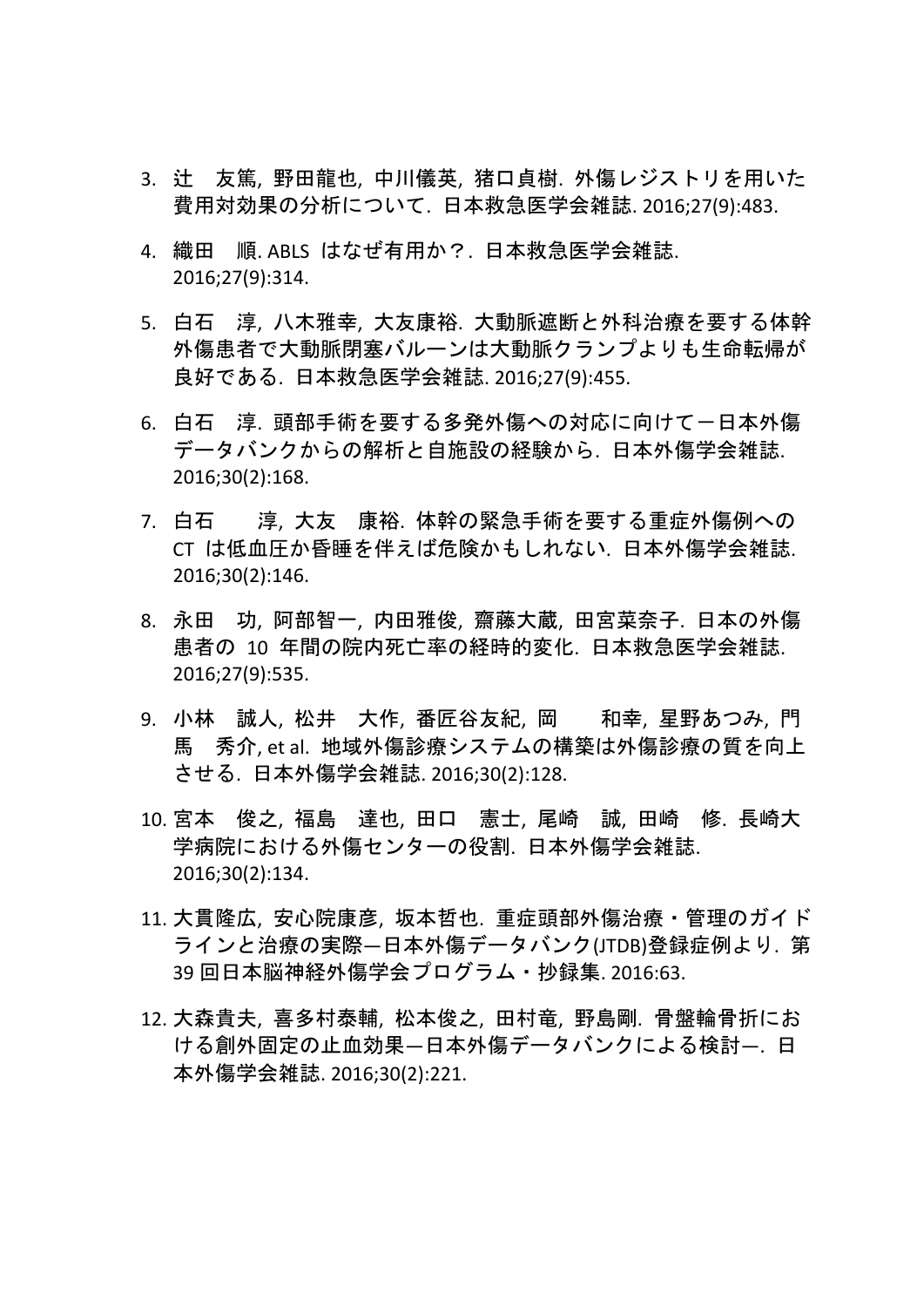- 13. 大森貴夫, 喜多村泰輔, 大西広一, 石原潤子, 田村 竜, 盛實篤史, et al. 骨盤輪骨折における創外固定の効果-日本外傷データバンクによ る検討‒. 日本救急医学会雑誌. 2016;27(9):433.
- 14. 八木貴典, 齋藤伸行, 近田祐介, 本村友一, 益子一樹. 日本外傷デー タバンクを用いた本邦における小児外傷の現況. 日本小児救急医学 会雑誌. 2016;15(2):165.
- 15. 高橋 宏樹, 藤田 尚, 安心院 康彦, 坂本 哲也. 日本外傷データバン クを利用した学童の自動車事故乗車位置の比較検討. 日本交通科学 学会誌. 2015;15(1):52.
- 16. 鈴木 貴明, 植村 樹, 伊中 愛貴, 佐藤 琢紀, 小林 憲太郎, 佐々木 亮, et al. 日本外傷データバンクの解析にて得られた生存予測ロジス ティック回帰式の検証. 日本外傷学会雑誌. 2015;29(2):212.
- 17. 近藤 達弥, 奥野 憲司, 長谷川 意純, 土肥 謙二, 卯津羅 雅彦, 小川 武希, et al. 当院における次期頭部外傷データバンク登録が期待され る症例群について 日本外傷データバンクとの比較. 第 38 回日本脳 神経外傷学会プログラム・抄録集. 2015:98.
- 18. 西山 和孝, 杉中 見和, 木村 翔, 石原 唯史, 田中 裕, 大日方 薫. 重症小児外傷の現状 日本外傷データバンクの解析から. 日本小児 科学会雑誌. 2015;119(2):349.
- 19. 藤田 尚, 高橋 宏樹, 安心院 康彦, 坂本 哲也. 日本外傷データバン クを利用した 6 歳未満の自動車事故乗車位置の比較検討. 日本交通 科学学会誌. 2015;15(1):53.
- 20. 横堀 將司, 村田 智洋, 久保田 麻沙美, 山口 昌紘, 五十嵐 豊, 井上 泰豪, et al. 高齢化社会と頭頸部外傷 我が国における高齢者頭部外 傷の特徴 日本外傷データバンクの検討から. 第 38 回日本脳神経外 傷学会プログラム・抄録集. 2015:87.
- 21. 横堀 將司, 山口 昌紘, 五十嵐 豊, 亦野 文宏, 井上 泰豪, 恩田 秀 賢, et al. わが国におけるスポーツ関連頭部外傷の特徴 日本外傷デ ータバンク(JTDB)からの検討. Neurosurgical Emergency. 2015;19(3):328.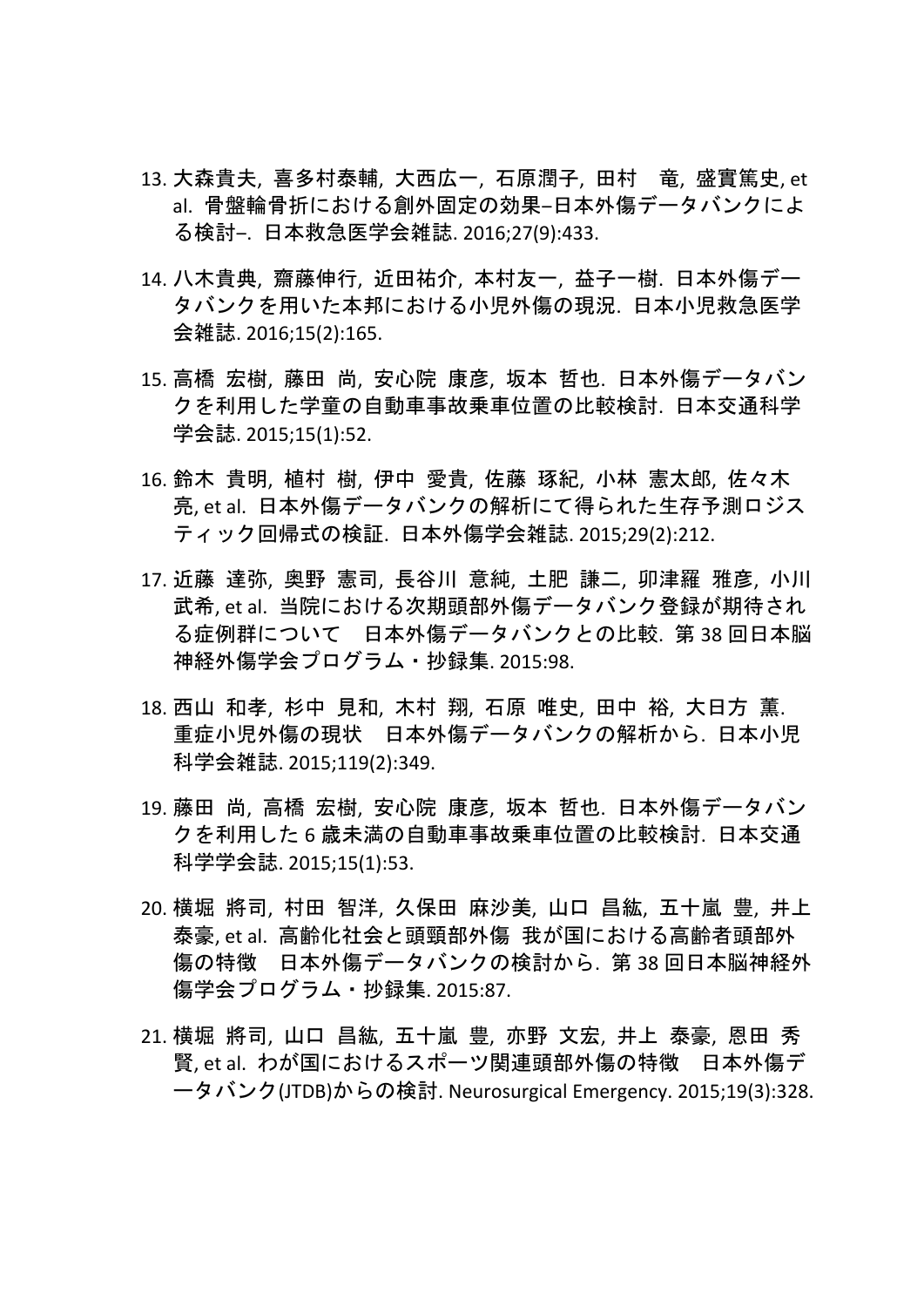- 22. 森下 幸治, 白石 淳, 高橋 麻里絵, 市野瀬 剛, 加地 正人, 大友 康 裕. 腹部外傷 我々の治療方針、手術か IVR か 腹部外傷における IVR と開腹の選択 JTDB によるデーターの検討. Japanese Journal of Acute Care Surgery. 2015;5(2):144.
- 23. 松山 重成, 水田 宜良, 濱上 知宏, 岡田 剛, 中山 晴輝, 石原 諭, et al. 当センターにおける医師事務作業補助者による日本外傷データ バンク登録の実際. 日本外傷学会雑誌. 2015;29(2):213.
- 24. 村田 智洋, 久保田 麻沙美, 横堀 將司, 山口 昌紘, 五十嵐 豊, 井上 泰豪, et al. スポーツ頭部外傷 疫学、病態解析 スポーツ関連頭部 外傷の特徴 日本外傷データバンクの解析から. 第 38 回日本脳神経 外傷学会プログラム・抄録集. 2015:52.
- 25. 岡 智, 白石 淳, 小島 光暁, 加地 正人, 大友 康裕. 腹部外傷患者に 対する腹腔鏡手術の可能性―日本外傷データバンク(JTDB)の解析―. 日本臨床外科学会雑誌. 2015;76:443.
- 26. 岡 智, 白石 淳, 小島 光暁, 加地 正人, 大友 康裕. ACS における内 視鏡外科の役割 腹部外傷における内視鏡外科の適応 日本外傷デ ータバンク(JTDB)での腹腔鏡手術の解析. Japanese Journal of Acute Care Surgery. 2015;5(2):151.
- 27. 岡 智, 白石 淳, 小島 光暁, 加地 正人, 大友 康裕, 外科救急診療に おける内視鏡外科の応用(胸腔鏡、腹腔鏡) 腹部外傷患者に対する腹 腔鏡手術の可能性 日本外傷データバンク(JTDB)の解析. 日本臨床外 科学会雑誌. 2015;76(増刊):443.
- 28. 岡 智, 小島 光暁, 白石 淳, 大友 康裕. 腹腔鏡手術は腹部外傷患者 に対し応用可能か 日本外傷データバンクからの解析. 日本外傷学 会雑誌. 2015;29(2):203.
- 29. 山下 智幸, 井手 亮太, 萩原 祥弘, 樫村 洋一郎, 宮本 和幸, 田中 俊生, et al. JTDB2009‐2013 の解析による交通事故現場から来院時まで にバイタルサインが回復し結果的にオーバートリアージとなる症例 に関する検討. 日本交通科学学会誌. 2015;15(1):47.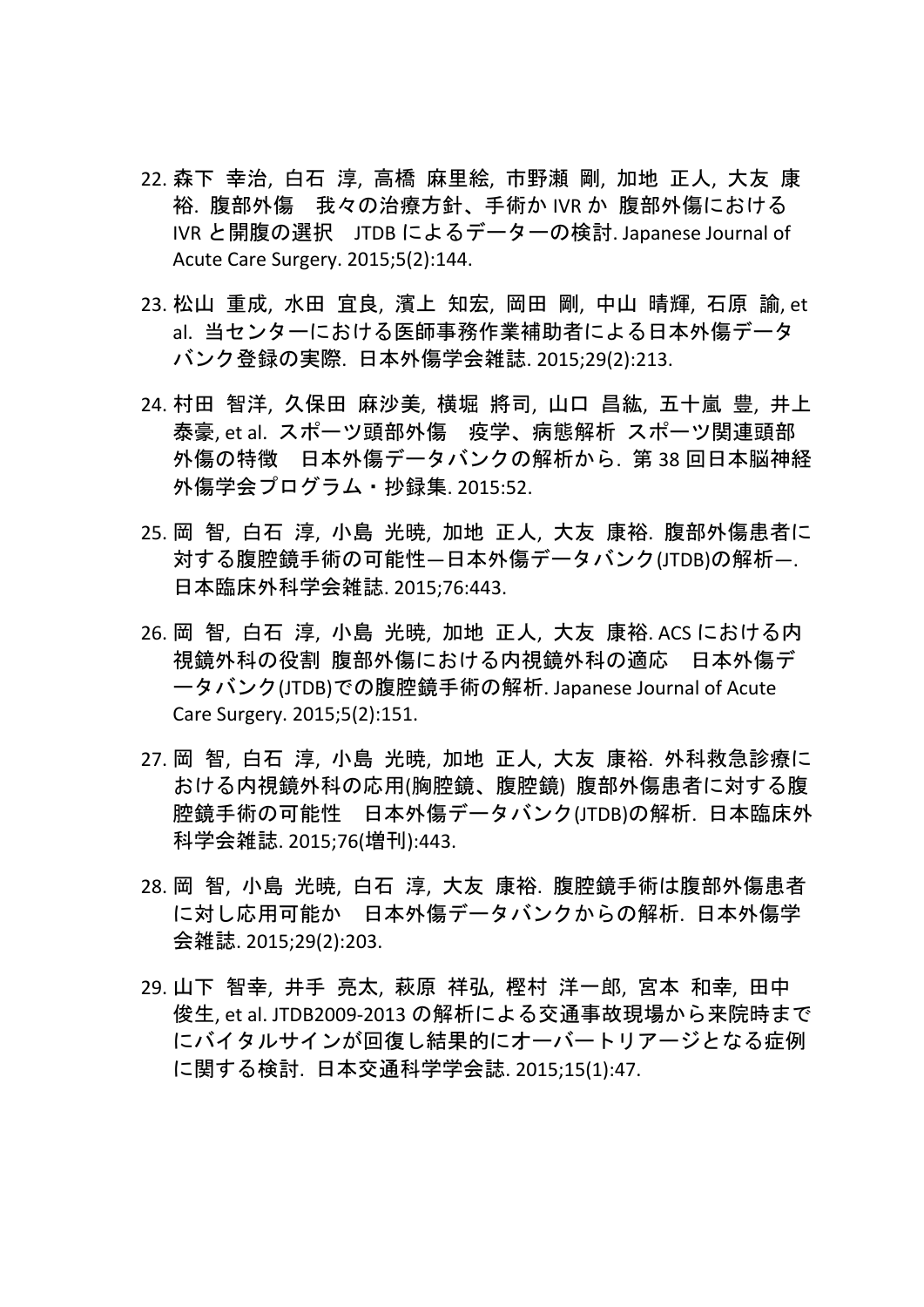- 30. 大貫 隆広, 坂本 哲也. 日本外傷データバンクと日本頭部外傷デー タバンクの比較. 第 38 回日本脳神経外傷学会プログラム・抄録集. 2015:97.
- 31. 高山 晋一, 小野 古志郎, 佐藤 泉, 木内 透, 齋藤 大蔵, 坂本 哲也. 交通安全の新しい取り組み 日本外傷データバンクを活用した事故 自動通報システムの効果予測. 日本交通科学学会誌. 2014;14(1):45.
- 32. 西山 和孝, 杉中 見和, 石原 唯史, 井上 貴昭, 田中 裕. 予測外小児 外傷死における頭部外傷の関与 日本外傷データバンクの解析から. 日本小児救急医学会雑誌. 2014;13(2):243.
- 33. 西山 和孝, 末吉 孝一郎, 角 由佳, 井上 貴昭, 田中 裕, editors. 小 児外傷診療の現状‐日本外傷データバンクの解析から‐. 第 28 回日本 外傷学会総会・学術総会; 2014 11‐12 Jun 2014; 東京.
- 34. 田中 啓司, 三宅 康史, 有賀 徹, editors. 労働災害における自 家用車搬送例の検討ー日本外傷データバンク 2007-2011 よりー. 第 28 回日本外傷学会総会・学術総会; 2014 11‐12 Jun 2014; 東京.
- 35. 河北 賢哉, 小川 大輔, 原田 彰雄, 濱谷 英幸, 篠原 奈都代, 阿部 祐子, et al. 日本外傷データバンクを用いた頭部外傷合併多発外傷の 検討. 日本外傷学会雑誌. 2014;28(2):137.
- 36. 横堀 將司, 藤木 悠, 山口 昌紘, 五十嵐 豊, 橋詰 哲広, 恩田 秀賢, et al. 高齢者の脳神経外傷 高齢者頭部外傷の現状と今後の課題 日 本外傷データバンクからの検討. 第 37 回日本脳神経外傷学会プログ ラム・抄録集. 2014:48.
- 37. 37. 本藤 憲一, 白石 淳, 大友 康裕, editors. 重症外傷の死亡 率減少と将来への展望 日本外傷データバンク (JTDB) から. 第 28 回日本外傷学会総会・学術総会; 2014 11‐12 Jun 2014; 東京.
- 38. 末廣 栄一, 小川 武希, 小野 純一, 鈴木 倫保. 日本頭部外傷データ バンクの現状と日本外傷データバンクとのコラボの可能性. 日本外 傷学会雑誌. 2014;28(2):137.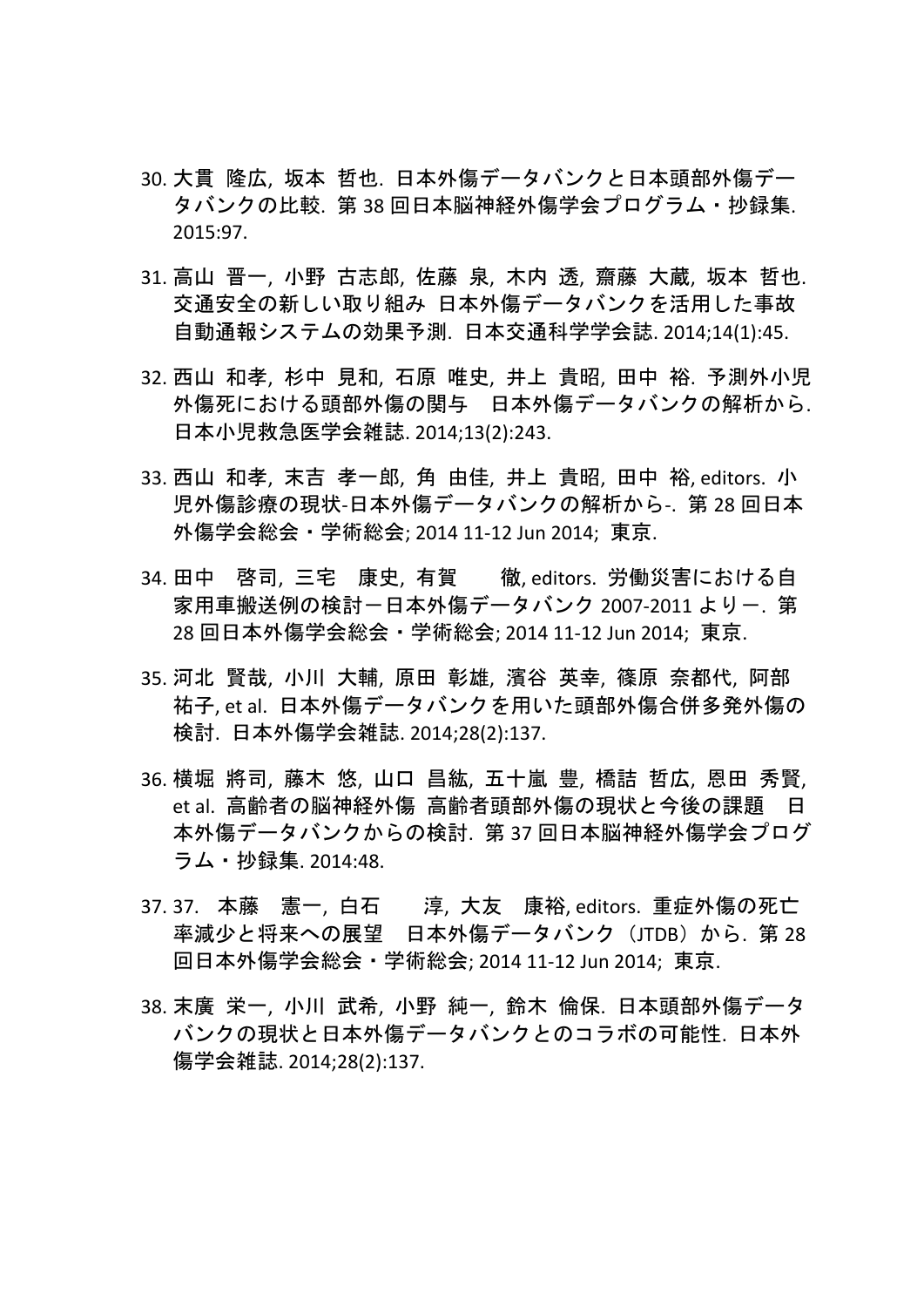- 39. 平良 隆行, 守田 誠司, 梅鉢 梨真子, 三浦 直也, 山際 武志, 市村 篤, et al. 転倒外傷の死亡危険因子に関する JTDB の分析. 日本救急医 学会雑誌. 2014;25(8):436.
- 40. 平良 隆行, 守田 誠司, 梅鉢 梨真子, 三浦 直也, 井上 茂亮, 中川 儀英, et al. JTDB2004〜2013 における熱傷患者ヘリ搬送の有効性の検 討. 日本航空医療学会雑誌. 2014;15(2):96.
- 41. 尚 藤, 内田 靖之, 金子 一郎, 角山 泰一郎, 北村 真樹, 石川 秀樹, et al. Japan Trauma Data Bank 公表データによる Pediatric Age-Adjusted Trauma and Injury Severity Score 法による小児鈍的外傷の予測外死亡 評価(SY‐8 シンポジウム(8)小児の胸部・腹部外傷に対する治療戦略, 第 114 回日本外科学会定期学術集会). Journal of Japan Surgical Society. 2014;115(2):139.
- 42. 小島 光暁, 白石 淳, 大友 康裕, editors. 外傷患者への腹腔鏡手術の 現況〜日本外傷データバンクから〜. 第 28 回日本外傷学会総会・学 術総会; 2014 11‐12 Jun 2014; 東京.
- 43. 富田 啓介, 北村 伸哉, 加古 訓之, 五十嵐 ー憲, 島居 傑, 田中 久 美子, editors. 当科における後期高齢者外傷のまとめ. 第 28 回日本外 傷学会総会・学術総会; 2014 11‐12 Jun 2014; 東京.
- 44. 八木 雅幸, 白石 淳, 市野瀬 剛, 春田 浩一, 吉行 綾子, 大友 康裕. 日本外傷データバンクを用いた IABO と大動脈クランプの比較. 日本 救急医学会雑誌. 2014;25(8):505.
- 45. 八木 貴典, 齋藤 伸行, 近田 祐介, 安松 比呂志, 本村 友一, 益子 一樹, et al. 日本外傷データバンクを用いた重症小児症例集約の必要 性. 日本救急医学会雑誌. 2014;25(8):449.
- 46. 中田 孝明, 松岡 哲也, 水島 靖明, 中尾 彰太, 勝原 和博, 比良 英 司, et al., editors. 転倒による外傷死と性差の関連. 第 28 回日本外傷 学会総会・学術総会; 2014 11‐12 Jun 2014; 東京.
- 47. 齋藤 大蔵, 日本外傷学会トラウマレジストリー検討委員会. 外傷デ ータバンクが交通事故の被害軽減に果たす役割 外傷診療の質向上 のための日本外傷データバンク. 交通科学研究資料. 2013;54:44.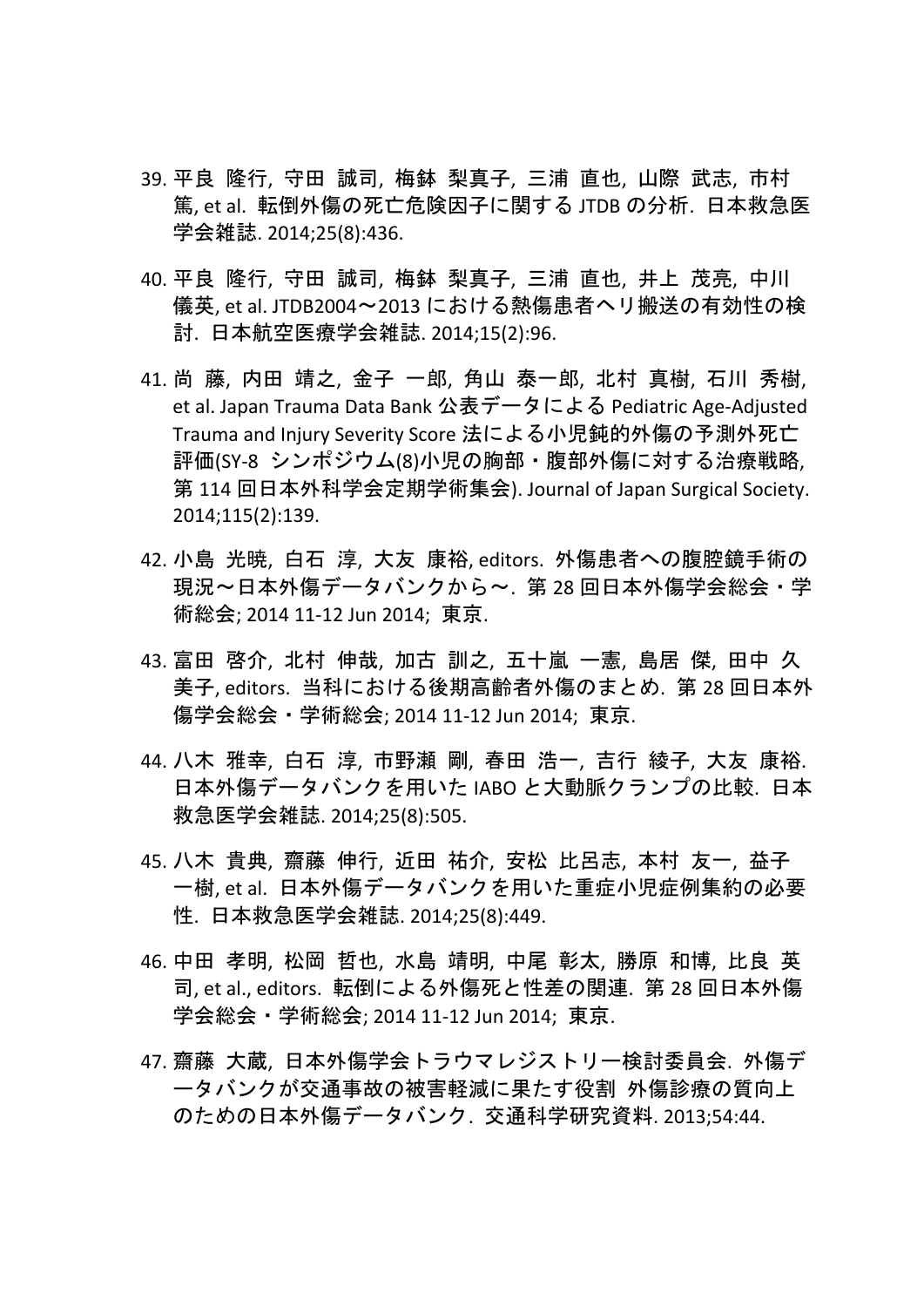- 48. 齋藤 大蔵. 緊急度判定 緊急度の統計 日本外傷データバンクを用 いた鈍的外傷患者の緊急度に関する分析. 日本臨床救急医学会雑誌. 2013;16(3):293.
- 49. 谷 昌憲, 西村 奈穂, 伊藤 友弥. 小児救急医療体制の構築 小児外傷 の実態 日本外傷データバンク(JTDB)からの検討. 日本臨床救急医学 会雑誌. 2013;16(3):320.
- 50. 白石 淳, 本藤 憲一, 藤枝 聡, 齋藤 大蔵, 庄古 知久, 大友 康裕. JPTEC、JATEC 導入 10 年で外傷診療は変わったか? 克服されつつあ る防ぎ得た外傷死と将来への展望 日本外傷データバンクから. 日 本外傷学会雑誌. 2013;27(2):158.
- 51. 田中 啓司, 三宅 康史, 有賀 徹. JTDB2007‐2011 にみた労災による墜 落外傷の検討. 日本救急医学会雑誌. 2013;24(8):560.
- 52. 田中 啓司, 三宅 康史, 有賀 徹. JTDB2007‐2011 にみた労働災害の検 討. 日本外傷学会雑誌. 2013;27(2):230.
- 53. 本藤 憲一, 白石 淳, 藤江 聡, 大友 康裕. 防ぎ得た外傷死の減少と 将来への展望 日本外傷データバンクから. 日本救急医学会雑誌. 2013;24(8):548.
- 54. 宜保 光一郎, 近藤 豊, 高橋 賢亮, 中山 由紀子, 多鹿 昌幸, 豊里 尚己, et al. 外傷患者における病院前酸素投与と予後との関連 JTDB(Japan Trauma Data Bank)を用いた傾向スコアマッチドコホート 研究. 日本救急医学会雑誌. 2013;24(8):505.
- 55. 大貫 隆広, 藤田 尚, 内田 靖之, 池田 弘人, 安心院 康彦, 新藤 正 輝, et al. 外傷診療に診療科の違いは影響するのか? 日本外傷デー タバンク 2004‐2011 の検討. 日本救急医学会雑誌. 2013;24(8):548.
- 56. 土谷 飛鳥, 堤 悠介, 石上 耕司, 阪本 太吾, 古橋 杏輔, 田畑 文昌, et al. 日本外傷データバンク(2004‐2012)を利用した、HEMS と GEMS の比較. 日本航空医療学会雑誌. 2013;14(2):164.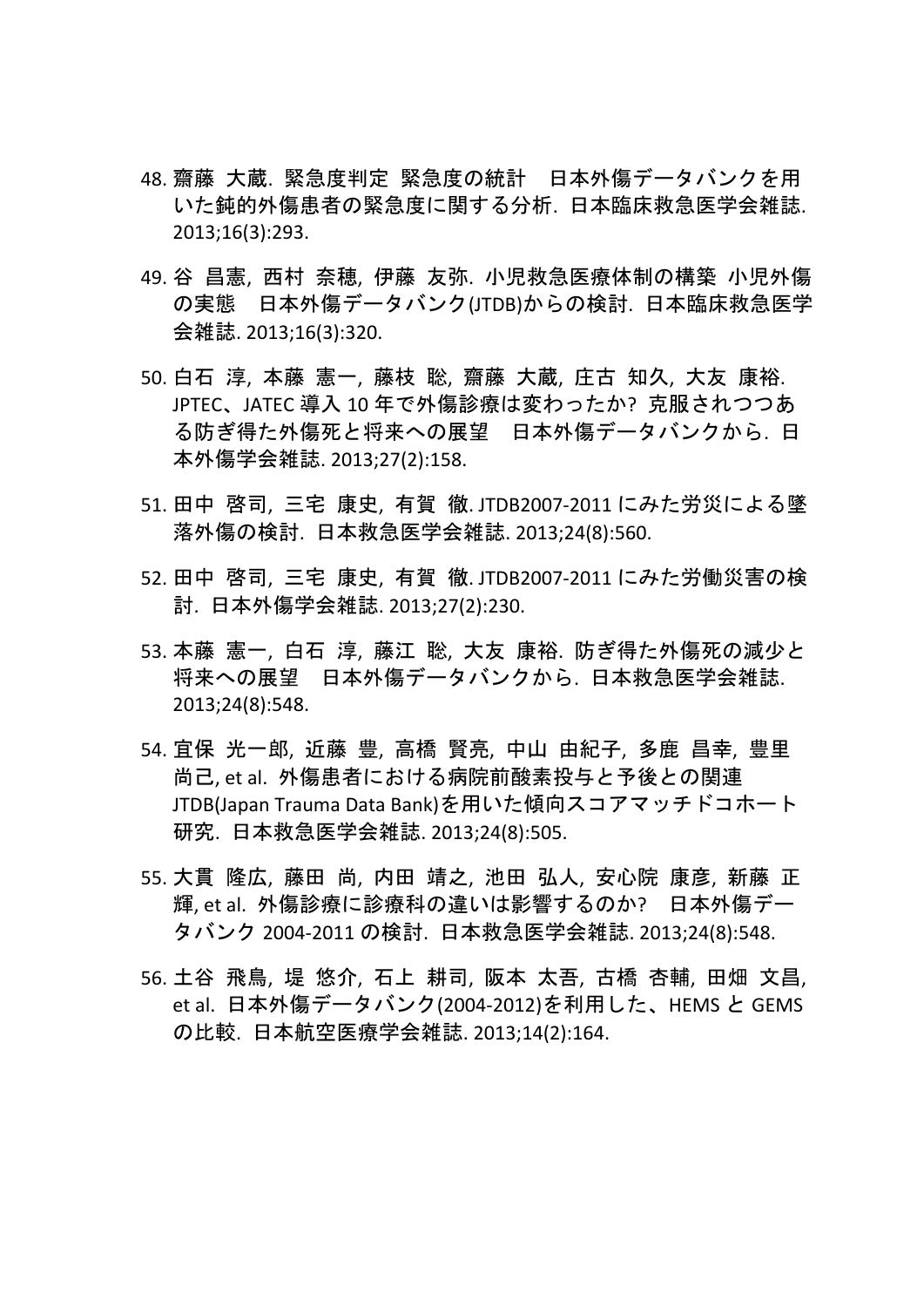- 57. 吉行 綾子, 白石 淳, 赤石 渉, 市野瀬 剛, 落合 香苗, 高橋 麻里絵, et al. 日本外傷データバンクを用いた腹部単独外傷における経動脈 的塞栓術の分析. 日本救急医学会雑誌. 2013;24(8):525.
- 58. 内田 靖之, 藤田 尚, 池田 弘人, 坂本 哲也. 外傷データバンクが交 通事故の被害軽減に果たす役割 JTDB を用いた高齢者外傷における 収縮期血圧の Field Triage 基準に関する検討. 交通科学研究資料. 2013;54:50.
- 59. 青木則明. JTDBデータを活用した外傷医療の質向上に向けて. 日本外傷学会雑誌. 2012;26(2):165.
- 60. 西村奈穂, 六車崇, 伊藤友弥, 水島靖明, 松岡哲也. 小児頭部外傷例 に対する病院前救護の実態–日本外傷データバンク(JTDB)の 解析—. 日本小児救急医学会雑誌. 2012;11(2):253.
- 61. 藤田尚, 内田靖之, 角山泰一郎, 北村真樹, 中澤佳穂子, 山口るつ子, et al. Acute Care Surgeon に必要な知識と手術手技 日本外傷データバ ンクから見た避けられた外傷死 837 例に学ぶ. 日本外科学会雑誌. 2012;113(臨増 2):121.
- 62. 藤田尚, 内田靖之, 角山泰一郎, 北村真樹, 中澤佳穂子, 山口るつ子, et al. 日本外傷データバンクから見た避けられた外傷死837例に 学ぶ. 日本外科学会雑誌. 2012;113:121.
- 63. 田中啓司, 三宅康史, 樫村洋次郎, 有賀徹. 日本外傷データバンク2 004‐2008のAIS codeからみた四輪運転手における重 症損傷の特徴. 日本外傷学会雑誌. 2012;26(2):186.
- 64. 樫村洋次郎, 三宅康史, 萩原義弘, 福田賢一郎, 田中俊生, 門馬秀介, et al. JTDB を用いた自転車外傷の現状 医療側のデータ集積を医工 連携にどう生かすか. 交通科学研究資料. 2012;53:96‐7.
- 65. 榎本真也, 白石淳, 大友康裕. 重症頭部外傷患者に対する緊急室穿頭 術の位置づけ 日本外傷データバンクの解析. 日本集団災害医学会 誌. 2012;17(4):690.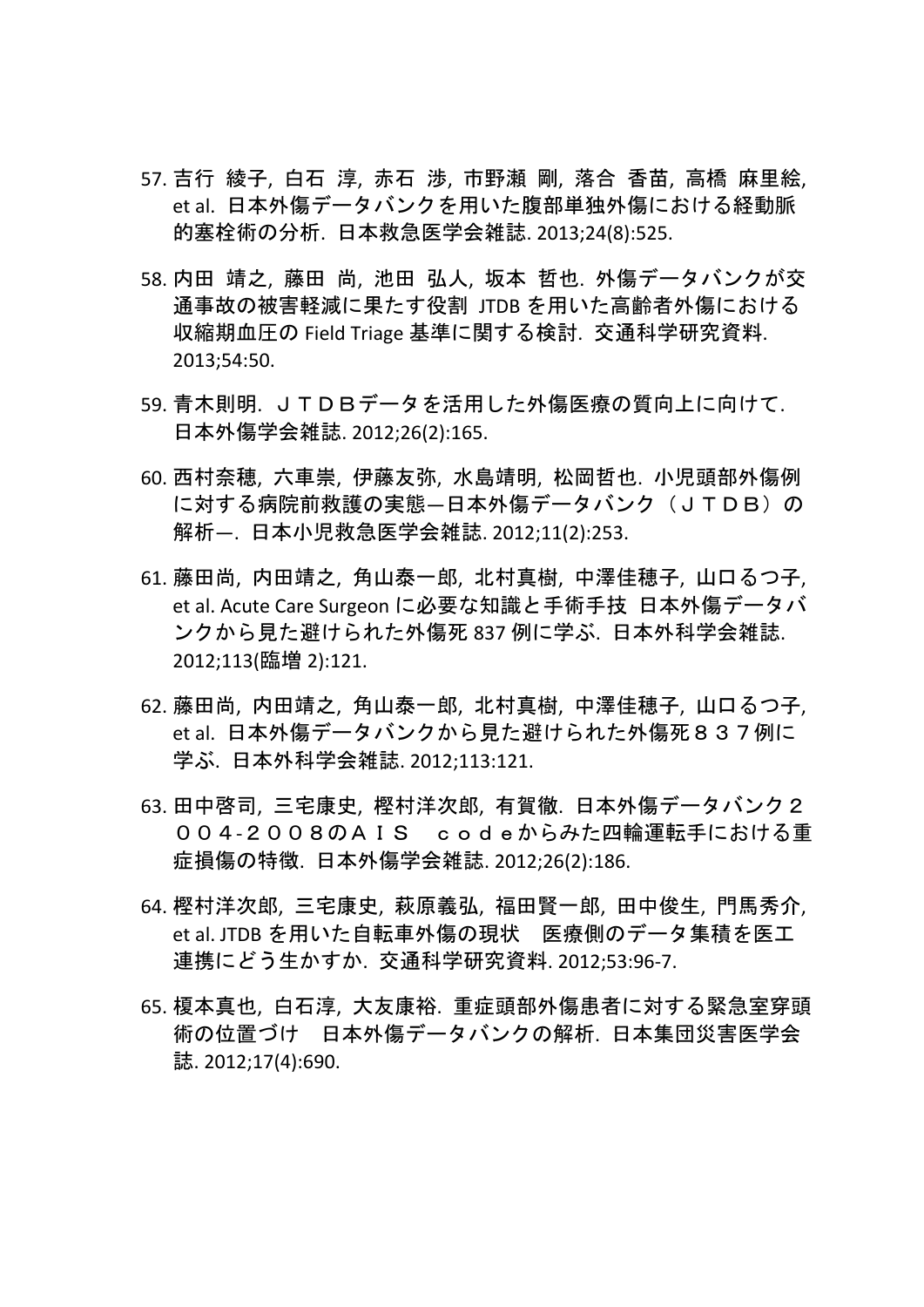- 66. 東平日出夫. 日本外傷データバンクのデータの質とその改善策. 日 本外傷学会雑誌. 2012;26(2):165.
- 67. 中原慎二. 日本外傷データバンクにおけるデータの地域代表性と質 に関する検討. 日本外傷学会雑誌. 2012;26(2):165.
- 68. 三宅康史, 萩原義弘, 山下智幸, 樫村洋次郎, 神田潤, 福田賢一郎, et al. JTDBを用いた自損症例の実態—どこまで自殺企図を反映して いるか—. 日本外傷学会雑誌. 2012;26(2):186.
- 69. Kutsukata N, Sakamoto Y, Mashiko K, Ochi M, Nishimoto T, Tominaga S. Macro study on Traumatic Thoracic Aortic Injury Due to Traffic Accidents in Japan using the Japan Trauma Data Bank. Annals of Vascular Diseases. 2012;5(4):482.
- 70. Kutsukata N, Sakamoto Y, Mashiko K, Ochi M, Nishimoto T, Tominaga S. Macro study on Traumatic Thoracic Aortic Injury Due to Traffic Accidents in Japan using the Japan Trauma Data Bank. Annals of Vascular Diseases. 2012;5(4):482.
- 71. 藤田尚, 内田靖之, 池田弘人, 安心院康彦, 西田昌道, 坂本哲也. 外 傷医を育てる教育と提言 日本外傷データバンクから見た日本外傷 学会専門医制度研修施設と外傷医教育. 日本外傷学会雑誌. 2011;25(2):209.
- 72. 藤田尚, 内田靖之, 北村真樹, 中澤佳穂子, 山口るつ子, 河野通貴, et al. 消化器外科医に求められる acute care surgery 日本外傷データバ ンクから見た外傷開腹術と消化器外科学会専門医制度手術難易度区 分の問題点. 第 66 回日本消化器外科学会総会抄録集. 2011:239.
- 73. 田中啓司, 三宅康史, 奈良大, 大内政俊, 有賀徹. 交通事故類型別に みた損傷部位と重症度の特徴 日本外傷データバンクによる検討. 日本外傷学会雑誌. 2011;25(2):234.
- 74. 朽方規喜, 阪本雄一郎, 益子邦洋, 西本哲也, 望月康廣, 富永茂. 日 本外傷データバンクを用いた交通外傷における胸部大動脈損傷の実 態調査. 日本血管外科学会雑誌. 2011;20(2):467.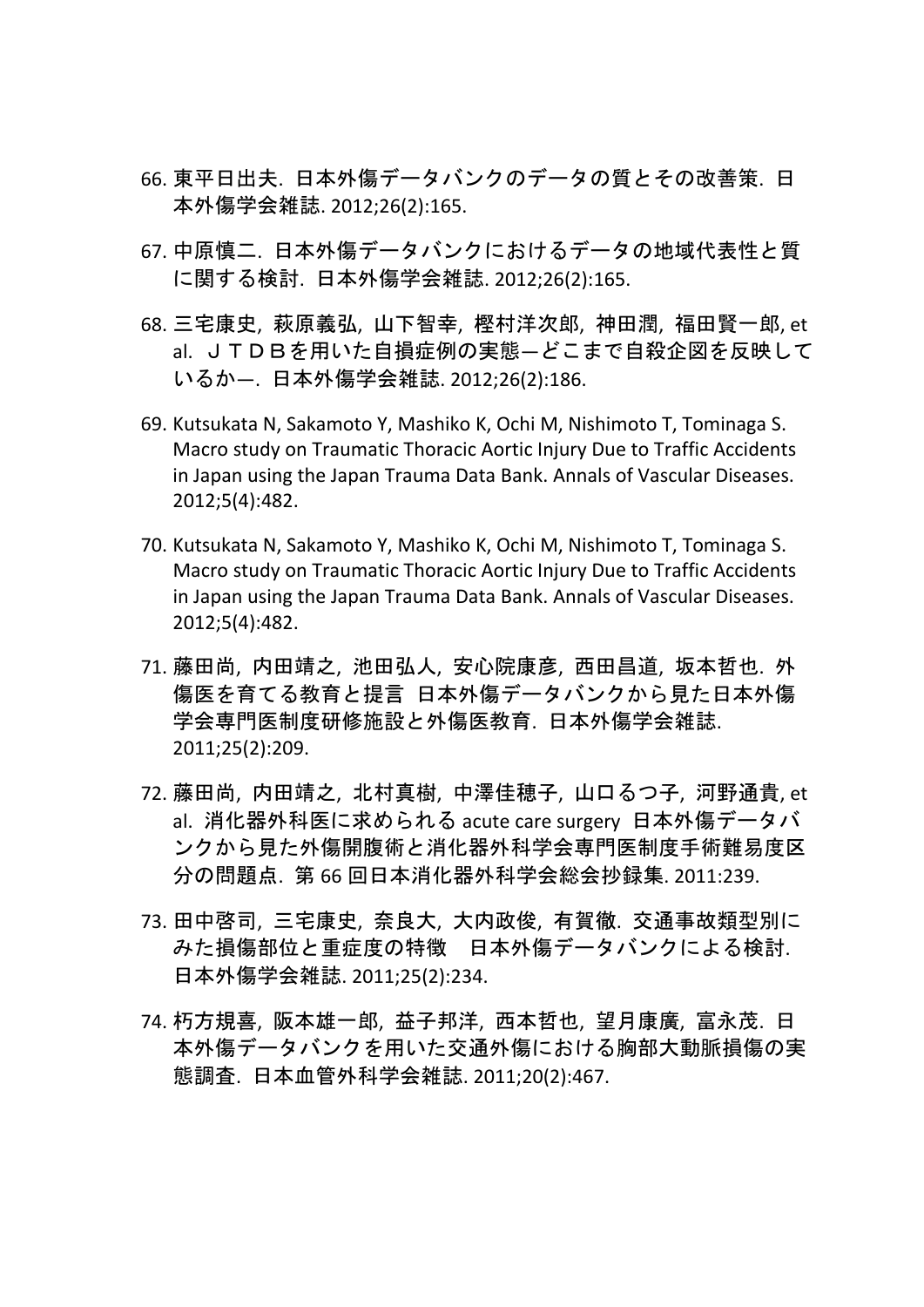- 75. 本藤憲一, 磯谷栄二, 世良俊樹, 村田希吉, 白石淳, 登坂直規, et al. 日本の外傷診療は向上したか 日本外傷データバンクからの年次比 較. 日本救急医学会雑誌. 2011;22(8):575.
- 76. 本村友一, 益子邦洋, 横田裕行, Otte D. 乗用車乗員の頭部外傷につ いての国際比較 JTDB と GIDAS. 日本外傷学会雑誌. 2011;25(2):235.
- 77. 奥田 和, 藤見 聡, 久保 範, 毛利 智, 中森 靖, 吉岡 敏. 重症外傷 初期診療における CT 撮影とその特徴について. 日本外傷学会雑誌. 2011;25(2):202.
- 78. 内田靖之, 藤田尚, 高橋宏樹, 池田弘人, 坂本哲也. 高齢者の外傷死 亡率の実態 日本外傷データバンクからの解析. 日本外傷学会雑誌. 2011;25(2):193.
- 79. 伊藤友弥, 六車崇, 阪本雄一郎, 益子邦洋. 小児多発外傷 JTDB から の検討. 日本小児救急医学会雑誌. 2011;10(2):221.
- 80. 伊藤友弥, 六車崇, 西村奈緒, 阪本雄一郎, 益子邦洋. 小児外傷例の 病院前救護処置 JTDB 2004‐2009 登録症例の検討. 日本救急医学会 雑誌. 2011;22(8):532.
- 81. 齋藤大蔵. 熱傷登録にむけて 日本外傷データバンクの現状. 熱傷. 2010;36(4):198‐9.
- 82. 藤江聡, 白石淳, 武野慧, 大友康裕. JTDB をベースにした研究の最前 線 日本の外傷医療は向上したか 日本外傷データバンク(JTDB)から の年次比較. 日本外傷学会雑誌. 2010;24(2):174.
- 83. 稲村宏紀, 齋藤大蔵, 米倉正大, 阪本敏久. JTDB をベースにした研究 の最前線 日本外傷データバンクにおける外傷患者の来院時体温の 疫学研究. 日本外傷学会雑誌. 2010;24(2):174.
- 84. 森雅美, 岩瀬正顕, 宮崎秀行, 平川昭彦, 村尾佳則, 中谷壽男. JTDB をベースにした研究の最前線 診療情報管理士による日本外傷デー タバンクへの登録業務(第 2 報). 日本外傷学会雑誌. 2010;24(2):174.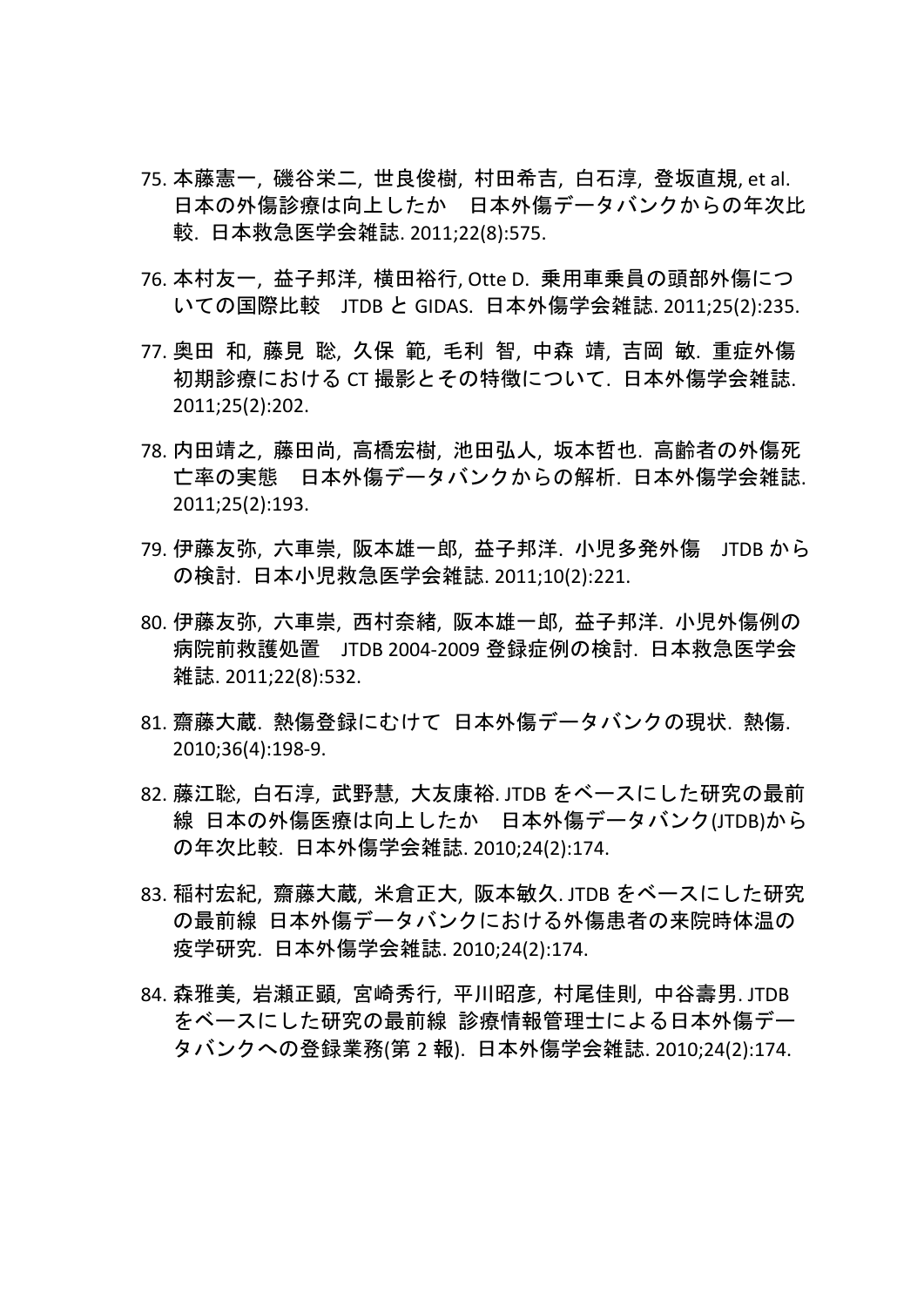- 85. 森雅美, 岩瀬正顕, 宮崎秀行, 平川昭彦, 中谷壽男. 診療情報管理士 が行う日本外傷データバンクへの外傷登録(第 2 報). 診療情報管理. 2010;22(2):280.
- 86. 東平日出夫, 松岡哲也, 上野正人, 水島靖明. 日本外傷データバンク のデータ欠損率とその改善方法の検討. 日本救急医学会雑誌. 2010;21(8):655.
- 87. 本藤憲一, 白石淳, 加地正人, 大友康裕. 緊急室開胸は患者を救う か? 日本外傷データバンクの 29563 例の解析. 日本救急医学会雑 誌. 2010;21(8):479.
- 88. 木村昭夫, 萩原章嘉, 阪本太吾. わが国独自の外傷予後予測指標 わ が国独自の外傷生存予測ロジスティック回帰式の検討 日本外傷デ ータバンクの解析. 日本外傷学会雑誌. 2010;24(2):157.
- 89. 望月康廣, 西本哲也, 富永茂, 阪本雄一郎, 益子邦洋. 日本外傷デー タバンクを用いた事故形態別死亡リスク評価. JSME annual meeting 年次大会講演論文集. 2010;2010(6):197‐8.
- 90. 庄古知久, 白石淳, 加地正人, 相星淳一, 大友康裕. JTDB をベースに した研究の最前線 外傷患者の入院後死亡率に関わる Pre‐existing Medical Conditions の影響. 日本外傷学会雑誌. 2010;24(2):173.
- 91. 市野瀬剛, 白石淳, 村田希吉, 相星淳一, 大友康裕. 腹部外傷におけ る経動脈的塞栓術 日本外傷データバンクの分析. 日本救急医学会 雑誌. 2010;21(8):476.
- 92. 山中明美, 上山裕二, 吉岡一夫, 清重浩一, 櫻間一秀. 二次救急医療 機関におけるオートバイと自転車外傷の比較 JTDB 登録症例を用い て. 日本救急医学会雑誌. 2010;21(8):656.
- 93. 伊藤友弥, 阪本雄一郎, 清水直樹, 六車崇, 阪井裕一, 益子邦洋. 日 本外傷データバンク登録小児症例 転帰についての検討. 日本救急 医学会雑誌. 2010;21(8):645.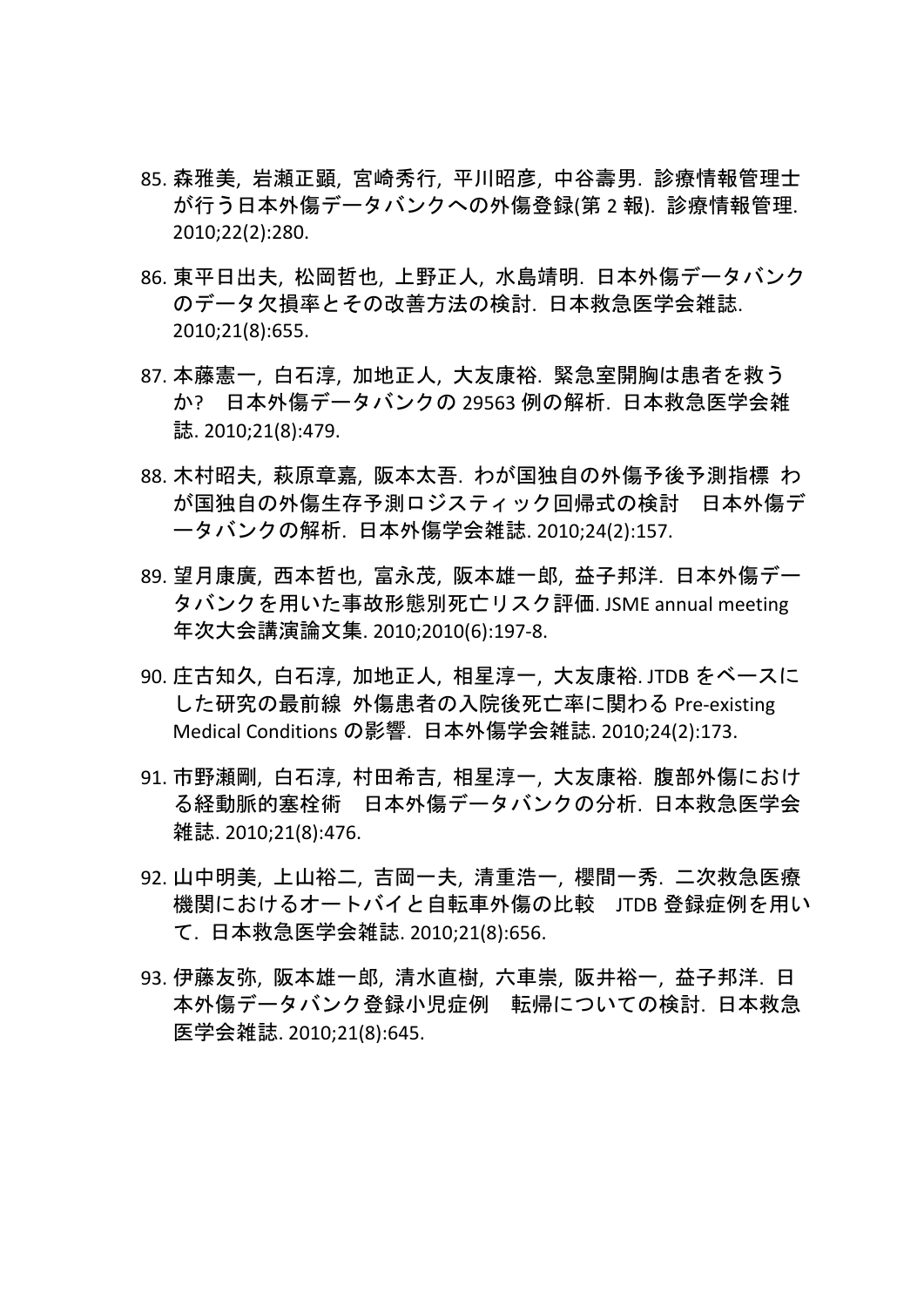- 94. 三宅康史, 平塚圭介, 有賀徹. 日本外傷データバンク(JTDB)を用いた 事故形態の違いによる損傷部位と重症度の特徴. 日本外傷学会雑誌. 2010;24(2):257.
- 95. 齋藤大蔵, 坂本哲也, 益子邦洋, 横田順一朗, 有賀徹, 日本外傷学会 トラウマレジストリー検討委員会. 高エネルギー外傷における初期 診療 外傷診療の質向上のための日本外傷データバンク. 日本外科学 会雑誌. 2009;110(臨増 2):148.
- 96. 齋藤大蔵, 坂本哲也, 益子邦洋, 横田順一朗, 有賀徹, editors. 外傷診 療の質向上のための日本外傷データバンク(高エネルギー外傷におけ る初期診療,パネルディスカッション,第 109 回日本外科学会定期学 術集会). 日本外科学会雑誌; 2009 2009/02/25.
- 97. 阪本雄一郎, 益子邦洋, 松本尚, 横田裕行. Japan Trauma Data Bank(JTDB)のデータからみた外傷症例における病院前診療の有用性 について検討. 日本臨床救急医学会雑誌. 2009;12(2):251.
- 98. 阪本雄一郎, 益子邦洋, 本村陽一, 西田佳史, 藤木直子, 野口昭治. 日本外傷データバンク事例を用いた日本人の生存率予測モデルの開 発. 人工知能学会全国大会論文集(CD‐ROM). 2009;23.
- 99. 阪本雄一郎, 益子邦洋, 本村陽一, 西田佳史, 藤木直子. Japan Trauma Data Bank における新たな RTS・TRISS 係数および病院前の転帰影響 因子. 日本外傷学会雑誌. 2009;23(2):143.
- 100. 阪本雄一郎, 益子邦洋. Japan Trauma Data bank(JTDB)のデータか らみた外傷症例における交通事故の現状とドクターヘリ搬送の有用 性についての検討. 交通科学研究資料. 2009;50:96‐7.
- 101. 藤田尚, 内田靖之, 小山知秀, 高橋宏樹, 多河慶泰, 西田昌道, et al. わが国の外傷専門医の役割 Preventable Trauma Death を阻止す るために外傷専門医が持つべく臨床力など 日本外傷データバンク からみた外傷専門医のあり方と外科学会専門医制度の整合性. 日本 外傷学会雑誌. 2009;23(2):142.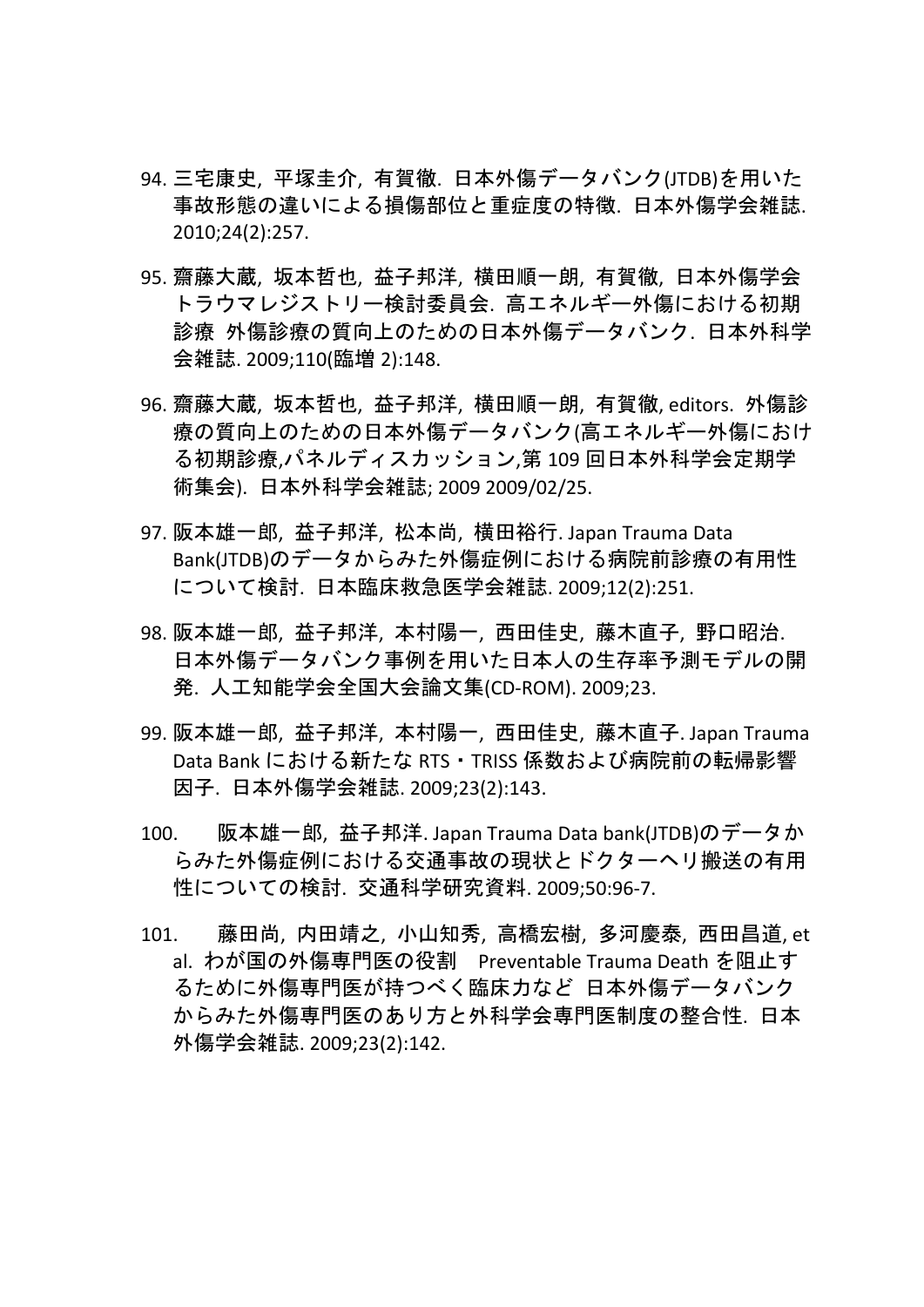- 102. 田中幸太郎, 三宅康史, 奈良大, 有賀徹, 小野古志郎. 現場での 生理学的評価に異常のなかった交通外傷患者の搬送先選定について Japan Trauma Data Bank(JTDB)を用いた検討(学位乙). 昭和医学会雑誌. 2009;69(3):295.
- 103. 森雅美, 岩瀬正顕, 宮崎秀行, 平川昭彦, 村尾佳則, 中谷壽男. 診療情報管理士が行う日本外傷データバンクへの外傷登録. 診療情 報管理. 2009;21(2):107.
- 104. 森雅美, 宮崎秀行, 平川昭彦, 岩瀬正顕, 村尾佳則, 中谷壽男. 外傷初期診療録の有用性と諸問題 外傷初期診療録と Japan Trauma Data Bank の登録と利用など 診療情報管理士が行う日本外傷データ バンクへの登録業務. 日本外傷学会雑誌. 2009;23(2):144.
- 105. 村田希吉, 白石淳, 中堤啓太, 加地正人, 大友康裕. CT は死のト ンネルか?〜Japan Trauma Data Bank のデータから. 日本外傷学会雑 誌. 2009;23(2):145.
- 106. 奈良大, 三宅康史, 田中幸太郎, 有賀徹, 小野古志郎. 交通事故 における受傷機転の違いによる外傷形態の特徴とその重症度 日本 外傷データバンク(JTDB)を用いた検討から(学位乙). 昭和医学会雑誌. 2009;69(3):294‐5.
- 107. 佐藤琢紀, 木村昭夫, 佐藤守仁, 青木則明. 外傷初期診療録の有 用性と諸問題 外傷初期診療録と Japan Trauma Data Bank の登録と 利用など 外傷診療データベースの電子化と日本外傷データバンク へのインターネットを介した結合. 日本外傷学会雑誌. 2009;23(2):147.
- 108. 中原慎二, Upendra JA, Ashuboda M. Japan Trauma Data Bank の利 用目的拡大—Global Injury Database へ. 日本外傷学会雑誌. 2009;23(2):146.
- 109. 青木則明. 日本外傷データバンクの挑戦. 日本診療録管理学会 会誌. 2008;20(2):74.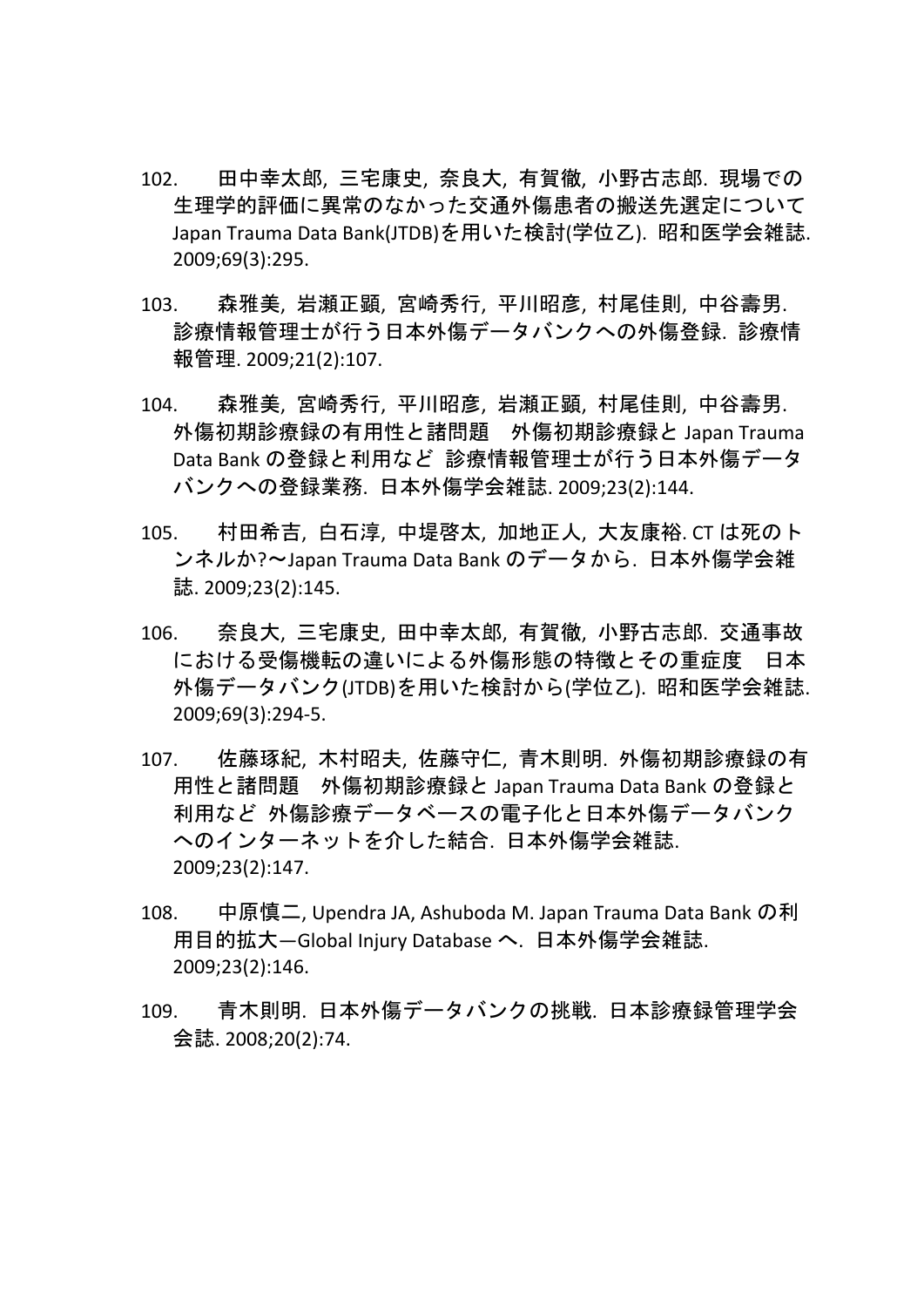- 110. 青木則明. 日常臨床の「データ」から、質向上のための「情 報」を創るためのアプローチ 日本外傷データバンク(JTDB)の挑戦. 日本救急医学会雑誌. 2008;19(8):482.
- 111. 幸部吉郎. 当科にて診療した外傷患者の検討 日本外傷データ バンクに参加して. 日本外傷学会雑誌. 2008;22(2):233.
- 112. 小関一英. Trauma registry による日本外傷データバンク構築の成 果と展望. 日本脳神経外科救急学会. 2007;12:93.
- 113. 小関一英. 頭部外傷 診療の標準化とトラウマレジストリー Trauma registry による日本外傷データバンク構築の成果と展望. 日 本脳神経外科救急学会プログラム・抄録集. 2007;12 回:93.
- 114. 上山裕二, 川下陽一郎, 吉岡伸治. 山間部新型救命救急センター における外傷の特徴と問題点 JTDB 集積結果より. 日本外傷学会雑 誌. 2007;21(2):211.
- 115. 小関一英, 坂本哲也, registry 検討委員会 日. Trauma registry と日 本外傷データバンク(JTDB)がめざすもの. 日本脳神経外科救急学会雑 誌. 2005:113.
- 116. 清田和也, 関井肇, 横手龍, 清水敬樹, 杉田学. 日本外傷データ バンクにおける AIS coding における問題点. 日本外傷学会雑誌. 2004;18(2):222.

【日本外傷学会 Trauma Registry 検討委員会報告】

- 1. 齋藤大蔵, 坂本哲也, 東平日出夫, ほか: 日本外傷データバンクの 設立、現状、そして今後の展望. 日本外傷学会雑誌 2012;26:435-7.
- 2. 三宅康史, 坂本哲也, 齋藤大蔵, ほか: JTDB と医工連携. 日本外傷 学会雑誌 2012;26:438-40.
- 3. 増野智彦, 坂本哲也, 齋藤大蔵, ほか: 国内レジストリー制度の現 状と比較. 日本外傷学会雑誌 2012;26:441-5.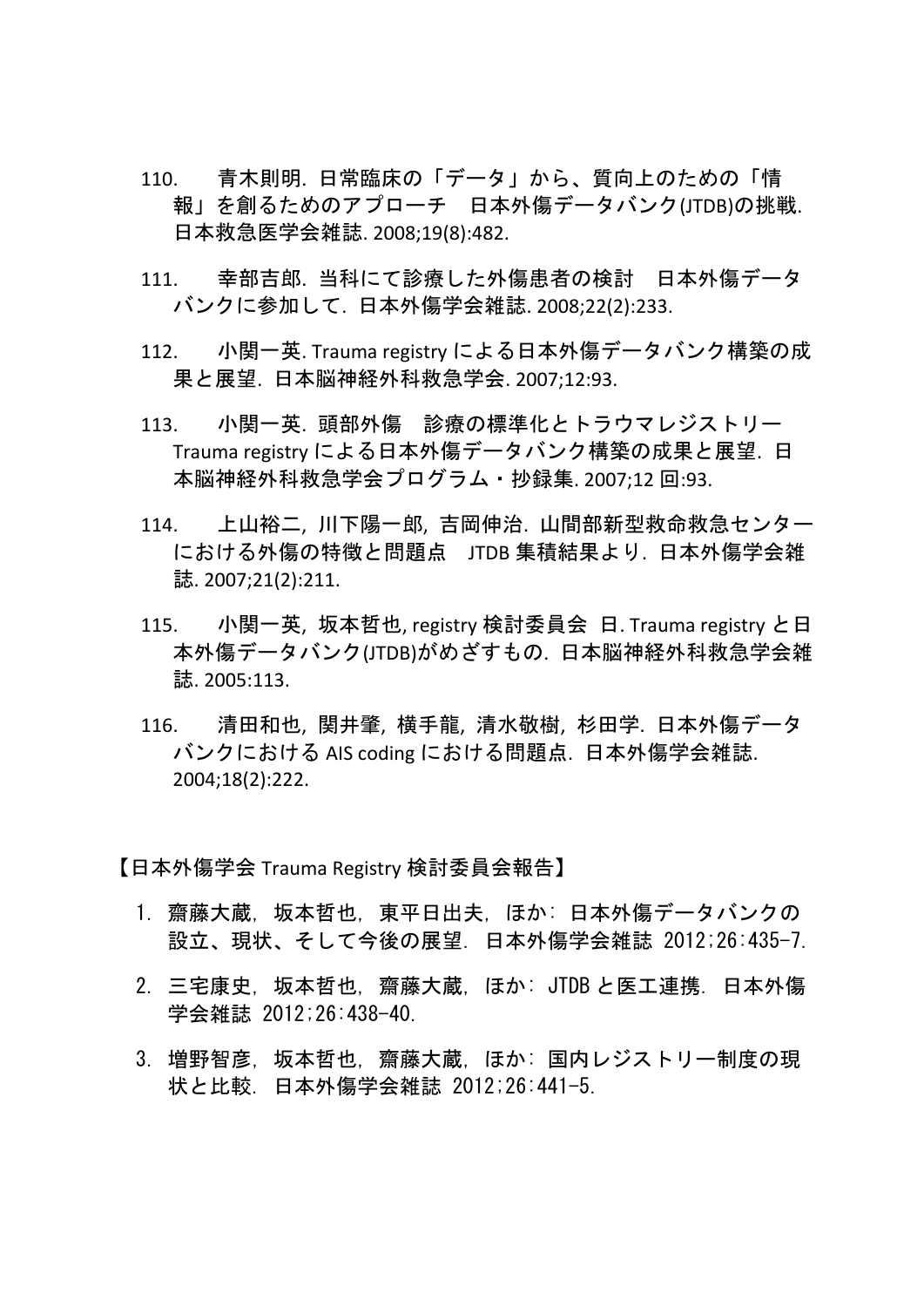- 4. 小関一英, 益子邦洋, 坂本哲也, ほか: Trauma Registry 検討委員 会活動と今後の展望. 日本外傷学会雑誌 2004;18:394-9.
- 5. 坂本哲也, 森村尚登, 藤田尚, ほか: 外傷診療の質評価としての Trauma Registry. 日本外傷学会雑誌 2004;18:400-2.
- 6. 益子邦洋, 小関一英, 坂本哲也, ほか: Trauma Registry における 臨床評価指標. 日本外傷学会雑誌 2004;18:403-8.
- 7. 東平日出夫, 小関一英, 齋藤大蔵, ほか: 外傷登録に関するアンケ ート調査 Abbreviated Injury Scale のコード選択のルールについ て. 日本外傷学会雑誌 2004;18:409-13.
- 8. 三宅康史, 小関一英, 益子邦洋, ほか: AIS90 と ICD-10 の相互変換 の意義. 日本外傷学会雑誌 2004;18:414-7.
- 9. 森村尚登, 藤田尚, 青木則明, ほか: Trauma Registry の運用(規則 とセキュリティ). 日本外傷学会雑誌 2004;18:418-22.
- 10.齋藤大蔵, 小関一英, 益子邦洋, ほか: Trauma Registry を利用し た医学研究に関する期待と問題点. 日本外傷学会雑誌 2004;18:423- 5.

【依頼原稿】

- 1. 横田順一朗. JTCR(日本外傷診療研究機構)と JTDB(日本外傷デ ータバンク). 日本臨床. 2016;74(2):329‐36.
- 2. 白石 淳. 【Seamless な頭部外傷診療を目指して】 病院前救護 病院前外傷診療におけるドクターカーの現状と今後の展望 日本 外傷データバンクから. 救急医学. 2014;38(7):763‐5.
- 3. 末廣 栄一, 藤山 雄一, 小泉 博靖. 【Seamless な頭部外傷診療を 目指して】 日本頭部外傷データバンクから読み解くわが国の頭部 外傷診療の現状. 救急医学. 2014;38(7):746‐50.
- 4. 大貫 隆広, 坂本 哲也. 【Seamless な頭部外傷診療を目指して】 疫学 日本外傷データバンク(JTDB)と頭部外傷. 救急医学. 2014;38(7):755‐9.